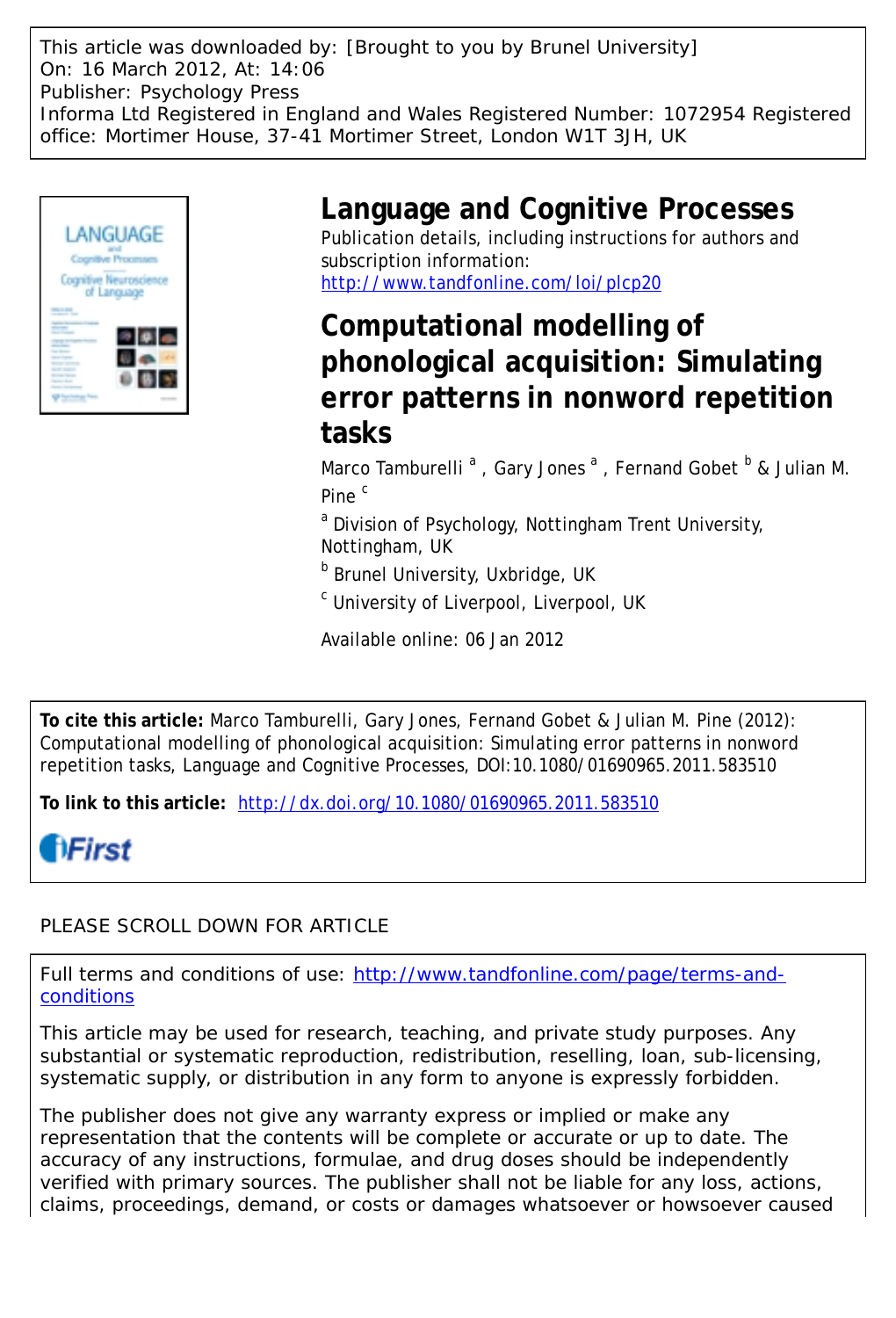arising directly or indirectly in connection with or arising out of the use of this material.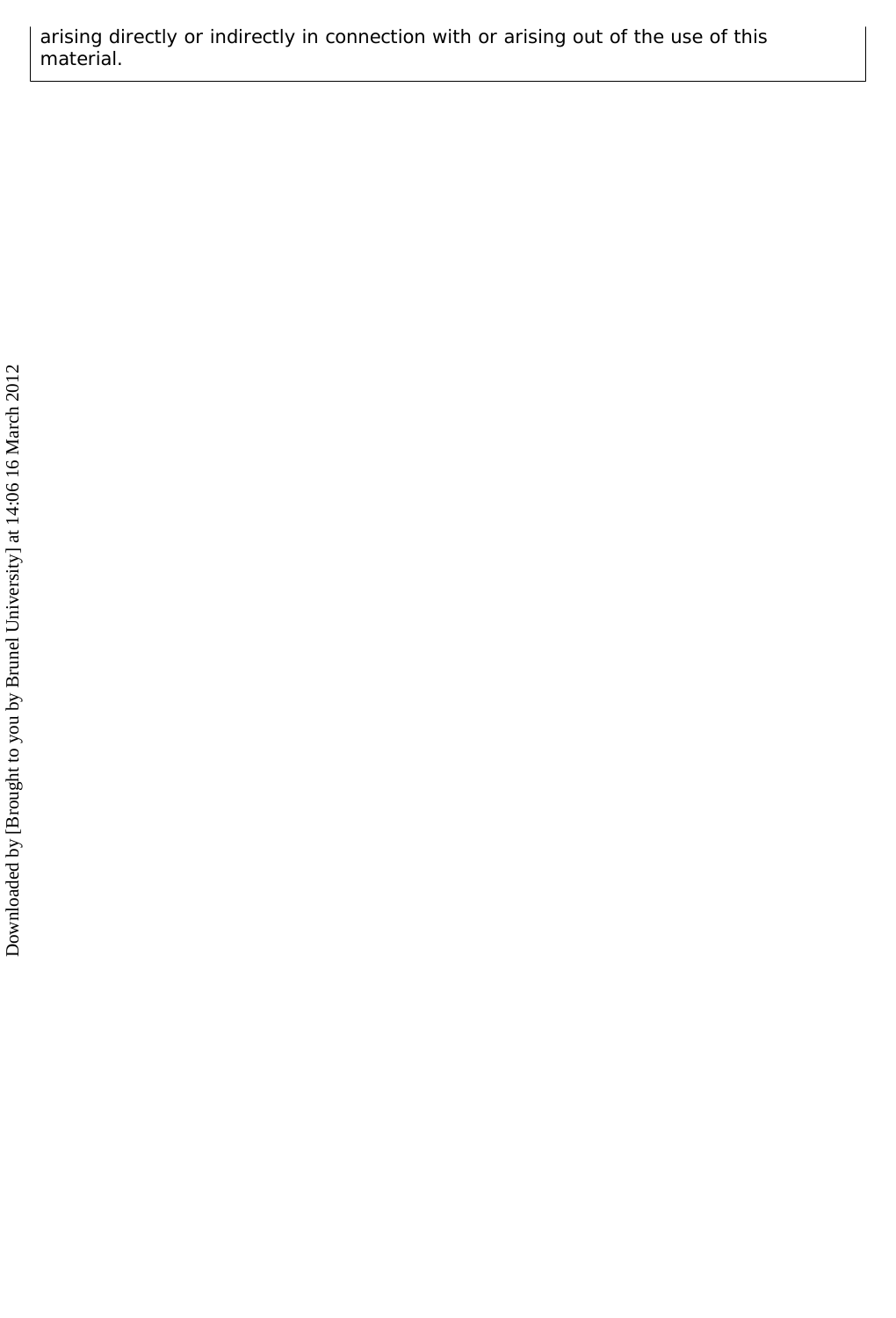# Computational modelling of phonological acquisition: Simulating error patterns in nonword repetition tasks

# Marco Tamburelli<sup>1</sup>, Gary Jones<sup>1</sup>, Fernand Gobet<sup>2</sup>, and Julian M. Pine<sup>3</sup>

<sup>1</sup>Division of Psychology, Nottingham Trent University, Nottingham, UK

<sup>2</sup>Brunel University, Uxbridge, UK

3 University of Liverpool, Liverpool, UK

Nonword repetition tasks (NWRTs) are employed widely in various studies on language development and are often relied upon as diagnostic tools. However, the mechanisms that underlie children's performance in NWRTs are very little understood. In this paper we present NWRT data from typically developing 5 to 6-year-olds (5:4-6:8) and examine the pattern of their phonological errors within the syllabic domain. We show that the children display a strong tendency for errors at the syllable onset, with fewer errors in coda position. We then show how the same pattern can be simulated by a computer model, thus shedding some light on the cognitive mechanisms that underlie specific error patterns as well as general phonological development.

Keywords: Nonword repetition; Computational modelling; Syllabic position; Onset; Coda.

Correspondence should be addressed to Marco Tamburelli, School of Linguistics and English Language, Bangor University, Bangor, Gwynedd, LL57 2DG, UK. E-mail: m.tamburelli@bangor.ac.uk

The authors would like to thank the Leverhulme Trust who funded this research in the form of a Research Grant (ref F/01 374/G) to the second author. We would also like to thank Sarah Watson for collecting and transcribing the data, Gabrielle Le Geyt for recording the nonword stimuli, Hannah Witherstone for helping with inter-rater reliability for the children's nonwords, and Chloe Marshall and an anonymous reviewer for their valuable comments and suggestions on earlier versions of this paper. Our thanks are also due to the schools and children who participated in the study.

 $\odot$  2012 Psychology Press, an imprint of the Taylor & Francis Group, an Informa business <http://www.psypress.com/lcp><http://dx.doi.org/10.1080/01690965.2011.583510>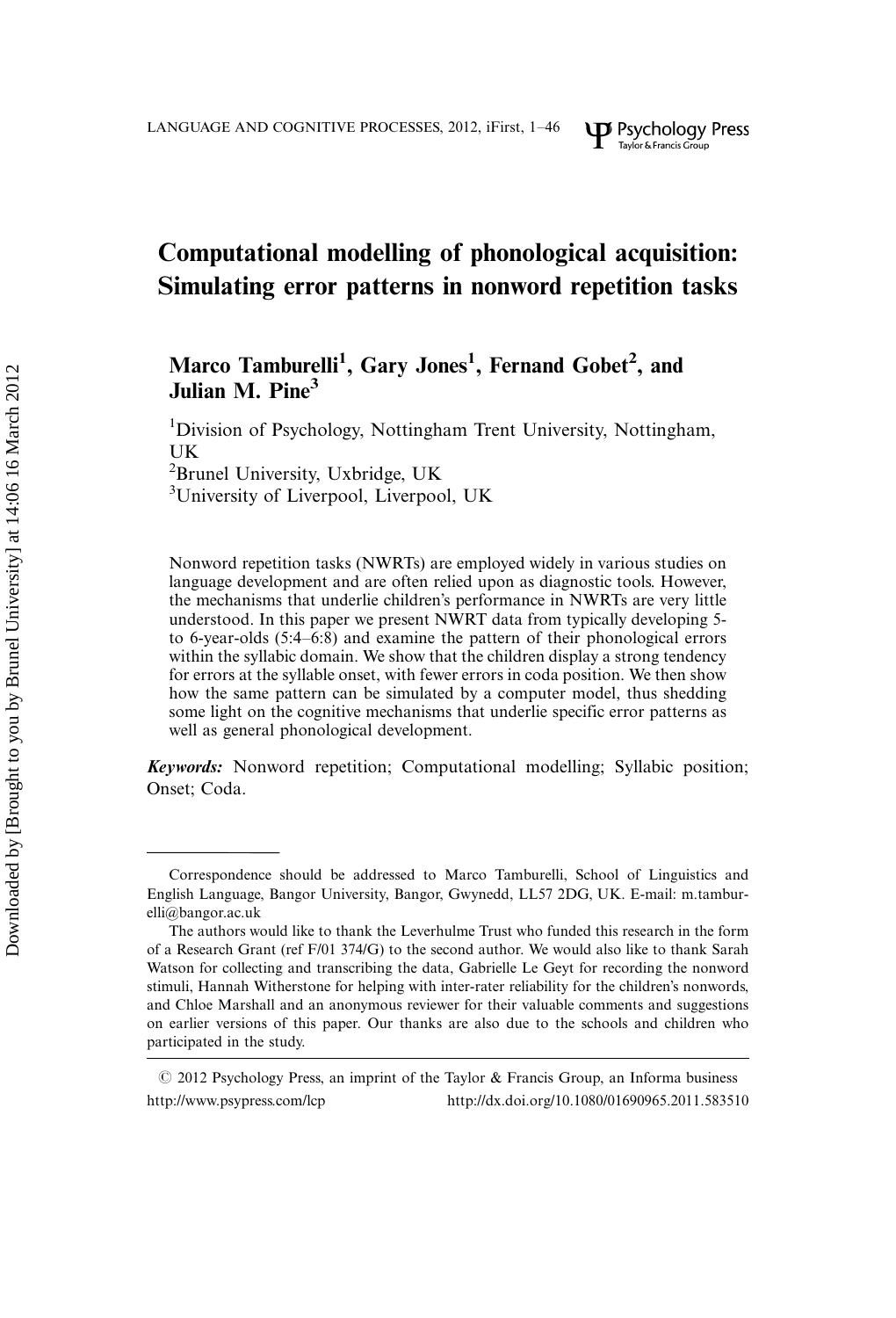# INTRODUCTION

The error patterns that children exhibit in their speech production are of the utmost importance to our understanding of language development. The study of error patterns allows researchers to develop a clearer picture of what constitutes typical language development, a condition which is not only an empirical necessity for the development of sound acquisitional theories but also the sine qua non for achieving a more refined definition as well as a deeper understanding of atypical development.

A central part of language development is the acquisition of the phonotactic rules of one's native language, whose importance is at least twofold. Firstly, one may not master a language without learning what phonological sequences are possible in that language as well as what positional restrictions may be placed on those sequences. Secondly, and perhaps more importantly, the ability to generalise from individual phonetic strings to larger, more general rules is arguably the single most important skill underlying successful language development. Hence, the understanding of the patterns involved in phonological errors is essential to our understanding of language development as a whole.

Nonword repetition tasks (NWRTs) offer the possibility of collecting large amounts of phonological errors by using strings that conform to the phonotactics of the language at issue whilst ensuring that the children have no previous knowledge of the specific strings.

NWRTs have been argued to be a powerful diagnostic for Specific Language Impairment (SLI) (Bishop, North, & Donlan 1996; Conti-Ramsden & Hesketh 2003; Dollaghan & Campbell, 1998; inter alia). However, the phonological mechanisms that underlie the performance of both children with SLI and typically developing children in NWRTs are poorly understood. The need for a deeper understanding of these mechanisms is particularly pressing when one considers that phonology has been argued to be at the core of morpho-syntactic and lexical impairments (e.g., Chiat, 2001; Joanisse & Seidenberg, 1998).

One question that has received little attention is what part—if any syllabic positions<sup>1</sup> might play in children's performance in NWRTs. In this paper we analyse the patterns of phonological errors in typically developing children, aged 5:4 to 6:8 years, and compare them to the patterns emerging from a newly updated version of the EPAM-VOC computational model (EPAM-VOC II), based on the EPAM architecture (Feigenbaum & Simon, 1984; Gobet & Simon, 2000). The aim is to shed new light on the mechanisms that underlie the children's performance, particularly with

<sup>&</sup>lt;sup>1</sup>Throughout the paper, the term "syllabic position" refers to the position of phonemes within syllables.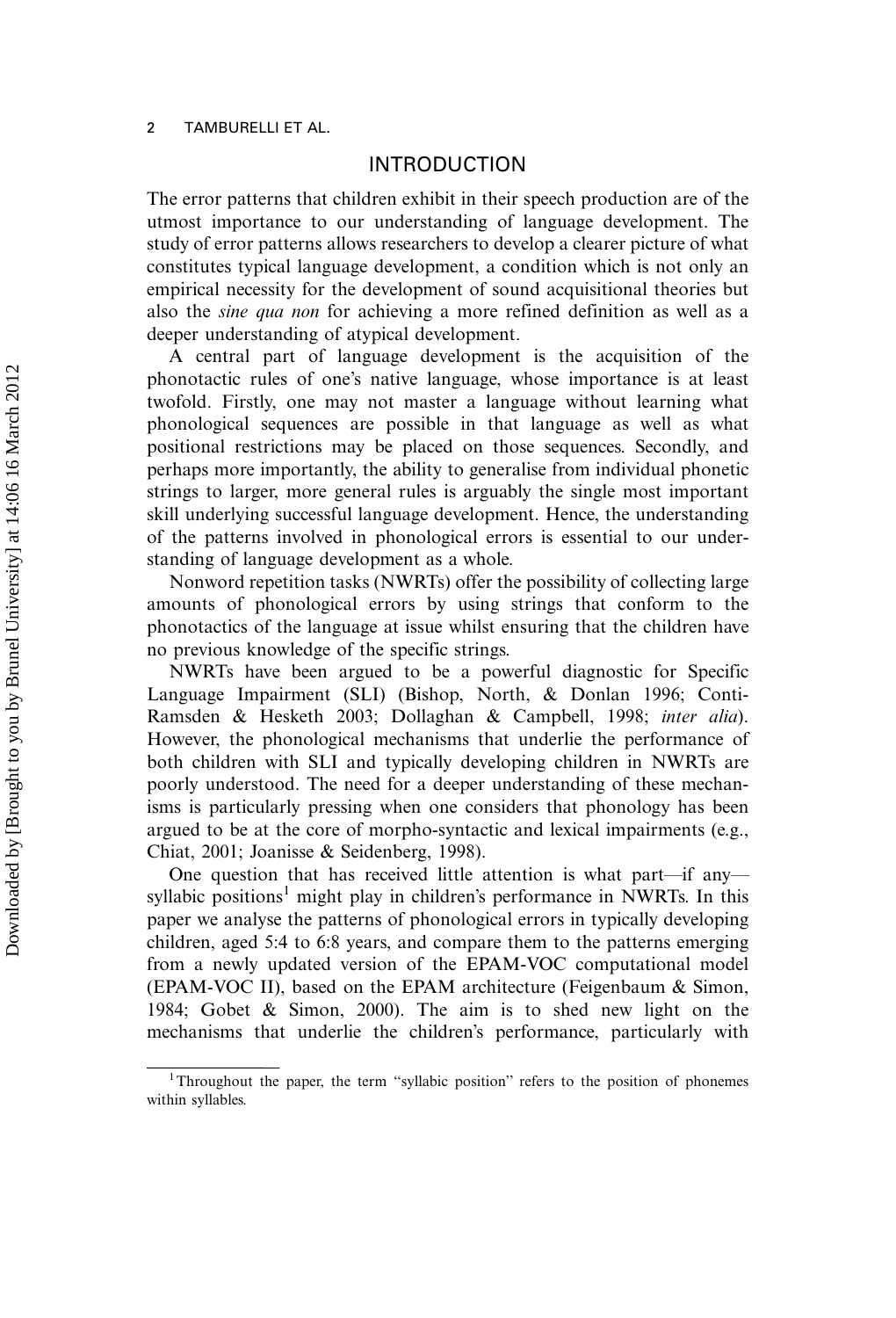respect to three widely recognised syllabic positions: onset, nucleus, and coda (Giegerich, 1992; Jones, 1997; Harris, 1994; Laver, 1994; inter alia).

The paper is organised as follows. First, we discuss relevant literature concerning NWRTs and the analysis of errors in relation to syllabic structures. Second, we describe the EPAM-VOC model, explaining our latest additions. Third, we present newly collected data on two separate NWR experiments. Fourth, we show that the model can account for the children's performance at the general level\*by successfully simulating performance effects across nonword types—as well as at a more specific level, by matching the specific type of errors that children make within nonword types, and in particular at the level of the syllable. A general discussion of the findings of our experiment and our simulations will follow.

# Nonword repetition tasks and the study of phonological development

Whilst it is fairly uncontroversial that children's phonological knowledge plays an important part in their performance on NWRTs (e.g., Gathercole, Willis, Emslie, & Baddeley, 1991; Hulme, Maughan, & Brown, 1991), the potentially important role of positional information in NWRT performance has received very little attention. Although NWRTs have become a widely used tool in psycholinguistics, much of the research has focused on factors such as word length or consonantal combinations (e.g., Botting & Conti-Ramsden, 2001; Gathercole & Baddeley, 1989; Gathercole, Willis, Baddeley, & Emslie, 1994), without distinguishing between different syllabic positions (see for example Gimson, 1980; Roach 2000; among many others). Although often recognising syllables as sub-lexical entities, the research has yet to examine the relationship between syllabic and phonemic information, or the role of phonemes as syllabic components. Many researchers have relied on the syllable solely as a means of measuring nonword length without exploring its internal structure, thus overlooking the potential importance of analysing repetition errors as a function of their syllabic position. However, in domains outside of NWRTs, syllabic structures have been examined in depth for the past 30 years. Indeed, the recent psycholinguistic literature on children's phonological performance could be divided into two strands. On the one hand, there is research that investigates children's performance on NWRTs but ignores the potential involvement of syllabic structure in explaining such performance. On the other hand, there is research that investigates children's errors from a syllabic perspective but does not employ NWRTs, thus providing no direct information on the extent to which syllabic positions may influence children's performance on these tasks. We will consider these two research strands in turn.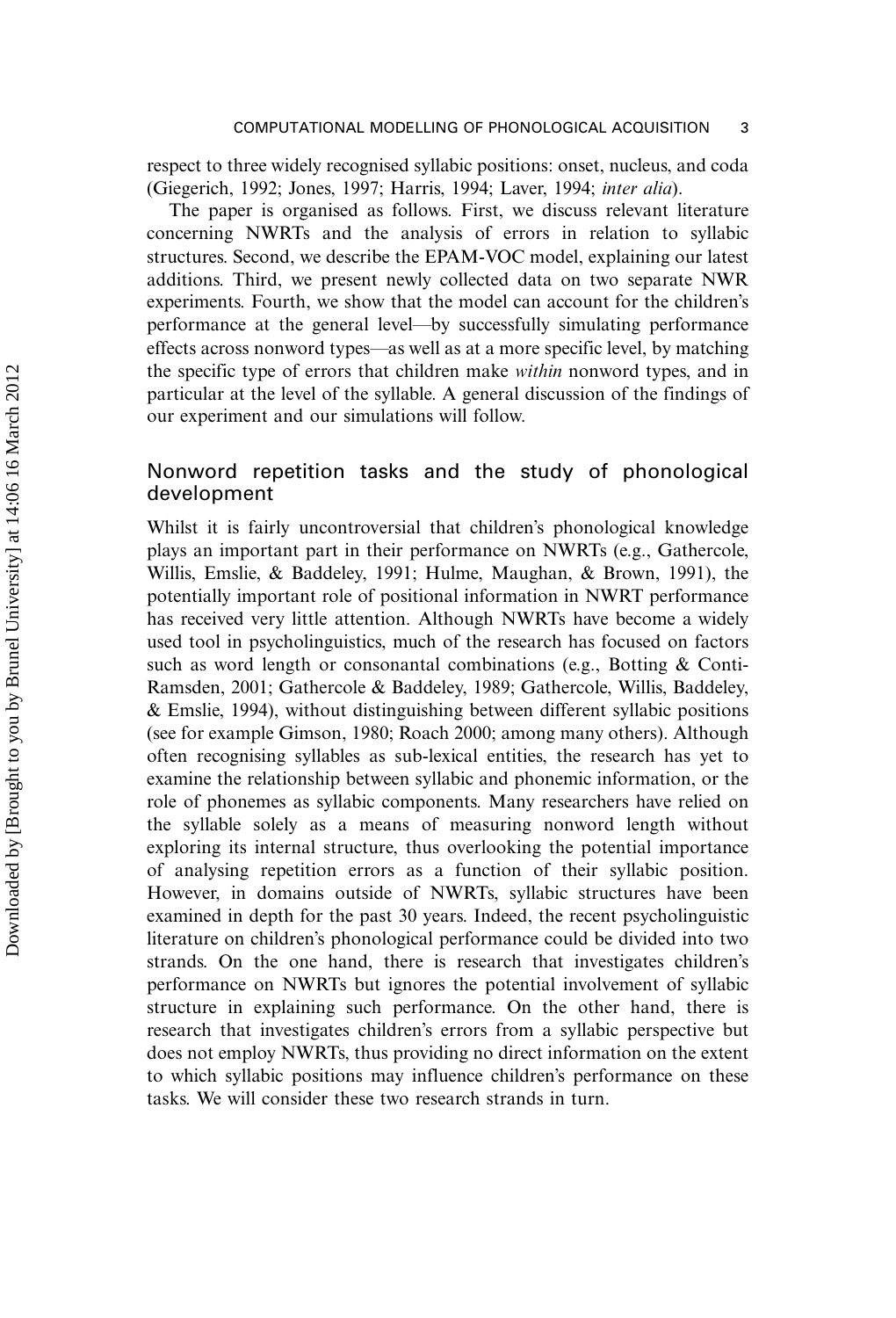#### Error analysis in NWRTs

Children's performance on NWRTs has received a lot of attention in the psycholinguistic literature, and NWRTs have been used to investigate linguistic development in a variety of languages (for example Gathercole & Baddeley, 1989 for English; Radeborg, Barthelom, Sjöberg, & Sahlén, 2006, for Swedish; Ho & Lai, 1999, for Cantonese). Some of these studies have not been concerned with phonological development, however, and concentrated mainly on lexical issues. For example, Munson, Edwards and Beckman (2005) investigated the role that lexicality plays in aiding children's recall of nonwords in NWRTs and argued that error patterns could be at least partly explained in terms of familiarity (see also Dollaghan, Biber, & Campbell, 1995; Gathercole, 1995).

However, those researchers that have worked on the phonological issues associated with NWRT performance have often provided error analyses that involved separating nonwords into phonemes and syllables without considering the relationship that holds between the elements within these two phonological entities. This has been, for example, the approach taken by researchers investigating the role of memory in NWRTs and its interaction with long-term phonological knowledge (e.g., Botting & Conti-Ramsden, 2001; Gathercole & Baddeley, 1989; Gathercole et al., 1994). In this work, performance on NWRTs has been analysed chiefly in terms of nonword length, together with considerations regarding phonetic membership (i.e., consonantal vs. vocalic) of the component phonemes.

A similar method of analysis has been employed by researchers investigating the role of sub-phonemic features. For example, Edwards and Lahey (1996) compared error rates for stressed and unstressed syllables, and considered whether specific manners of articulation might have a particularly negative effect on children's performance (see also Snowling, 1981). Although the inclusion of prosodic and sub-phonemic information is doubtlessly a step forward, this work still treats phonemes as stand-alone elements rather than as components of larger phonological units.

A more complex experimental paradigm has been developed by Bowey (1996, 2001) and Metsala and colleagues (Metsala, 1999; Metsala & Walley, 1998; Walley, Metsala, & Garlock, 2003), whose work on NWRTs also included gathering information on children's phonological awareness, as measured by a task of phonemic discrimination. For example, in Bowey (2001) children were presented with a number of spoken words and were then asked to pick out those that ended in a specific sound. For the sound [f], for instance, children were asked ''Which of these ends with a [experimenter makes [f] sound], *mop* or *leaf*?" (2001, p. 450). Researchers have claimed that this paradigm provides evidence in favour of the view that performance in NWRTs is affected by the ability to perform a thorough segmentation of the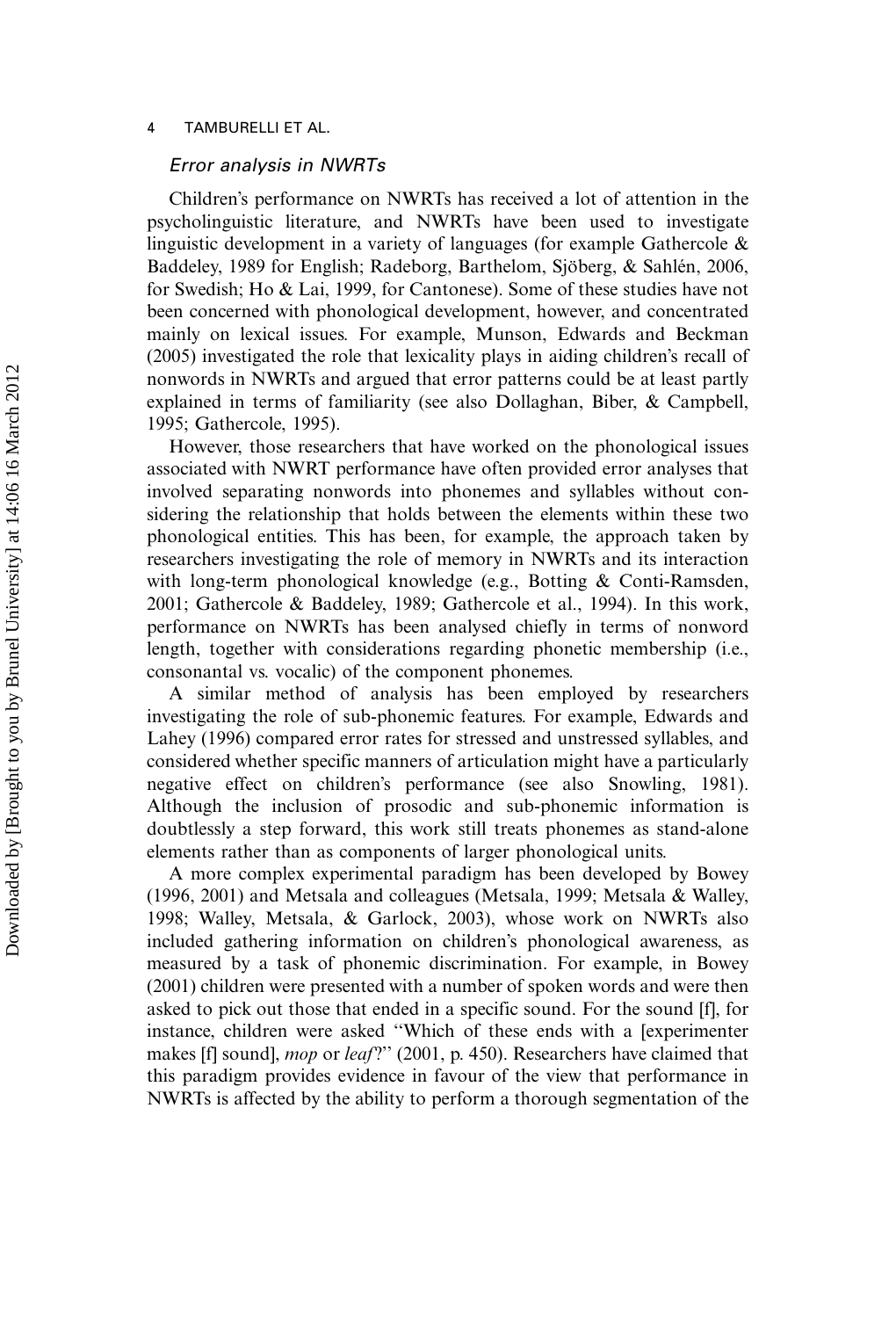input during phonological processing.<sup>2</sup> Although we do not necessarily disagree with this view, we believe that it is unwise to draw conclusions regarding the role of phonological segmentation without first providing an analysis of children's errors that takes into account all the various syllabic constituents, as these have long been considered crucial components in the segmentation of phonological units (see for example Blevins, 1995; Goldsmith, 1992; Onnis, Monaghan, Richmond, & Chater, 2005; among many others). Unfortunately, however, research on NWRTs has generally shied away from considering these components.

# Analyses of syllabic constituents

Naturally, there have been exceptions to this trend. For example, Kehoe and Stoel-Gammon (2001) have investigated heavy syllables in early development, a task that involved examining the relationship between syllable nuclei and syllable codas. They reported that the two phonological features that make up heavy syllables (i.e., long vowels and VC sequences) develop hand in hand, with neither preceding the other. They also provided further evidence for a developmental asymmetry concerning the late emergence of voiced obstruents as compared to voiceless sonorants in coda position (see also Stoel-Gammon, 1985; Bernhardt & Stemberger, 1998). However, as this study was not concerned with pre-vocalic elements, it did not provide information about syllable onsets, thus falling short of providing an inclusive account of the role of syllabic membership in children's development.

A more comprehensive study was that of Kirk and Demuth (2005) who examined the interaction between prosody and morphology (also Demuth 2001), including the potential role of syllabic structure in explaining asymmetries in the acquisition of word-initial versus word-final clusters. Specifically, they investigated children's accuracy in repeating consonant clusters through a picture identification task and reported that their participants were more accurate in repeating clusters word-finally than word-initially.<sup>3</sup> They suggested that these results must be due to articulatory constraints, as they cannot be explained either in structural terms or in terms of frequency. In particular, their decision to treat consonant clusters as structured combinations instead of simple linear sequences allowed them to assess the empirical value of different theoretical frameworks relating to

<sup>&</sup>lt;sup>2</sup> Metsala and Walley (1998) and Walley, Metsala & Garlock (2003) have incorporated this as part of their Lexical Restructuring Model.<br><sup>3</sup>Kirk and Demuth's study included comparison of two groups of clusters. Word initially: /s/

<sup>+</sup> stop and  $\frac{s}{+}$  nasal; word-finally: stop  $+$  /s/ and nasal  $+$  /z/. Only these consonants were considered since, as far as English is concerned, they are the only consonants that can combine to form both word-initial and word-final sequences.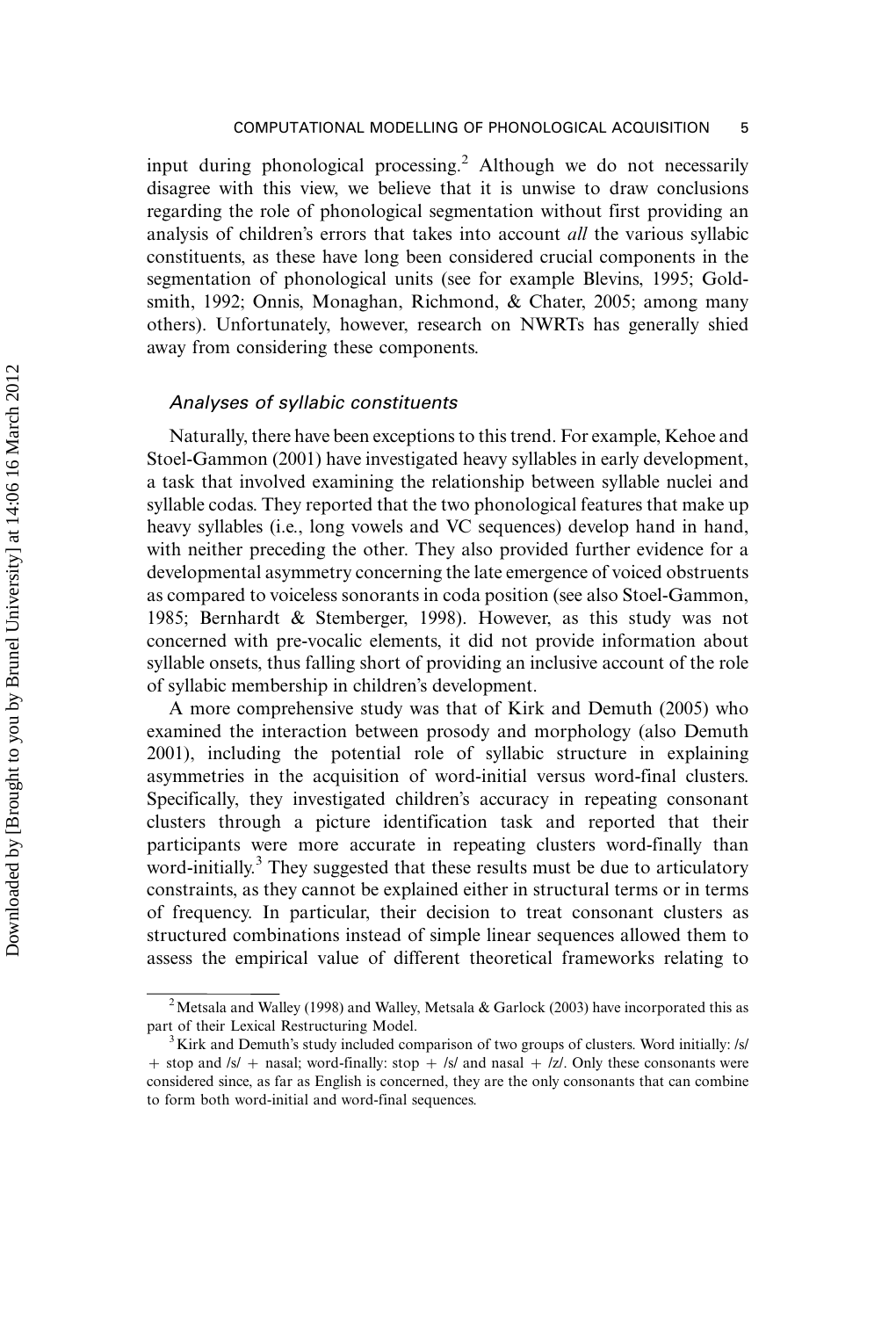various levels of phonological performance, both at the processing and at the articulatory level.

In this paper, we intend to build on this approach, and therefore we will be viewing phonemes not just as phonological units, but also as syllabic components whose properties are at least partly dependent on their position within larger phonological units. As Kirk and Demuth (2005) have demonstrated, this approach can provide a more far-reaching analysis of children's errors, allowing for the detection of important patterns that may otherwise go unnoticed. Moreover, we will make use of these analytical tools to investigate performance in NWRTs, an experimental paradigm that has been argued to tap more directly into the phonological as well as the lexical components of children's linguistic development.

#### Syllabic analysis and NWRTs

A notable exception to the research strands outlined above is the work of Marshall and colleagues (Marshall, Ebbels, Harris, & van der Lely, 2002; Marshall & van der Lely, 2009), who have investigated the potential role that syllabic information, and its interaction with stress patterns, might play in the development of spoken and written impairments (SLI & dyslexia). For example, Marshall and van der Lely (2009) have used NWRTs to investigate children's performance on word-initial versus word-medial clusters, effectively building on the work of Kirk and Demuth (2005). They reported that the clinical groups showed an asymmetry in cluster production, with wordmedial clusters attracting more errors than word-initial ones. Moreover, their findings also suggest that positional information is closely linked with language impairments, as no asymmetry was found for the typically developing children, a fact that highlights once again the importance of positional analyses.

Whilst this study provided important insight into the interaction between position and phonological complexity, it was restricted to one syllabic component, namely the onset. Hence, we will expand our error analysis to include the two other syllabic constituents, namely nucleus and coda. Our aims are threefold: firstly, to study whether the syllabic position in which a phoneme occurs has an effect on children's errors; secondly, to investigate whether phonotactic probabilities of phonemic sequences interact with syllabic positions in creating error patterns; and finally, to go beyond empirical generalisations by providing a computational simulation of children's performance. As a computational model is first and foremost a detailed set of theoretical assumptions, we aim to provide well-specified theoretical explanations of the phenomena observed through NWRTs. These will include well-established phenomena, such as word-length effects (e.g., Gathercole & Baddeley, 1989; Stokes, Wong, Fletcher, & Leonard, 2006), as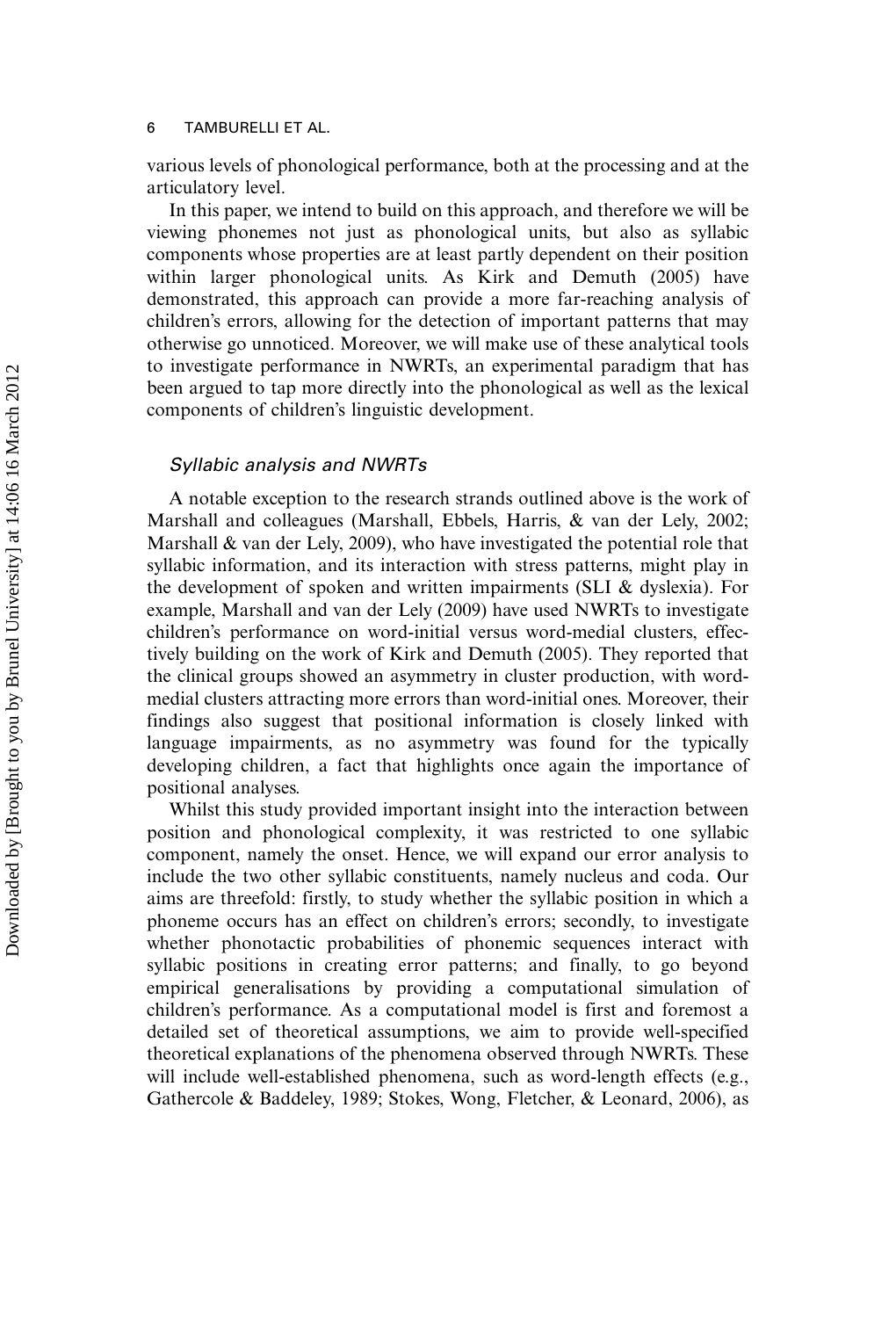well as newly discovered phenomena that relate to the positional role of phonemes within the syllabic template.

We believe that the development of a computational model of children's performance is essential for furthering our understanding of the mechanisms involved in the processing of nonwords. In particular, a computational model can help us understand which specific patterns of errors can be generalised from the input data, and which may result from the specific heuristics that children might apply when faced with NWRTs. The immediate advantage of a computational model is that it allows direct and detailed exploration of the consequences that follow from our theoretical assumptions (see also Fum, Del Missier, & Stocco, 2007). Thus, given that even small changes in our fundamental assumptions can have important—and often unanticipated knock-on effects, a computational model can offer invaluable help in investigating a system as complex as language.

# A MODEL OF CHILDREN'S VOCABULARY LEARNING: EPAM-VOC

# Introduction

EPAM-VOC (Jones, Gobet, & Pine, 2007, 2008) is a model of vocabulary acquisition based on the EPAM modelling architecture (Feigenbaum & Simon, 1984; Gobet & Simon, 2000). It takes in phonemic information from naturalistic speech input and organises it into a hierarchy of phoneme sequences (not unlike the learning mechanism suggested by Ellis, 1996) which it then stores as long-term phonological knowledge. The hierarchy is represented via a tree structure with a null root-node under which are a number of progressively longer sequences connected by ''links''.

Previous research (Jones, Gobet, & Pine, 2007) has shown that the EPAM-VOC model can approximate performance on NWRTs from different age groups  $(2-3$  and  $4-5$  year olds) and across nonword-types. Although this work represented an important step in the modelling of NWR performance, it did not explore error patterns within nonword-types, and thus did not address children's treatment of syllabic structures. In this paper, we present a more fine-grained analysis of children's as well as model data, particularly in relation to error-types as dictated by standard syllabic structure. In describing version II of the EPAM-VOC model, any departure from the previous version of EPAM-VOC will be highlighted, together with the reason for the alteration. Also, whilst the current version of the model presents a number of changes and improvements, it nevertheless remains a version of EPAM-VOC since it accounts for all the data that were accounted for by previous versions of the same model.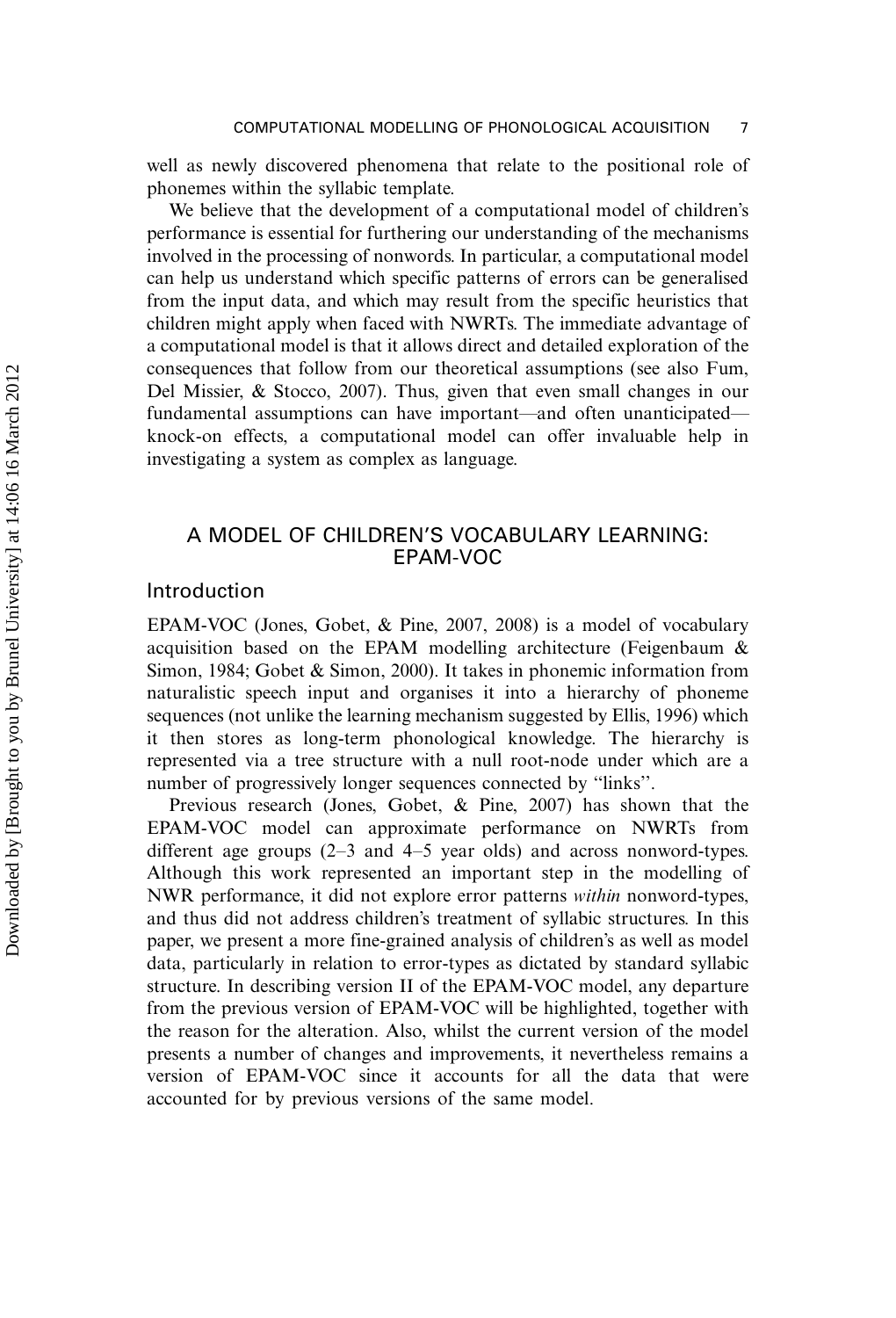# Representing long-term knowledge

EPAM-VOC encodes phonological knowledge as a hierarchy of phonemic sequences, or ''chunks''. Top-level chunks contain only individual phonemes, while lower-level chunks involve phonemic sequences, provided that the model has been exposed to a reasonable amount of input. Chunks get progressively larger as one proceeds further down the hierarchy.

Knowledge of the phonemic inventory is programmed into the model prior to the beginning of the learning procedure. Hence, each top-level chunk corresponds to an English phoneme, for a total of 39 single-phoneme chunks. The decision to programme the phonemic inventory into the model in this way follows our aim to compare the model's performance with that of children between 5 and 6 years old, by which age the constituent phonemes of their native language are generally assumed to be established (e.g., Bailey & Plunkett, 2002). Figure 1 provides an illustration of the hierarchical structure of EPAM-VOC<sup>4</sup>:

# EPAM-VOC relies on its network of long-term knowledge in order to parse phonemic sequences

To illustrate how this works, let us take the network in Figure 1 as an example, together with the hypothetical input /sAm/. On exposure to this input, the model checks whether it already knows the phoneme sequence by attempting to traverse the network in a top-down fashion. Beginning at the top node, it searches for a link that matches the first phoneme in the input.



Figure 1. An illustration of the EPAM-VOC architecture. Nodes are represented by ellipses and links by arrows.

<sup>&</sup>lt;sup>4</sup>For the purposes of this example, only five individual phonemes are illustrated below the top node. However, as mentioned above, the model is programmed to know the whole phonemic inventory of English prior to the beginning of the learning procedure.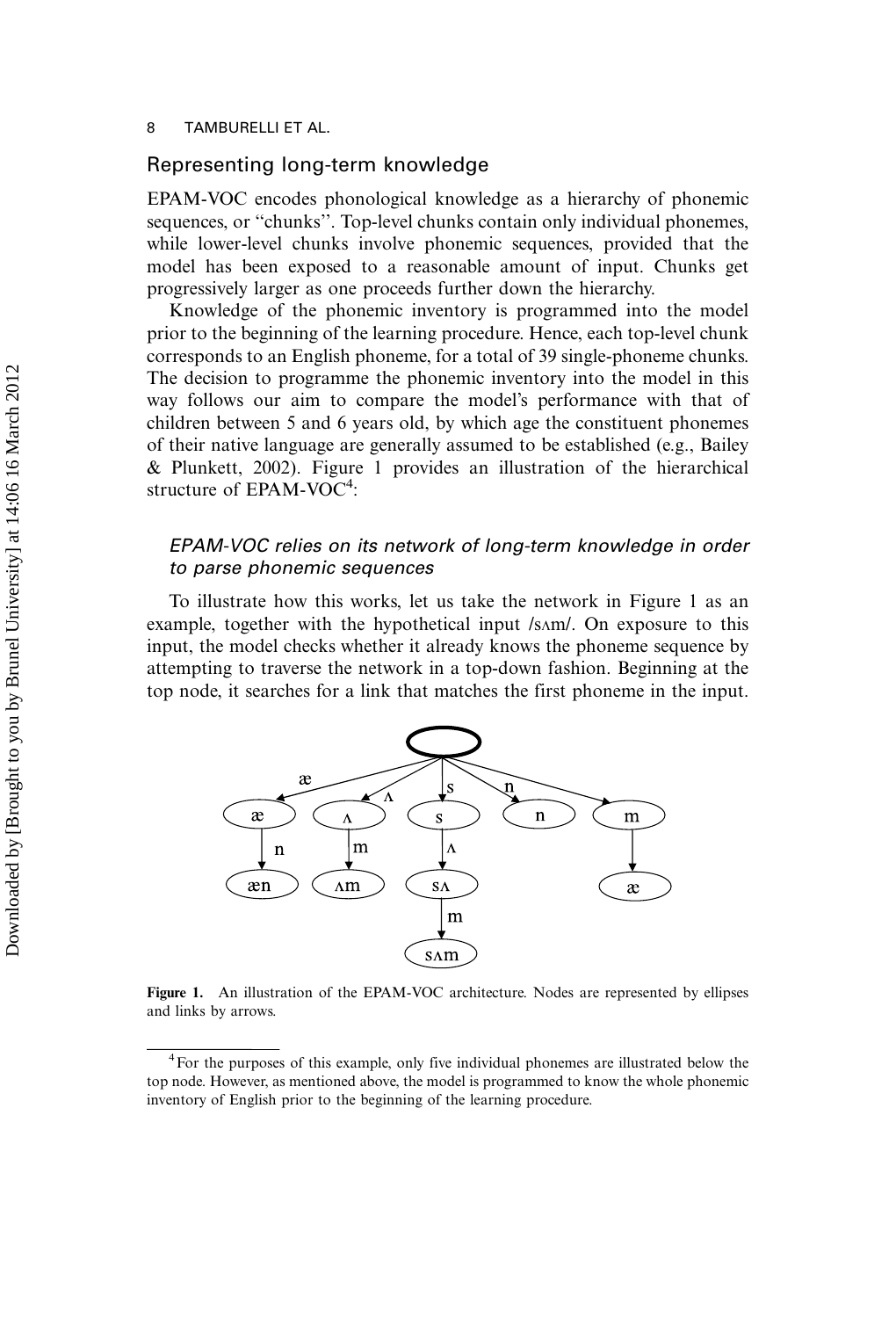If the search is successful, the chunk associated with the newly traversed link becomes the current chunk, and parsing will carry on in a left-to-right fashion.

Starting at the top node, EPAM-VOC will first match the phoneme /s/ (Figure 1, third link from the left), which will then become the current node. The model will then try to find a match for the next phoneme in the input, namely  $/\Lambda$ . As the first level of the hierarchy has already been traversed, the search will only consider links that are below the current node, which in this case is the node containing the phoneme /s/.

In the case of Figure 1, an  $\Delta/\Delta$  link can be found below the current node, providing the sequence  $/s\Lambda$  as the new chunk. The final phoneme is then examined and the /m/ link traversed, with /s $\Delta m$ / becoming the current chunk. As the input contains no further phonemes, the current chunk is returned, indicating that the phoneme sequence /sAm/ is part of the model's long-term knowledge.

Although some input may be known to the model as a whole sequence  $(i.e., as an entire chunk, as for /s\land m/ in the example above)$ , the vast majority of input will require several chunks in order to be represented. When a whole match cannot be achieved, the model will attempt to match the remainder of the input by applying its parsing procedure alternately to the right and left edges of the input string. This change in the parsing mechanism from the previous version of EPAM-VOC is motivated by evidence from current psychological research, particularly in relation to the role of primacy and recency effects, as reported in the literature on serial recall (e.g., Hulme, et al., 1997) as well as in the NWRT literature (e.g., Gupta, 2005).

Within the EPAM-VOC architecture, there are at least two approaches one could adopt in order to implement these effects. One of these would be to assign some ''special'' value to the chunks at the beginning and at the end of a sequence, in order to mark them more prominent. However, this implementation would necessarily involve the assignment of an arbitrary value in order to render certain chunks more easily accessible than others.

An alternative option, and the one we follow here, is to implement a mechanism that begins parsing the input from the left-edge (i.e., in the order in which phonological strings are heard), but then moves to the right edge of the input string, thus shifting its computational focus to that part of the phonological string which is more active in memory. This method has the advantage that it gives special status to word-initial sequences (by parsing them first) as well as word-final ones (by parsing them before any preceding subparts) without introducing any arbitrarily chosen computational weight. This change in the parsing strategy does not affect the fundamental architecture of the model, as the parse still proceeds in three basic steps: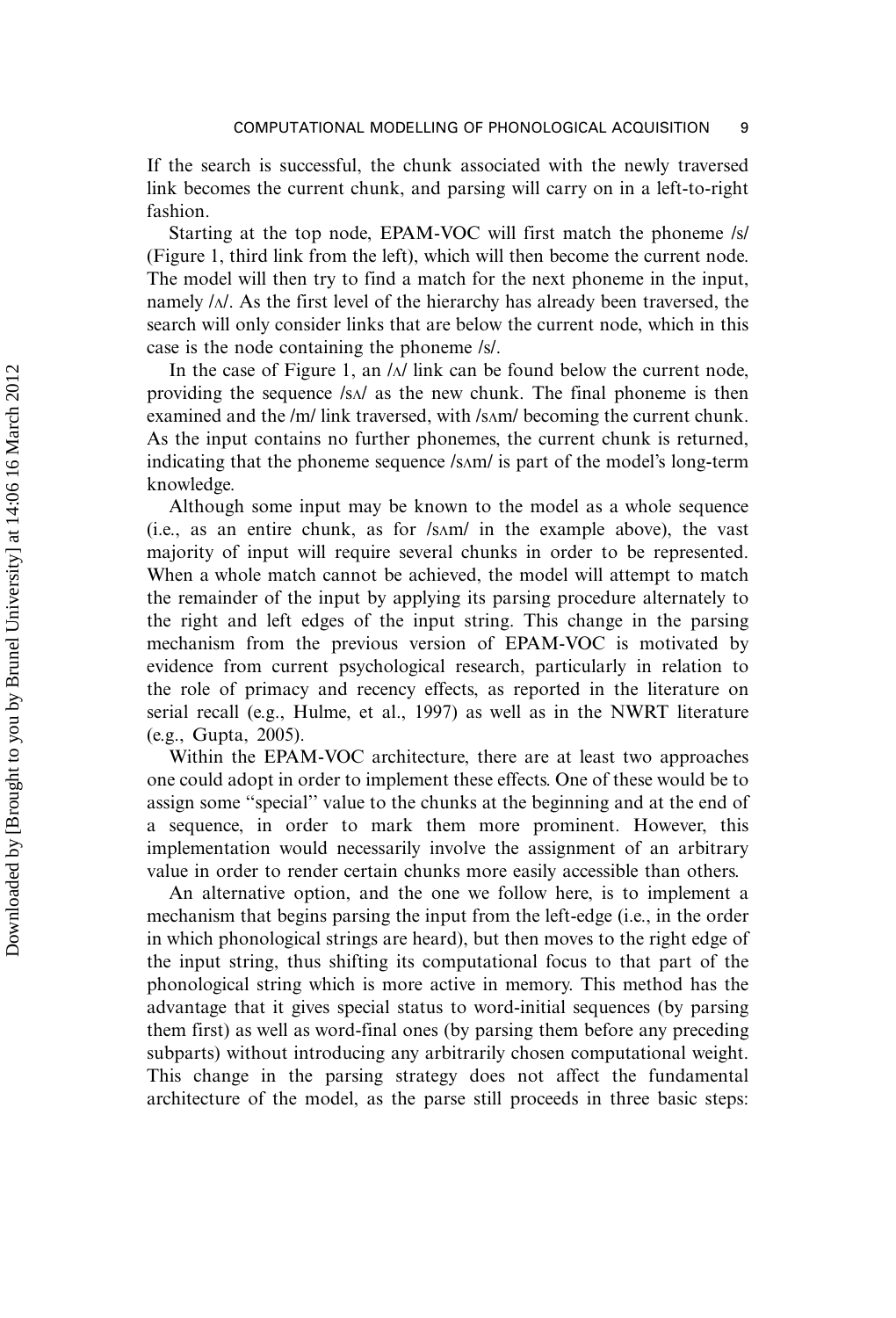(i) parsing a subpart of the input, (ii) returning the largest possible chunk, and (iii) resuming the parse for the remainder of the input. The only difference being that step (iii) begins elsewhere, namely at the opposite edge of the input string. This sequence of events necessarily assumes the involvement of a buffer where the remainder of the input string is held whilst each subpart is being parsed. This buffer, which is not unlike the episodic buffer discussed by Baddeley (2000a, 2000b), offers a parsimonious method of integrating primacy and recency effects as emergent properties of the parsing architecture rather than being programmed in *ad hoc* through a weighting procedure.

In order to illustrate how this works, let us take as a working example the input utterance "Some man" (phonemic representation: /sAmmæn/), together with the network shown in Figure 1. Beginning at the left-edge, EPAM-VOC II can traverse the hierarchy in a left-to-right fashion as far as the  $/s\text{nm}$ chunk, at which point traversal ends. This information is then removed from the input and traversal begins again using /mæn/ as input, but this time processing will involve the right-edge, while still proceeding in a left-to-right fashion. Thus, as the full input /mæn/ cannot be matched, EPAM-VOC II will attempt to traverse the sequence /æn/, as opposed to the sequence /mæ/. As this sequence can be traversed successfully (i.e., the network in Figure 1 contains the sequence /æn/), the phoneme /m/ is left as the remainder of the input, which will then be represented as a single phoneme chunk. Note that—given the network in Figure 1—processing the sub-string /mæn/ from the left-edge would have resulted in a different distribution of chunks, leaving the word-final phoneme /n/ (instead of the word-medial /m/) as the onephoneme chunk. This is because the traversal would have proceeded to match the left-edge sequence /mæ/ instead of the right-edge /æn/. As individual phonemes are more likely to attract errors than phonemes that belong to larger chunks (see section on articulating an input sequence), processing the sub-string /mæn/ from the left-edge would have penalised the phonological material that appears at the end of a string, contrary to what research on recency effects would suggest. The edge at which processing begins is alternated at each traversal. First, the input string is processed left-to-right, and the resulting string is removed from the beginning of the input string. The input is then processed from the end of the input string in a right-to-left fashion, with the resulting string being removed from the input, whereupon left-to-right processing is resumed.

During the parse, the input is also being encoded into working memory. However, since working memory is capacity limited (e.g., Baddeley & Hitch, 1974; Cowan, 1997), the input needs to be restricted in some way such that an input sequence that is parsed into many chunks (or even one chunk with many phonemes within it) is limited in terms of its representation. We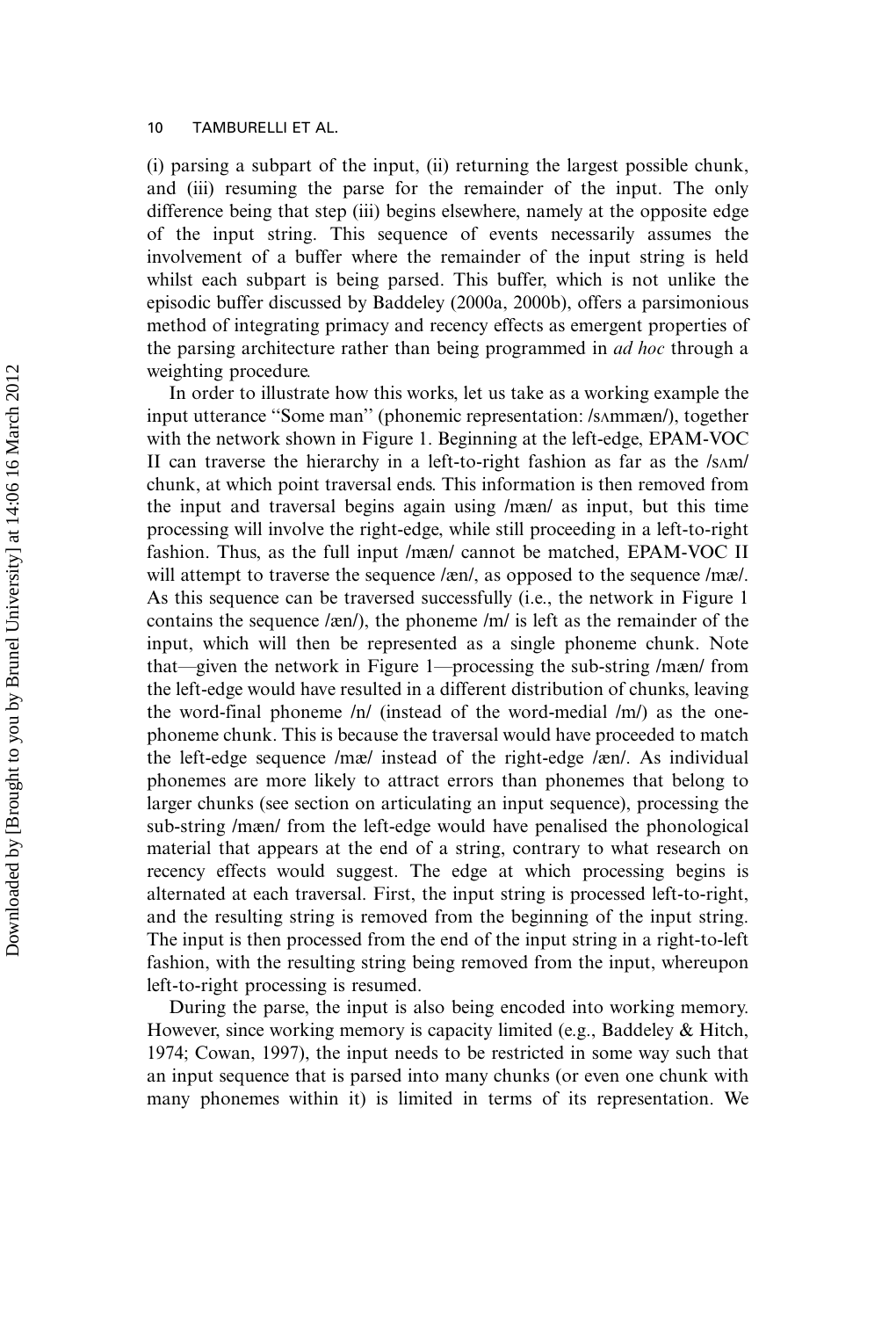accomplish this via an interaction between working memory and long-term knowledge, the details of which are explained below.

### Incorporating working memory

EPAM-VOC II simulates the relationship between long-term knowledge (henceforth LTK) and working memory (henceforth WM) through a system of pointers. When parsing an input, a pointer is created to each chunk returned at the end of a traversal, and the same pointer is then placed in WM. The serial order of the input is maintained by noting whether parsing began from the left-edge or the right-edge. For example, the initial parse of /sAmmæn/ will place the pointer to the /sAm/ chunk at the beginning of WM, the following parse will place the pointer to /æn/ at the end of WM, and the final parse of /m/ places its pointer between the two. In essence, pointers represent a procedure whereby a phonemic sequence is encoded in WM, and they are relied on when the chunks need to be retrieved. That is, any subsequent accessing of phonemic information from WM relies upon a chunk being accessed from its associated pointer placed in WM.

As there is evidence to suggest that WM is time-limited (e.g., Baddeley & Hitch, 1974; Gathercole & Baddeley, 1989), we limit the amount of auditory input that can be processed in WM to a duration of 2,000 ms (following Baddeley, Thompson, & Buchanan, 1975). This limitation interacts with the accessing times necessary to retrieve a phonological chunk from LTK during the parsing procedure which has been estimated by Zhang and Simon (1985) to be 400 ms for the chunk itself plus 30 ms for each phoneme within it, excluding the first phoneme. Thus, a three-phoneme string  $(e.g., /s\land m)$  would total an accessing time of 460 ms (400 ms for the chunk, plus 30 ms each for the phonemes  $/\Lambda$  and  $/m$ ).

As WM capacity has been argued to be dependent on the intensity of spreading activation across items rather than on the number of items involved (see for example Cowan, 1997; Cantor & Engle, 1993), we implement WM limitations as a restriction on the amount of time available to access long-term information. According to this implementation, encoding can be performed accurately only as long as the total time necessary to access the relevant input from LTK does not exceed 2,000 ms, with no principled restriction as to the amount of pointers that can be placed in WM. This differs from the previous version of EPAM-VOC that cut-off the remainder of an input once the time limit of 2,000 ms was reached; for a large input, therefore, the previous version would build a WM representation only for the initial part, whereas the new version represents the whole input but places a probability on correctly accessing each part of it.

In cases where the sum total of the accessing time exceeds the 2,000 ms limit, there will be a probability of  $< 1.00$  that a pointer placed in WM can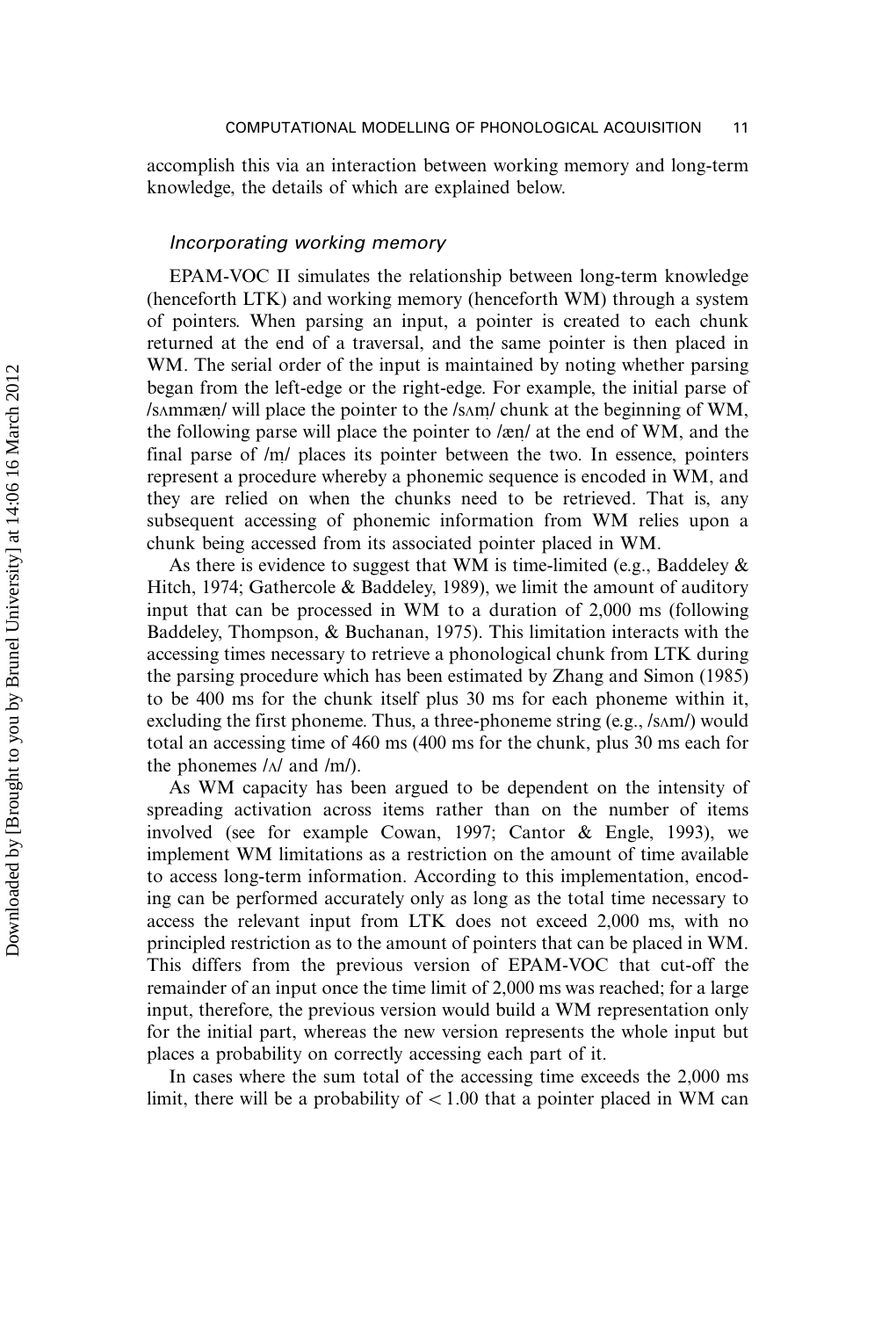subsequently access its associated chunk. Precisely, the probability will be equivalent to the time limit (i.e., 2,000 ms) divided by the total time needed to access all the chunks from the input. For example, if the input were represented by five chunks whose total access time is equal to 2,300 ms, then the probability of subsequently accessing a chunk from its associated pointer in WM would be  $2,000/2,300 = 0.87$ .

This probability will then have an effect whenever the model requires access to a chunk from its associated pointer. The pointer itself activates the relevant chunks that were accessed during the initial traversal process (e.g., the chunks  $/s/$ ,  $/s/$  and  $/s<sub>1</sub>$  and for the input  $/s<sub>1</sub>$  and the network in Figure 1). Accessing a chunk from its pointer therefore involves the traversal of these activated chunks to arrive at /sAm/. However, when the probability of accessing a chunk falls below 1.00, the model may take an incorrect link during traversal and end up on the wrong path. In such instances, the chunk that is returned may be shorter or longer than the original, or it may differ from the original in one or more of its constituent phonemes. These eventualities simulate three well-known effects in children's phonological development, namely phoneme elision, phoneme epenthesis, and phoneme substitution.

Sequences that are incorrectly retrieved will then have an effect on the learning as well as the articulation procedures, as the functioning of both of these is dependent on accessing chunks from the pointers that are encoded in WM. It is to the learning procedure that we now turn (the articulation procedure will be addressed in the next two sections).

# Learning long-term phonological knowledge

The procedure through which EPAM-VOC II achieves long-term phonological knowledge remains unaltered from that of the previous version. When an input sequence cannot be matched with a single chunk, EPAM-VOC will proceed to acquire new knowledge by expanding its network to include some, or all, of the sequence that it failed to match fully (i.e., that it could match only as a series of chunks). Recall that, after encoding a sequence, EPAM-VOC relies on a series of pointers in order to access it, and one case in which this sequence needs to be accessed is in order for EPAM-VOC to learn new information. Learning occurs after the input has been parsed and the input information has been placed as pointers into WM. Pointers are processed in a left-to-right and pair-wise fashion, with EPAM-VOC attempting to access the chunks associated with each pair of pointers in order to create a new chunk that joins the information together.

Let us once again take as an example the input utterance /sAm/. Prior to any learning, any input can only be encoded one phoneme at a time. In the case of /sAm/, this would result in three pointers being placed in WM, for the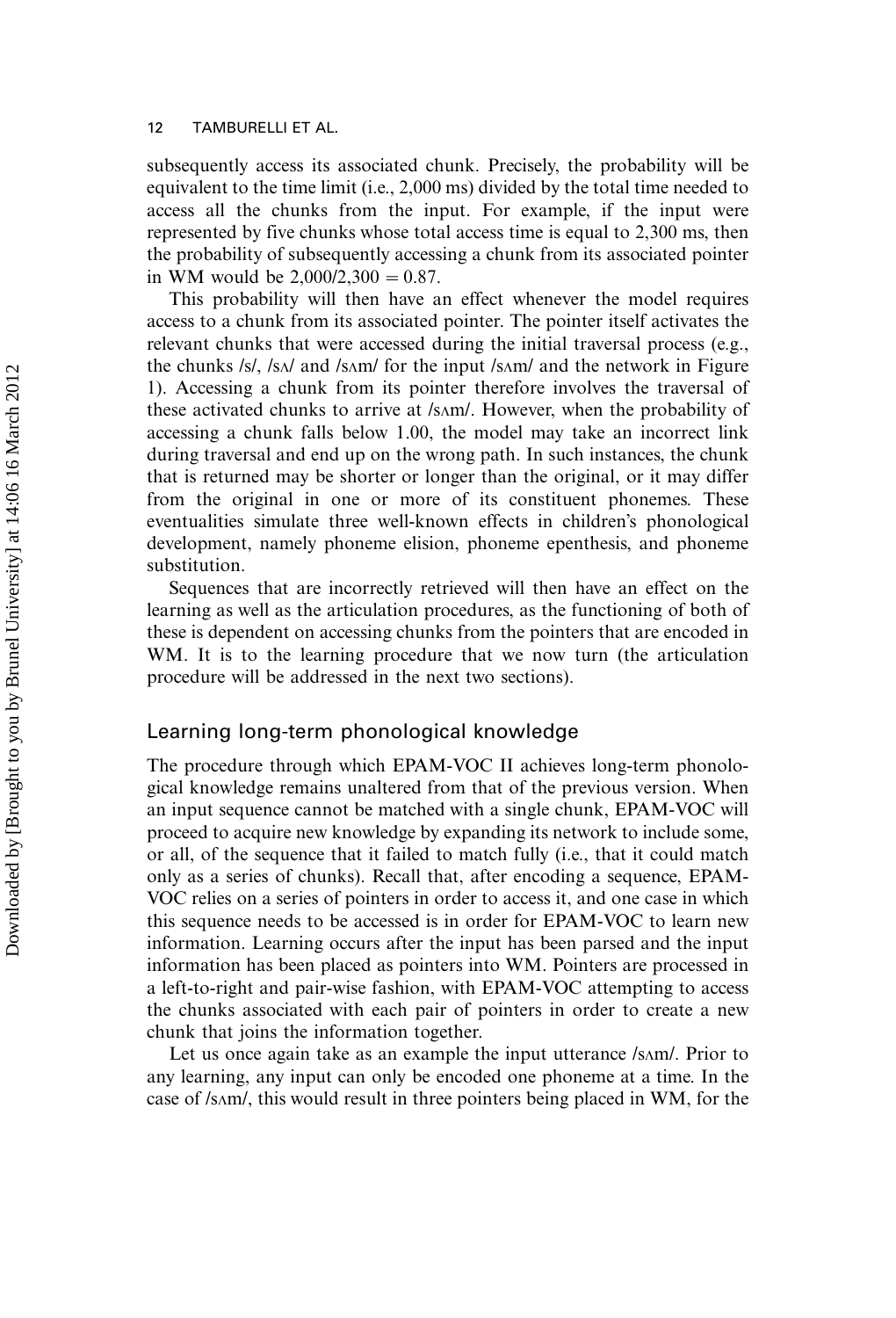phonemes /s/,  $/\sqrt{N}$ , and /m/ respectively. Since the total access time for these chunks is 1,200 ms  $(3 \times 400 \text{ ms})$ , all chunks are accessed successfully. The next step will constitute the learning procedure proper, as EPAM-VOC links the  $\Lambda$  phoneme to the /s/ phoneme by placing the former under the latter in the hierarchy, effectively learning the phoneme sequence  $/s\Lambda$ . The same process is then repeated for the next pair of pointers, which link the phonemes  $/\Lambda$  and  $/\text{m}$ , obtaining the sequence  $/\text{m}$ . As there are no further pairs of pointers in this case, the learning procedure ends (see Figure 2).

Consider now the resulting network receiving the same input again. This time, the input can be encoded as only two chunks, namely  $/s\Lambda$  and  $/m$ , with the consequence that only two pointers will be placed in WM. As both chunks can be accessed accurately (access time is  $430 \text{ ms} + 400 \text{ ms} = 830$ ms), EPAM-VOC can proceed to add a /m/ link below the /s $\Lambda$ / chunk, thus adding the phoneme sequence /sAm/ as part of its LTK. Hence, after two presentations of the sequence /sAm/ the model can be said to have learnt the word ''some''. This last step is represented as the move from the network in Figure 2 to the one in Figure 3, with Figure 3 showing the resulting network. One may consider learning in EPAM-VOC to be quite rapid; slowing down the learning procedure has been successful for other variants of EPAM models (e.g., Croker, Pine, & Gobet, 2003; Freudenthal, Pine, & Gobet, 2006). However, since EPAM-VOC is only presented with a small subset of the natural language a child may hear, it seems sensible to have learning proceed in the manner described. Slowing down learning will likely yield the same set of results, but over a longer period of time.

In previous versions of EPAM-VOC, repetition performance was simulated by a retrieval procedure. When confronted with an input, EPAM-VOC would attempt to retrieve one or more chunks from LTM that would allow it to match that input. The model performance was then judged based on how successful this retrieval procedure was. While this was a reasonable compromise for an earlier stage of the model's development, the resulting architecture did not involve production of an actual output, and thus



Figure 2. EPAM-VOC II after having been presented with the input /sAm/ for the first time.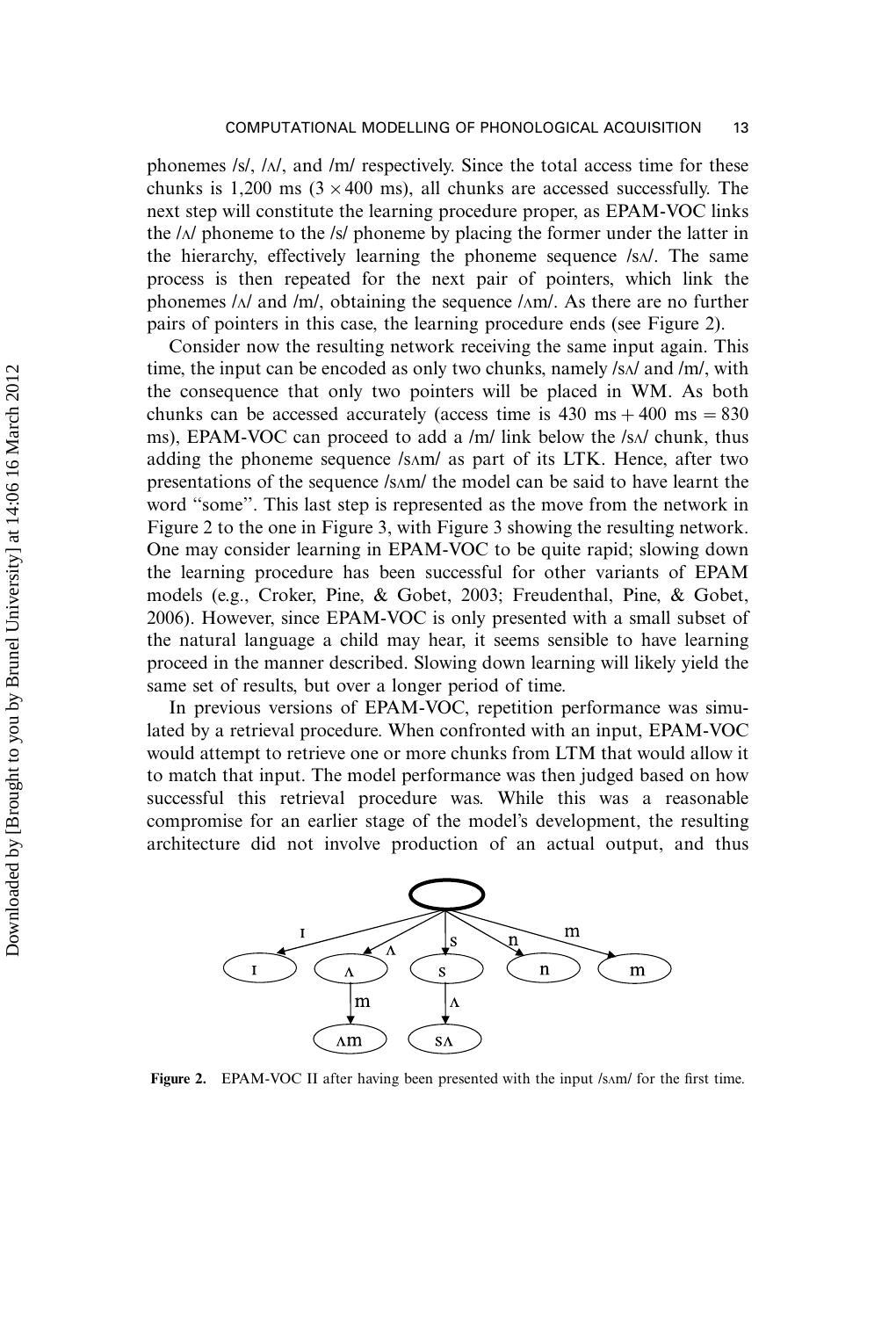

Figure 3. EPAM-VOC after having been presented with the input /sAm/ twice and having acquired LTK of this sequence.

abstracted away from the articulation procedure that lies between the retrieval of a phonological representation from WM and the actual production of an utterance.

As a further development of the model it therefore seemed important to also include as part of the modelling architecture a procedure that aims at simulating this articulation stage.

# Articulating an input sequence (performing the nonword repetition test)

Just as we have seen for real words (see discussions above on long term knowledge and on working memory), when the model is presented with the phonemic representation of a nonword it will proceed to parse it by associating it with as few chunks as possible from the long-term hierarchy, and to subsequently encode the parse by linking these chunk(s) to a number of pointers in WM. Articulation of a sequence involves accessing the relevant chunk information from the pointers in WM, and then articulating each of the phonemes contained in the resulting sequence. As we saw in our discussion on working memory, the former process might involve an error in accessing the relevant chunks, which will then be returned on articulation. However, the updated version of EPAM-VOC allows errors to also occur in the latter stage (i.e., the actual production of the phoneme sequence).

When retrieving a chunk, EPAM-VOC II calculates a probability of correctly articulating the information contained within it based on the processing weight of the chunk. The processing weight of a chunk is calculated based on the frequency of its subsets, as these represent all the chunks that need to be accessed during the traversal phase. As the frequency of single phonemes is on average much larger than any possible sequence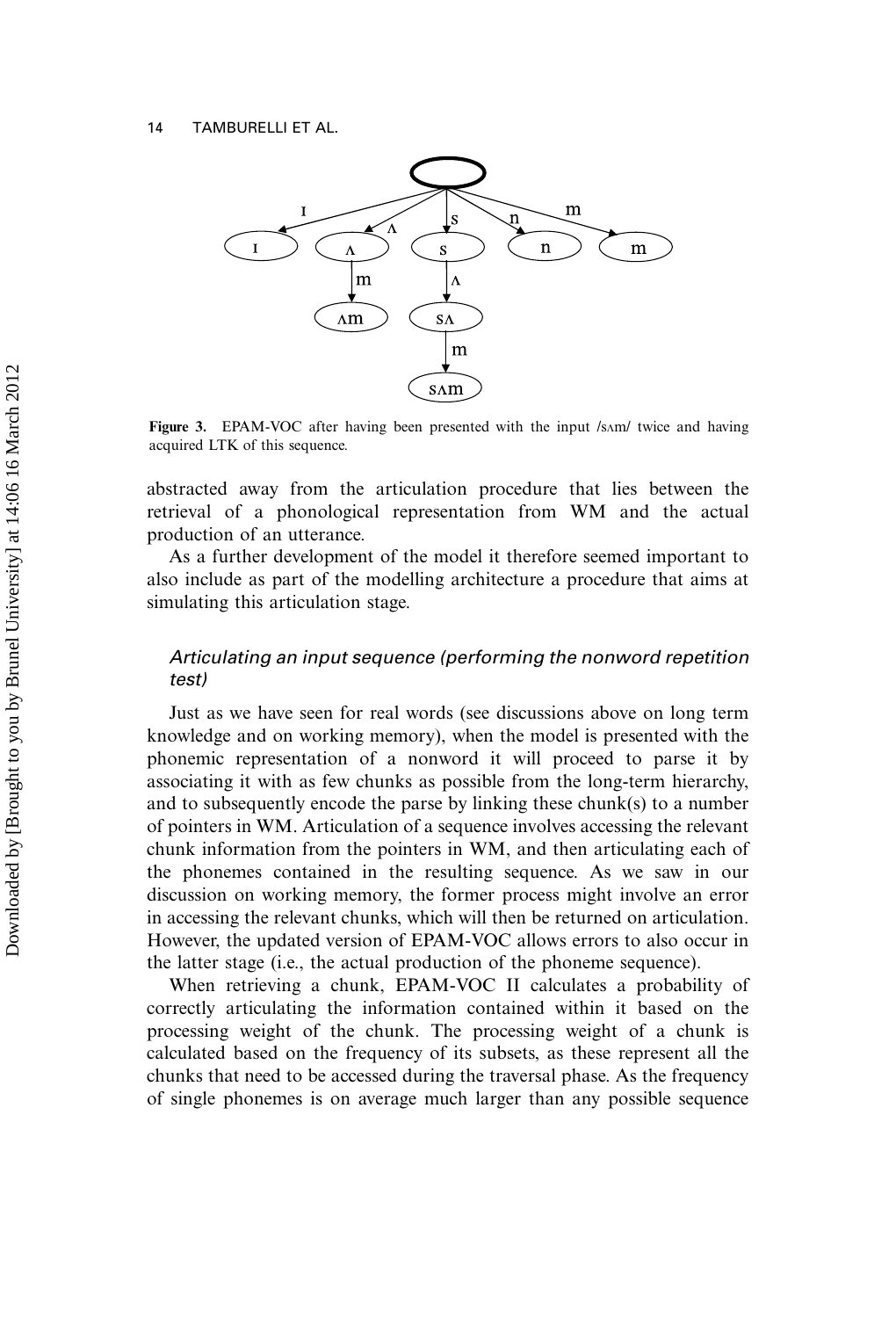involving that phoneme, we multiply the frequency of phoneme sequences by multiples of five, depending on their length. $5$  The aim of this procedure is to increase the impact that longer sequences might have, particularly when compared to single phonemes. This decision is based on the assumption that having been exposed to a phoneme sequence is developmentally more advantageous than having been exposed to its component phonemes in separate phonological contexts,<sup>6</sup> as only the former type of exposure may provide the phonological knowledge necessary in order to successfully articulate phonemes in context. Essentially, this follows from a view of phonological knowledge that dates back at least to Jakobson (1941)/1968), and which finds overwhelming support throughout the developmental literature, particularly in relation to the study of Voice Onset Time (see for example Catts & Kamhi, 1984; Johnson & Wilson, 2002; Macken & Barton, 1980) but also in relation to general syllabic development (e.g., Demuth, Culbertson, & Alter, 2006; Goad & Brannen, 2003, inter alia). Furthermore, the motivation for basing correct articulation (in part) on frequency is supported by good correlations between the frequency with which phonemes and consonant clusters are used by the children in the Manchester corpus (see simulations reported below) and the age of acquisition of the phonemes and clusters (from Smit, Hand, Freilinger, Bernthal, & Bird, 1990)  $[r(48) = -0.51, p < 0.01]$ .

When an input sequence requires more than one chunk to represent it, then it is clear that the model does not have knowledge of this particular sequence of phonemes as a whole. We therefore divide the calculated frequency of a chunk by the number of chunks required to represent the input sequence, to account for the fact that articulation will be more demanding as the number of chunks required to represent the input increases.

After having obtained the weight of a chunk, a probability for articulation error is calculated by dividing the common logarithm of this weight by 4. In essence, this sets a threshold of 10,000 (as  $log 10,000 = 4$ ) above which articulation will be free from errors. Logarithms rather than raw counts were used because different phonemes—and phonemic sequences—display massive ranges of variation, a fact that would have compromised the reliability of our comparisons. When an articulation error does occur, a consonant is

 $5$ The frequency of a bi-phone sequence is multiplied by 5, that of a tri-phone sequence is multiplied by 25, while that of a quadri-phone sequence is multiplied by 125 ( $5 \times 5 \times 5$ ), and so on for longer sequences.

 $6$ And, in turn, having had the opportunity to *practise* articulation of a phoneme sequence is more advantageous than having practised its component phonemes in separate phonological contexts.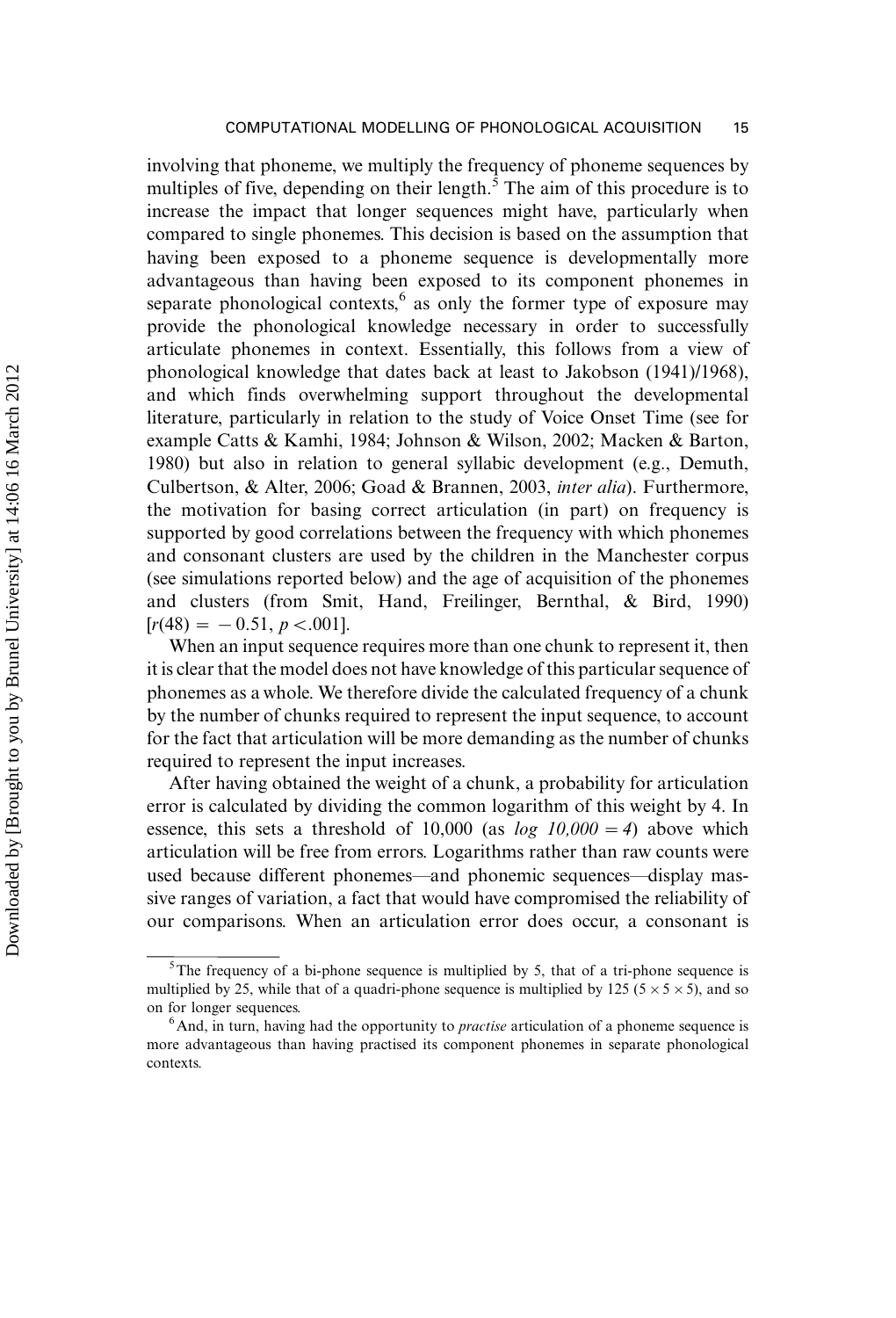randomly selected within the chunk and substituted for another consonant, also selected at random, from an inventory of English consonants.<sup>7</sup> At this stage of development, we have not yet included a sub-phonemic theory that could provide information on the structures of—and thus on the potential differences between—consonantal and vocalic elements. Consequently, we concentrate on modelling performance solely within the consonantal domain, directly inhibiting vowel errors during the production phase.<sup>8</sup>

As the consonants involved in this procedure are selected at random, the resulting errors do not reflect the types of consonant substitutions observed in children. Such a procedure would require the model to have knowledge of sub-phonemic components, and it is therefore not achievable at this stage of model development. Thus, the focus of this paper will be entirely on the modelling of errors at the positional rather than the melodic level.

# THE EXPERIMENTS

# Introduction

EPAM-VOC allows us to examine error patterns in NWR performance both across and within nonword types. However, well-established NWR tests contain a high rate of lexical components. For example, the nonwords used by Gathercole and Baddeley (1989) contain lexical (e.g., *pennel*, thickery, dopelate) and morphological components (e.g., slading, penneriful, fenneriser). Also, as the nonwords were not controlled for phoneme-pair frequency, it is impossible to deduce whether—or to what extent—error patterns may be influenced by frequency of exposure to certain phonological strings. We have therefore collected additional data in order to assess children's NWR performance across nonword types. The tests included nonword sets involving lexical and morphological components (Gathercole and Baddeley, 1989), as well as a newly devised set that manipulates frequency as the main variable and excludes lexical or morphological components.

# **Participants**

Twenty-five children took part in this research, 12 males and 13 females. They were between 5:4 and 6:8 years of age  $(M=6.1)$ . The children were recruited from four schools in and around the city of Nottingham, and they were all monolingual native English speakers. Children had to satisfy two

 $7$  For the purposes of this operation, the consonant that is being substituted is temporarily removed from the inventory.<br><sup>8</sup>However, vowel articulation errors can still occur in cases where the single phoneme

contained within a chunk is a vowel.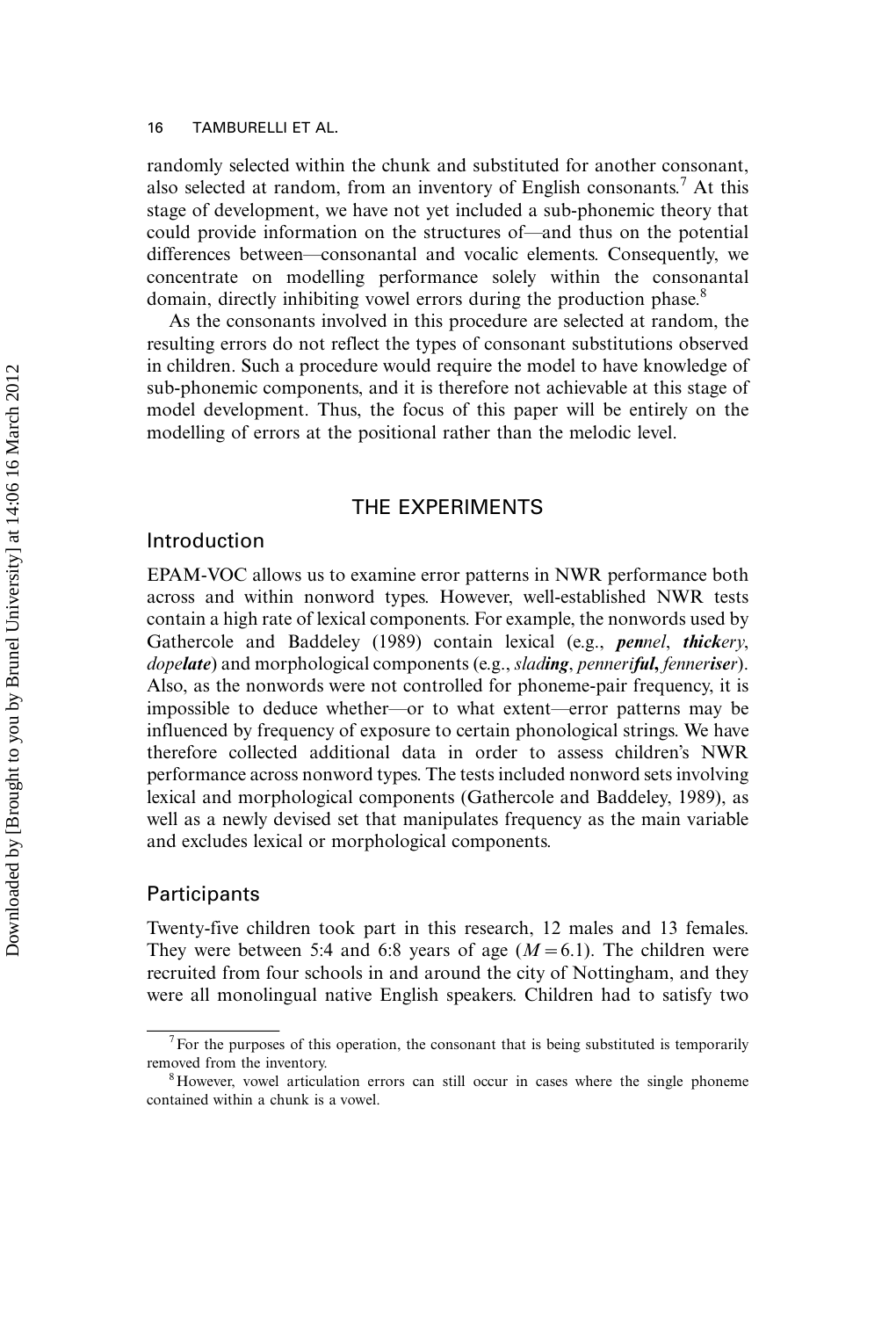criteria in order to be included in the sample. First, all children had to achieve a minimum score of 85 on a test of non-verbal intelligence. The nonverbal test used was the Wechsler Pre-school and Primary Scale of Intelligence 3 UK test (Wechsler, 2002). Second, in order to ensure that their vocabulary was appropriate to their age, children had to achieve a score of 85 or higher on the British Picture Vocabulary Scale 2 (Dunn, Dunn, Whetton, & Burley, 1997).

### Materials

### Nonwords set 1: Gathercole, Willis, Baddeley and Emslie (1994)

The children were presented with two separate nonword repetition tests. The first test was a modified version of the nonword repetition test developed by Gathercole, Willis, Baddeley and Emslie (1994), also known as the CNRep. This test originally involved 40 nonwords consisting of two-, three-, four-, and five-syllable items. However, we omitted the five-syllable items following a pilot which showed that younger children had great difficulty repeating nonwords of this length. Thus, the children were presented with three lengths of nonword, each containing 10 items, for a total of 30 nonwords. Nonwords at each length consisted of five items containing only single consonants (i.e., they had a CV.CV or a CV.CVC structure, e.g., bannow, pennel) and a further five containing one or more consonantal sequences. Such sequences were either true clusters (i.e., CCV structures, e.g., slading) or coda-onset sequences (i.e., VC.C structures, e.g., prindel).

Presentation of the 30 nonwords was split into two 15 nonword lists, and we kept to the fixed random order that was provided on the original audio cassette (Gathercole & Baddeley, 1996), though the track was transferred to MP3 format for ease of administration. Each nonword list began with the standard instructions provided on the audio-cassette (see next section), though the practice items were removed. This is due to the fact that each set of nonwords was presented in a counter-balanced order\*hence no particular set of nonwords could be assigned to be the ''first heard''. Therefore, no training sets were given for any of the nonword tests.

#### Nonwords set 2: Newly constructed nonwords

The second set of nonwords was created by the first two authors, consisting of two sets of 3-syllable nonwords, each containing eight nonwords. All nonwords had primary stress on the initial syllable and secondary stress on the final syllable. Unlike the test discussed above, these nonwords were aimed at testing the impact that phonotactic probabilities may have on children's performance in NWRTs. Thus, the two groups were divided into low-frequency (LF) and very low-frequency (VLF) items, based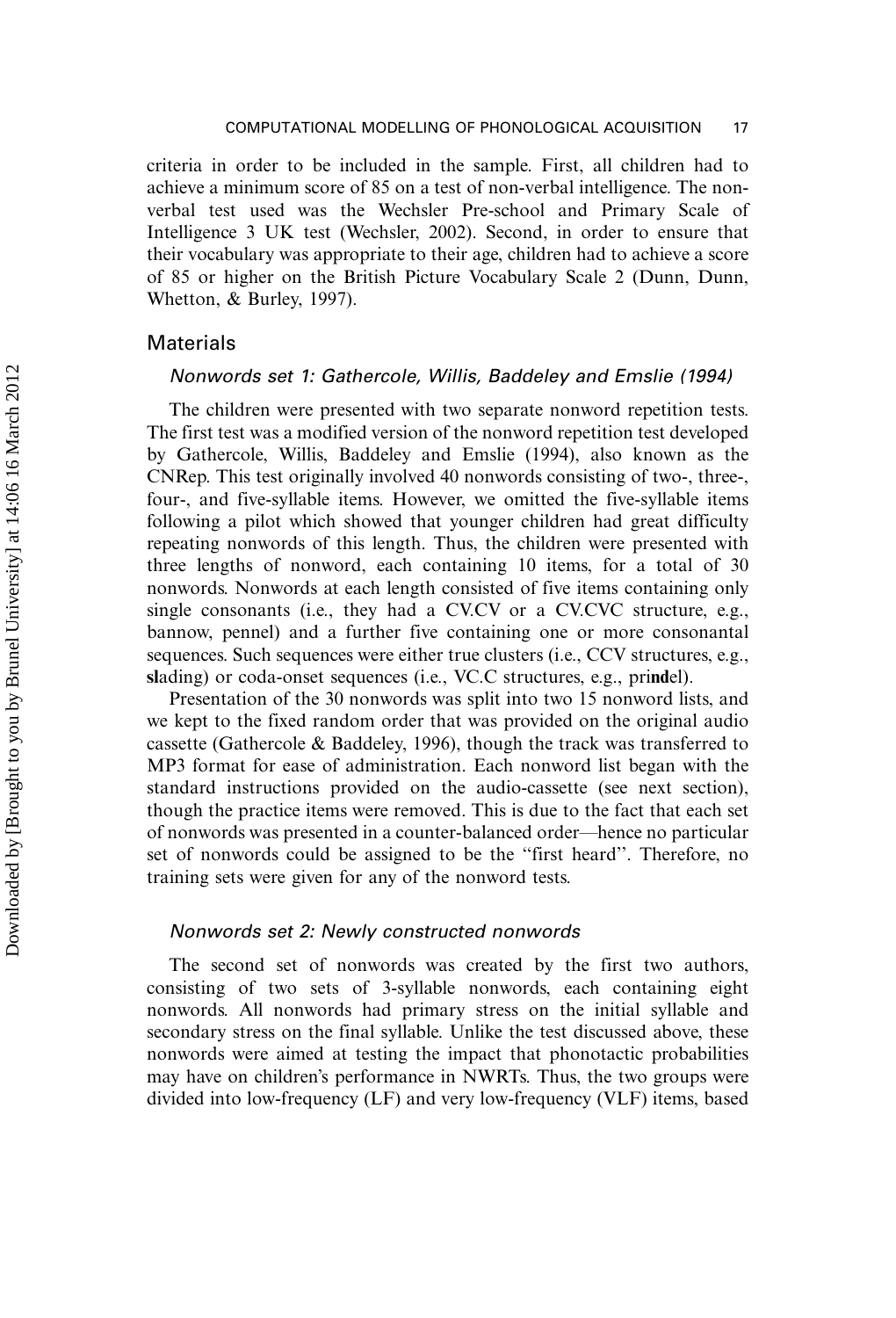on the number of low-frequency biphones (i.e., phoneme pairs) that they contained. LF nonwords contained a maximum of three low-frequency biphone sequences while VLF nonwords contained a minimum of 4. The nonwords were all constructed to be of relatively low frequency because of the difficulty in constructing high-frequency nonwords that maintained a similar phoneme set to those used in the CNRep.

The two groups (LF and VLF) were matched for length and the number of phonemes. For each group, two nonwords were composed of seven phonemes, four nonwords were composed of eight phonemes and two nonwords were composed of nine phonemes. They were also matched for vowel quantity (i.e., the number of short vowels and long vowels/diphthongs that they contained), and for consonantal markedness (i.e., the number of consonantal phonemes that have been documented as appearing relatively late in acquisition; see Clark, 2003; McLeod, Doorn, & Reed, 2001). The mean spoken duration was 0.91 s for the LF set and 0.92 s for the VLF set. The spoken duration across conditions was equivalent to  $[t (7) = 0.15,$  $p=.89$ ].

Biphone frequencies were calculated based on their occurrence in the Children's Printed Word Database ([http://www.essex.ac.uk/psychology/](http://www.essex.ac.uk/psychology/cpwd/) [cpwd/\)](http://www.essex.ac.uk/psychology/cpwd/), a database of word frequencies for 5- to 9-year-old children. Probabilities were then aggregated on a biphone basis. For example, the word /trip/ has a frequency of 116 and consists of four phonemes. Therefore, the biphones /tr/, /rI/, and /Ip/ had 116 added to their respective biphone frequencies. This method is very similar to the one used in a series of works by Luce and colleagues (e.g., Jusczyk, Luce, & Charles-Luce, 1994; Vitevitch, Luce, Charles-Luce, & Kemmerer, 1997; Vitevitch & Luce, 1998) and has been found to be a good predictor of word-likeness ratings in adults (see Frisch, Large, & Pisoni, 2000).

Finally, care was taken to use only constituent syllables that did not exist as lexical items in the children's printed word database and to employ biphones that appeared in the children's printed word database, hence none of the biphones used had a frequency of zero.

The nonwords were recorded onto a Sony ICD-MX20 digital voice dictaphone by a researcher unrelated to the project who was native to the Nottingham area, so that the dialectal features would be familiar to the children. All nonwords were converted to MP3 format using Sony Digital Voice Editor, version 3.1 (available at<http://esupport.sony.com/>). The nonwords were then arranged into the required order using Audacity [\(http://www.audacity.sourceforge.net/](http://www.audacity.sourceforge.net/)). Two sound files were produced: one with the nonwords in a randomised order and a second one that was the reverse of this order. Each spoken nonword was succeeded by a 4.0 s pause (as per the CNRep nonwords). The nonword lists were then turned back into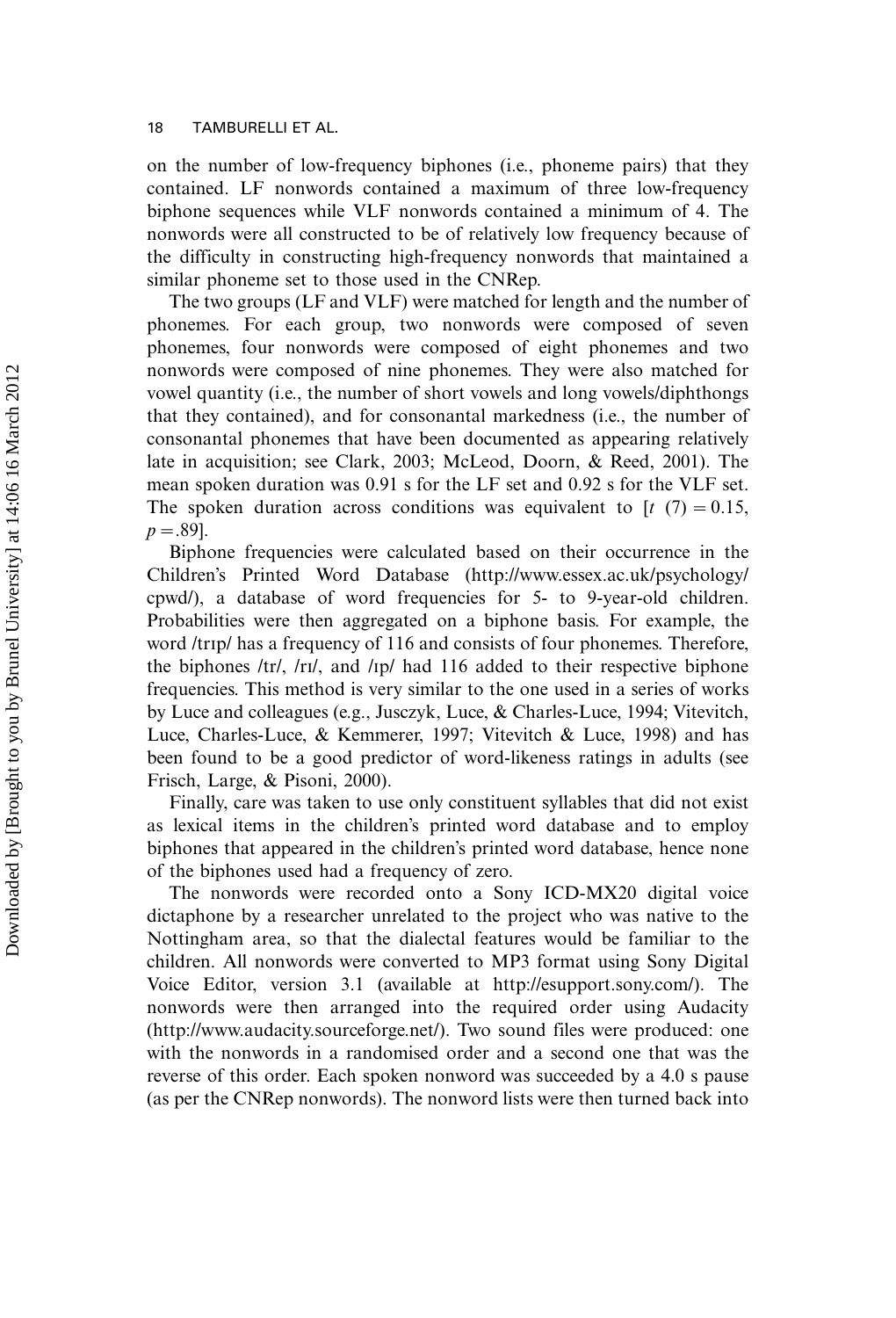MSV files so that they were compatible with the voice recorder. No practice nonwords were provided on any of the recordings because the order of presentation of the nonword tests was counterbalanced across all tests. The children heard each nonword only once. The following sentences, based on Gathercole and Baddeley (1996), were provided as instructions to the children: ''Hello, in a few seconds you will hear a funny made up word. Please say the word aloud yourself as soon as you hear it".

### Standardised tests

Three standardised tests were used to ensure that the children's IQ and vocabulary were appropriate for their age, and that they could articulate the sounds within the nonwords. The core non-verbal tests (block design, matrix reasoning, and picture concepts) of the Wechsler Preschool and Primary Scale of Intelligence 3 UK (WPPSI-3 UK, Wechsler, 2002) assessed nonverbal IQ. The British Picture Vocabulary Scale 2 (BPVS-2, Dunn, Dunn, Whetton, & Burley, 1997) assessed vocabulary level. Appropriate levels for age were scores of 85 or higher on the standardised scores for IQ and vocabulary. Ability to correctly articulate phonemes was verified using the Diagnostic Evaluation of Articulation and Phonology (Dodd, Hua, Crosbie, Holm, & Ozanne, 2002).

# Experimental design

For nonwords set 1 (CNRep) there were two independent variables: Nonword Length and Consonant type. The first independent variable had three levels: two-, three-, and four-syllables; and the second had two levels: single and clustered. Both were repeated measures variables.

For nonwords set 2 there was only one independent variable—nonword frequency\*which had two levels: low frequency and very low frequency. This was also a repeated measures variable.

For both sets of nonwords, the error position (onset, nucleus, or coda) was also an independent variable, since we measured as our dependent variable the number of errors made in onset position, nucleus position, and coda position.

#### Procedure

The children were assessed on a one-to-one basis in their school, in a quiet room away from their classroom. Up to four sessions were used for each child to administer the standardised tests and the nonword tests. Each session lasted a maximum of 15 minutes. Administration of the WPPSI-3 UK, the BPVS-2, and the DEAP, together with the nonword tests, were interspersed across sessions. The specific nonword repetition tests (the two that formed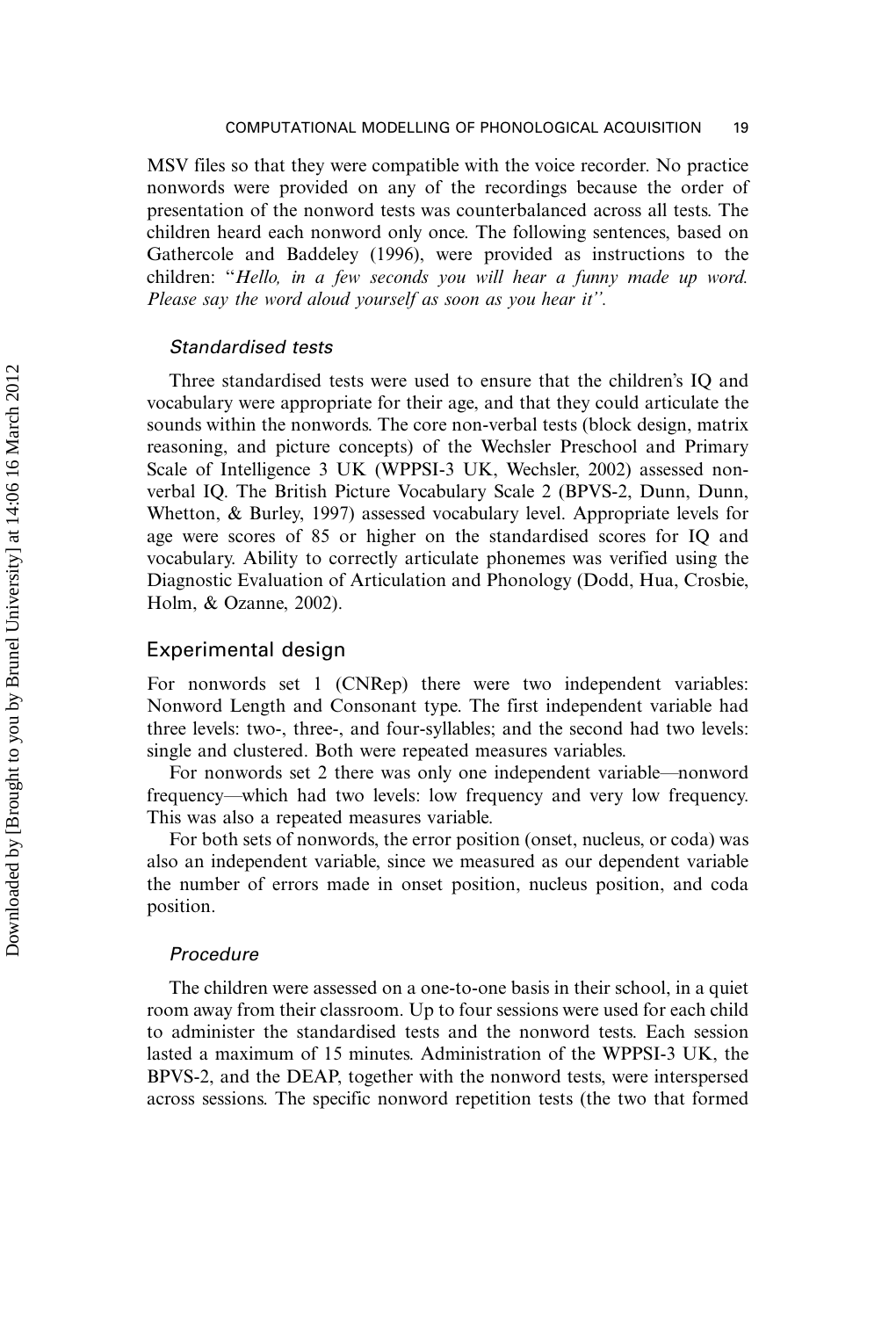the CNRep and the two that formed the new nonword test) that each child performed within sessions was randomised. Nonwords were played from a Sony ICD-MX20 digital voice dictaphone (Memory Stick Digital Recorder) through Creative TravelDock 900 Portable speakers. All children's repetitions were recorded onto a Sony ICD-MX20 digital voice dictaphone.

## **Transcription**

Nonwords were broadly transcribed from the recordings, and a random sample of  $15\%$  was then transcribed by two other researchers.<sup>9</sup> Inter-rater reliability was  $87.3\%$  (range:  $85-92.3\%$ ). The repetition errors were then divided according to the syllabic position in which they occurred: onset, nucleus, or coda. As there are different approaches to the question of syllabification, we analysed each set of errors according to the two principles that are most commonly employed in the literature on English syllables (see appendixes 1 and 2). The first of these is traditionally known as the ''Maximal Onset Principle'', which dates back at least to the work of Pulgram (1970) and is often relied upon in current phonological theory (see for example the volume edited by Bernhardt & Stemberger, 1998; as well as much of the literature on Optimality Theory, Prince & Smolensky, 1993/ 2004). According to this principle, word-medial consonants are syllabified as onsets, unless they create a consonantal sequence which is impossible for an English word-initial onset.

However, it has been argued that in the case of intervocalic consonants syllabification should also take into consideration the phonotactic regularities that apply to vocalic elements (e.g., Jones, 1997; Roach, 2000). For example, according to Maximal Onset, the word ''platter'' would be syllabified as /plæ.ta/. However, when looking at what constitutes a possible word-final sequence in English, we find that the following vowels never occur in a stressed position without a coda:  $\lambda$  i e  $\alpha \wedge \beta$  is  $\lambda$ . Some authors have therefore adhered to the standard proposed by the English Pronouncing Dictionary (Jones, 1997) and allow for the Maximal Onset Principle to be outranked, thus syllabifying ''platter'' as /plæt.3/.

Consequently, in our analysis of children's errors we also consider this syllabification pattern, which we label ''Closed Syllabification'', in reference to the fact that it bans certain vowels from ending as an open syllable.

<sup>&</sup>lt;sup>9</sup>These were the first author and a second researcher not involved in this project but experienced in coding nonword repetitions.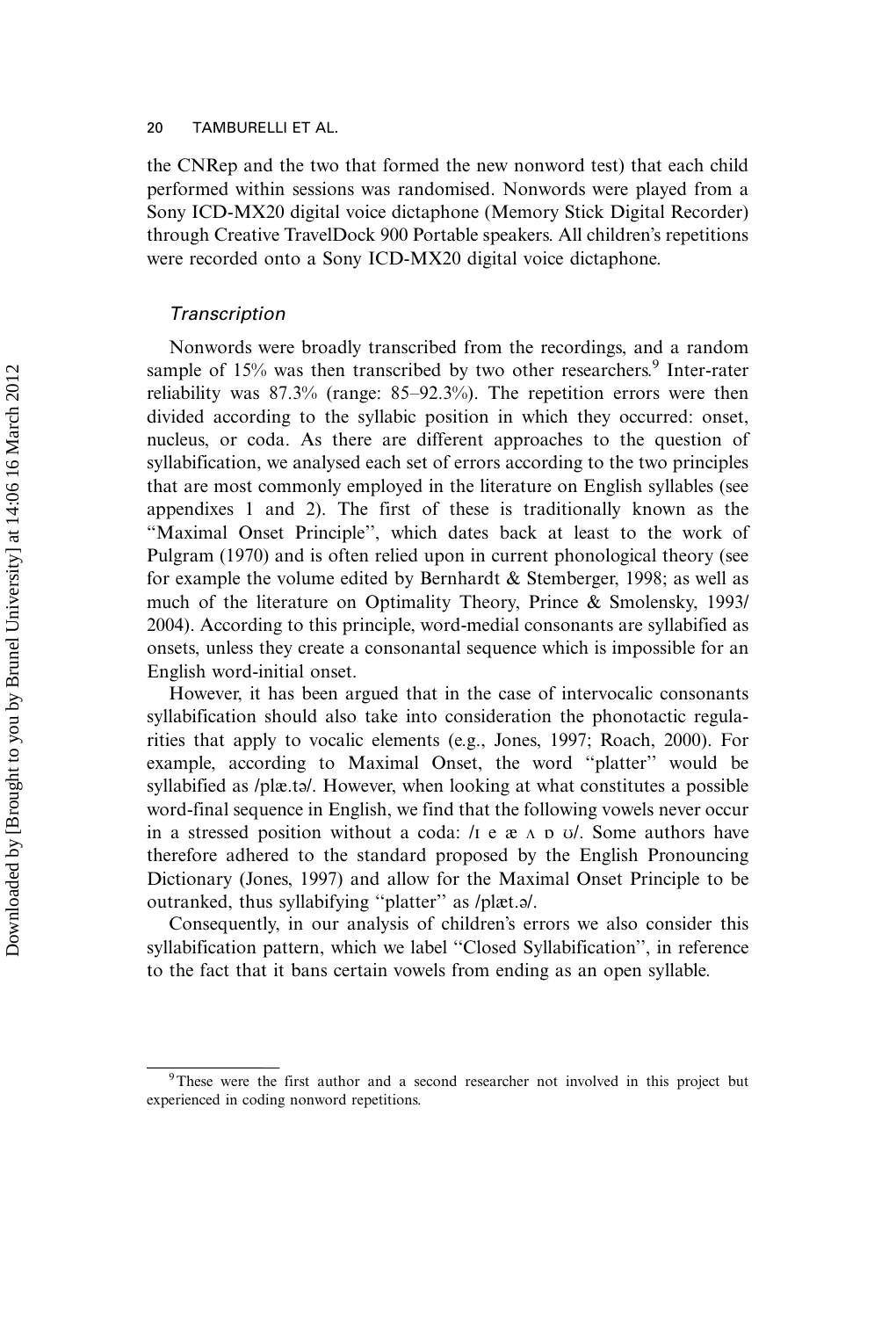

Figure 4. Onset, nucleus, and coda errors for the children for the CNRep single consonant nonwords, for both syllabification methods.

# Simulating children's performance

The same sets of nonwords were run through the EPAM-VOC II model after it had been exposed to naturalistic input. The simulations used 12 sets of maternal utterances from the Manchester corpus (Theakston, Lieven, Pine, & Rowland, 2001) on the CHILDES database (MacWhinney 2000). They had been uttered by mothers while interacting with 2- to 3-year-old children. The average number of utterances was  $25,519$  (range  $17,474-33,452$ ).

The amount of input in these sets of utterances governed the amount of input that was given to the model for each ''mother''. That is, 12 sets of input were used, one for each mother. However, since we were simulating 5-yearold children, our input also included parental utterances aimed at 4- to 5 year-old children as well as stories from children's books.<sup>10</sup> The shift from input based on 2- to 3-year-olds and that based on 4-to 5-year-olds was accomplished by increasing the amount of the 4- to 5-year-old input as learning progressed (and subsequently decreasing the amount of 2-to 3-yearold input). For example, for any one mother, the initial input consisted of the utterances spoken to her 2- to 3-year-old child. After 25% of the utterances had been seen (in line with Jones et al., 2007, 2008), increasing amounts of the 4-to 5-year-old input were introduced at the expense of some of the 2- to 3-year-old input (such that in the final stages of learning, 80% of the input was based on the 4- to 5-year-old stimuli). Each line of 4- to 5-year-old input

 $10$ These were added to represent the increase in input during the first year of schooling.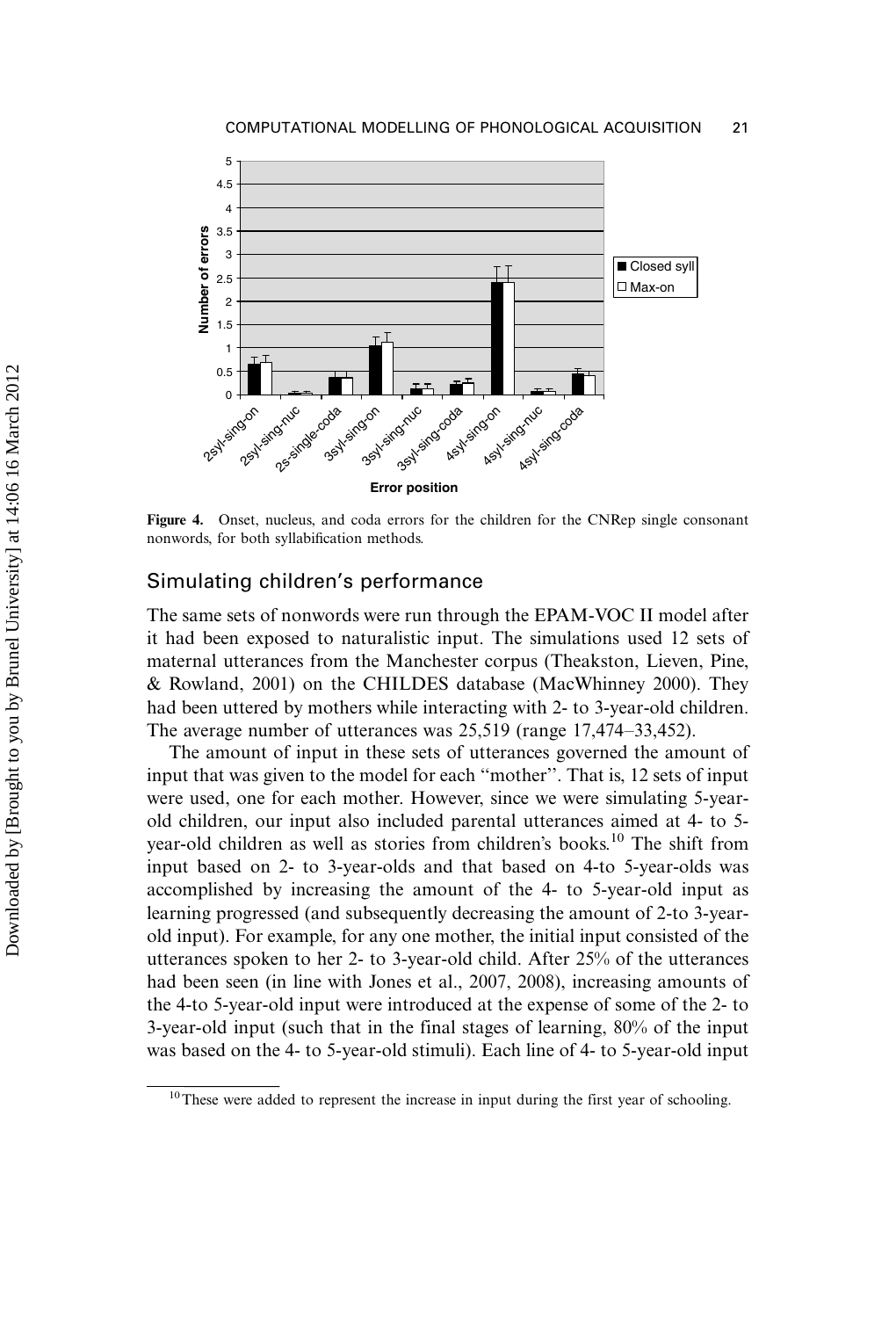

Figure 5. Onset, nucleus, and coda errors for the children for the CNRep clustered-consonant nonwords, for both syllabification methods.

was randomly selected without replacement from the full set of 4- to 5-yearold input corpora. This means a high likelihood that for every simulation of the child data, a different set of ''older'' input is used.

The parent-child utterances to 4- to 5-year-old children were from the English-speaking files of the Watkins' corpus, available from the CHILDES database (MacWhinney 2000). The written input was taken from books that would normally be read by or to 5-year-old children. Examples of the stories used are ''The Ugly Duckling'' (Hans Christian Andersen) and ''Snow White'' (The Brothers Grimm).

All utterances were converted into their phonemic representation using the CMU Lexicon database (available at [http://www.speech.cs.cmu.edu/cgi](http://www.speech.cs.cmu.edu/cgi-bin/cmudict)[bin/cmudict](http://www.speech.cs.cmu.edu/cgi-bin/cmudict)), which contains the phonemic representation of over 120,000 and allows automatic conversion of utterances into phoneme sequences. The input did not distinguish word boundaries, hence no word segmentation had been performed on the input that was fed to the model.

A total of 120 simulations were carried out (10 for each of the mothers). This was because, with the introduction of random utterances from the 5 year-old input sets, we wished to ensure that the output constituted a reliable representation of the model's performance and was not simply due to a potentially biased sample from the input. In addition, since the retrieval and articulation procedures have probabilistic elements to them (cf. sections on working memory and on articulating input sequences), each nonword test was carried out 10 times within each simulation. This resulted in 1,200 nonword test simulations. All NWR results for the model are based on the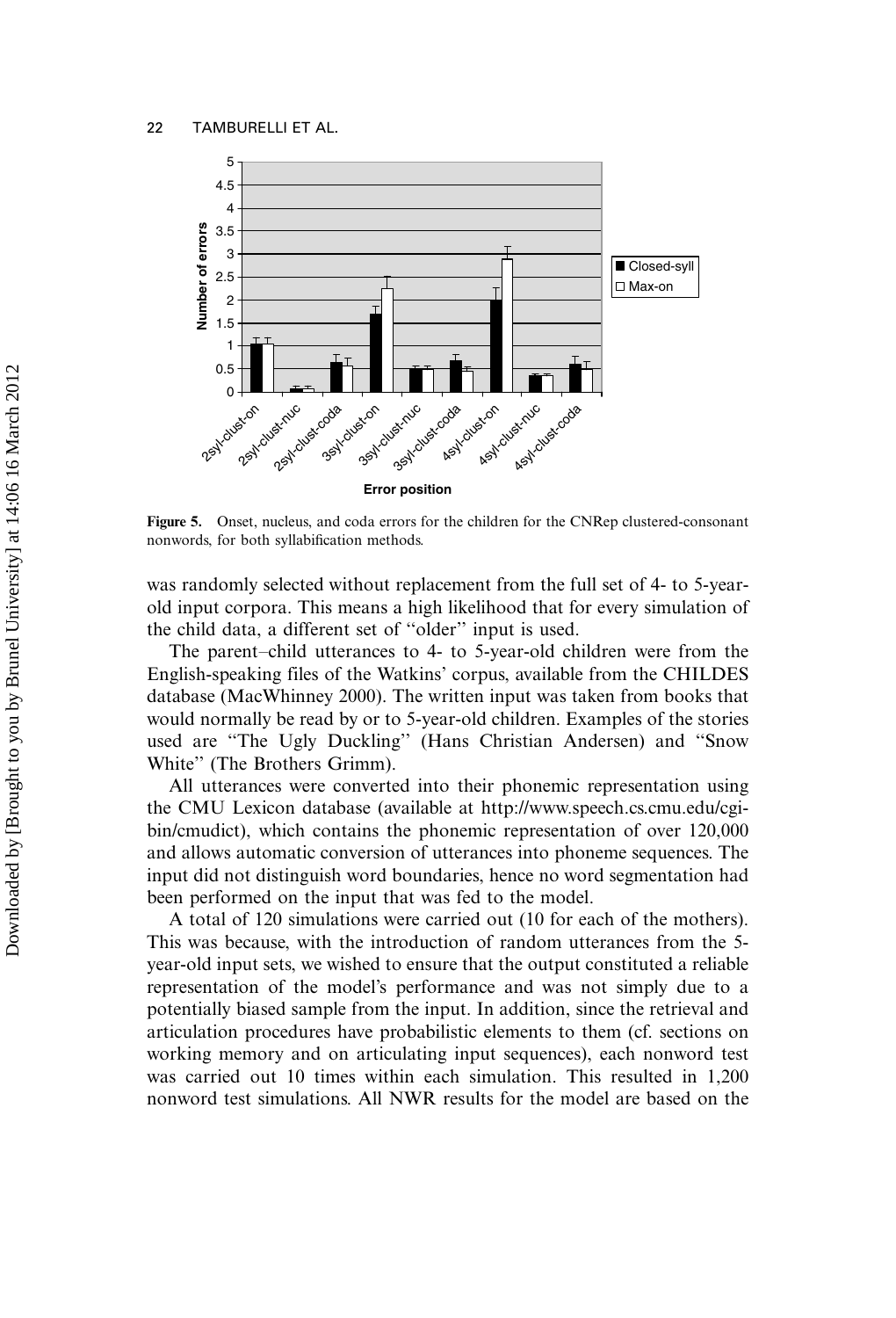TABLE 1 Nonword repetition accuracy (percentage accuracy, standard deviation in parentheses) for both nonword sets, for the children and the model

|          | Nonword set 1 (CNRep nonwords) |               |                                                                                     |                     |               |            |  |
|----------|--------------------------------|---------------|-------------------------------------------------------------------------------------|---------------------|---------------|------------|--|
|          | Single consonant               |               |                                                                                     | Clustered consonant |               |            |  |
|          | 2-Syllable                     | 3-Syllable    | 4-Syllable                                                                          | 2-Syllable          | 3-Syllable    | 4-Syllable |  |
| Children |                                |               | 79.20 (15.79) 73.60 (19.77) 48.00 (23.09) 67.20 (19.90) 48.80 (22.42) 36.00 (25.82) |                     |               |            |  |
| Model    |                                |               | 78.15 (17.02) 62.38 (21.52) 41.72 (21.83) 65.25 (22.22) 51.05 (22.01) 34.60 (20.86) |                     |               |            |  |
|          |                                |               | Nonword set 2 (new nonwords)                                                        |                     |               |            |  |
|          |                                | LF            |                                                                                     |                     | VLF           |            |  |
| Children |                                | 42.50 (16.93) |                                                                                     |                     | 43.50 (18.44) |            |  |
| Model    | 48.15 (17.21)                  |               |                                                                                     | 47.13 (16.70)       |               |            |  |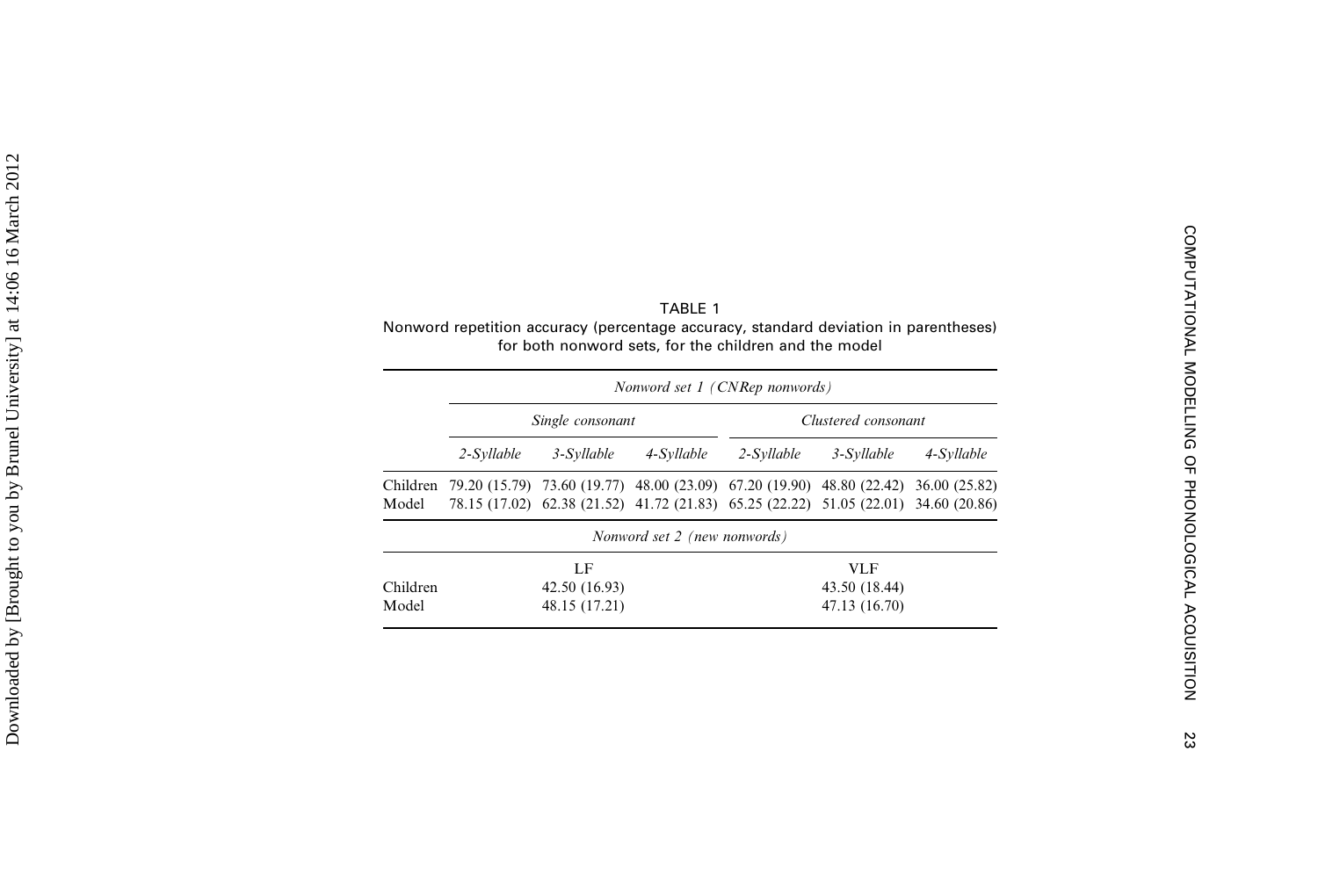|                                        | Maximal Onset Principle |      |                  |            |
|----------------------------------------|-------------------------|------|------------------|------------|
|                                        | $\overline{F}$          | df   | $\boldsymbol{p}$ | $\eta_p^2$ |
| Nonword type                           | 20.10                   | 1,24 | $-.001$          | 0.46       |
| Nonword length                         | 14.76                   | 2,48 | $-.001$          | 0.41       |
| Error position                         | 108.77                  | 2,48 | $-.001$          | 0.82       |
| Nonword type $\times$ Nonword length   | 2.42                    | 2,48 | .100             | 0.09       |
| Nonword type $\times$ Error position   | 5.54                    | 2,48 | .007             | 0.19       |
| Nonword length $\times$ Error position | 20.39                   | 4,96 | $-.001$          | 0.46       |
|                                        | Closed syllabification  |      |                  |            |
| Nonword type                           | 11.50                   | 1,24 | .002             | 0.32       |
| Nonword length                         | 14.40                   | 2,48 | $-.001$          | 0.38       |
| Error position                         | 88.28                   | 2,48 | $-.001$          | 0.79       |
| Nonword type $\times$ Nonword length   | 3.16                    | 2,48 | .051             | 0.12       |
| Nonword type $\times$ Error position   | 0.19                    | 2,48 | .825             | 0.01       |
| Nonword length $\times$ Error position | 10.70                   | 4,96 | $-.001$          | 0.31       |

TABLE 2 ANOVA results for children's performance on the CNRep nonwords, for both syllabification methods

average results for each set of mother input—resulting in 12 averaged datasets. For example, for ''Anne'', the 10 runs of the simulation that was based on Anne's Mother's utterances and the 10 nonword repetition tests for each run of the simulation (i.e., 100 nonword repetitions for each nonword) were averaged. This was done in order to achieve a comparable number of simulations to the number of children who participated in the nonword study.

The model's repetition errors were also divided according to the syllabic position in which they occurred. Note that syllabification was used only as an analytic tool in order to examine the error positions in the children's and model's performance, and was not part of the mechanisms through which the model achieves its output. In fact, as explained above, the chunking procedure employed by EPAM-VOC relies solely on frequency considerations and has no built-in definition of what a ''syllable'' consists of.

# Results

Table 1 shows the nonword repetition accuracy data for both nonword sets, for the children and the model. As can be seen from the table, the model shows a good fit to the child data (within $\pm 10\%$ ) for seven of the eight datapoints.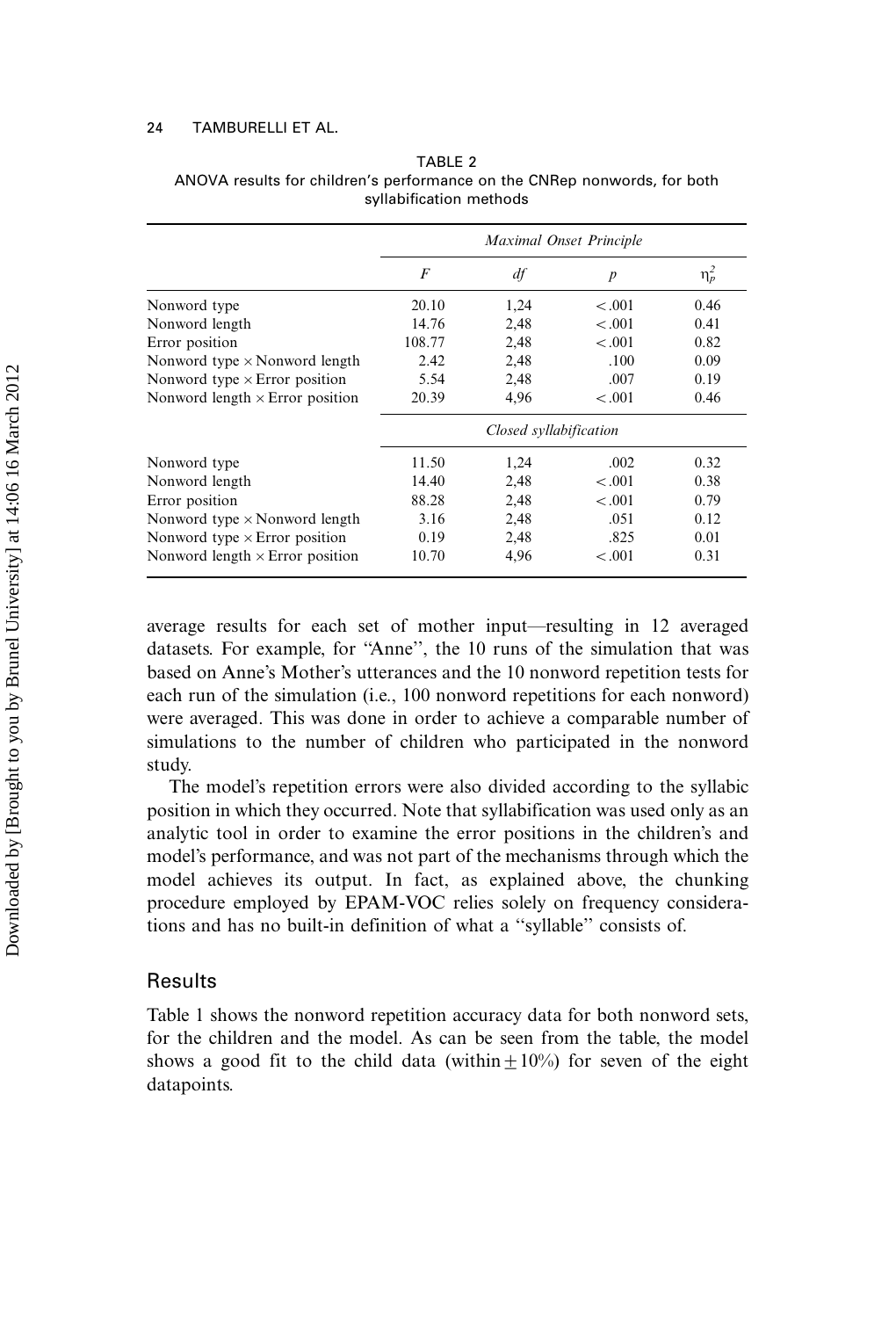## Nonwords set 1: Children's results

Figures 4 and 5 show the raw number of onset, nucleus, and coda errors for the CNRep nonwords, for both syllabification methods. Table 2 shows the results of the ANOVA analyses for both syllabification methods. As the figures clearly illustrate, exactly the same effects are seen irrespective of how nonwords are syllabified. Table 2 also illustrates that a very similar set of statistical effects are seen for both syllabification methods (all three main effects and two of the three pairwise interactions are closely matched for significance)—any further statistics in this section are therefore based on the closed syllabification data. A 2 (nonword type: single or clustered)  $\times$ 3 (nonword length: 2, 3, or 4 syllables)  $\times$  3 (error position: onset, nucleus, or coda) within subjects ANOVA was performed on the children's data. All statistics are shown in Table 2. There was a significant effect of nonword type, with nonwords containing consonantal sequences attracting more errors than their single consonant counterparts. There was also a significant effect of nonword length, with longer nonwords attracting more errors than shorter ones. Post hoc Bonferroni tests indicated that there were significantly more errors made for 4-syllable nonwords than both 2- and 3-syllable nonwords ( $p < .001$  and  $p = .032$  respectively) and more errors made for 3syllable nonwords than 2-syllable ones ( $p = 0.033$ ).

Moreover, there was an effect of error position, with syllable onsets consistently attracting more errors than syllable codas, and syllable nuclei being the least error-prone elements. *Post hoc* Bonferroni tests indicated that there were more onset errors than coda ( $p < .001$ ) and nucleus ( $p < .001$ ) errors, and significantly more coda errors than nucleus errors ( $p = .004$ ). There were no interactions between nonword type and nonword length or nonword type and error position. However, there was a significant interaction between nonword length and error position, indicating that as nonword length increased, the number of onset errors increased accordingly, yet the number of nucleus and coda errors remained stable.

Note that the increase in onset errors as nonword length increases cannot simply be due to the fact that opportunities for making onset errors increase with nonword length. Although longer words do have a higher ratio of onsets

TABLE 3 Ratio of onsets to codas for nonwords in the CNRep, expressed as a percentage (the number of onsets divided by [the number of onsets  $+$  the number of codas])

| Syllabic length | Onsets N | Codas N | Ratio $(\%$ onsets) |
|-----------------|----------|---------|---------------------|
| 2syll           | 18       | 19      | 48.6                |
| 3syll           | 30       | 20      | 60                  |
| 4syll           | 40       | 24      | 62.5                |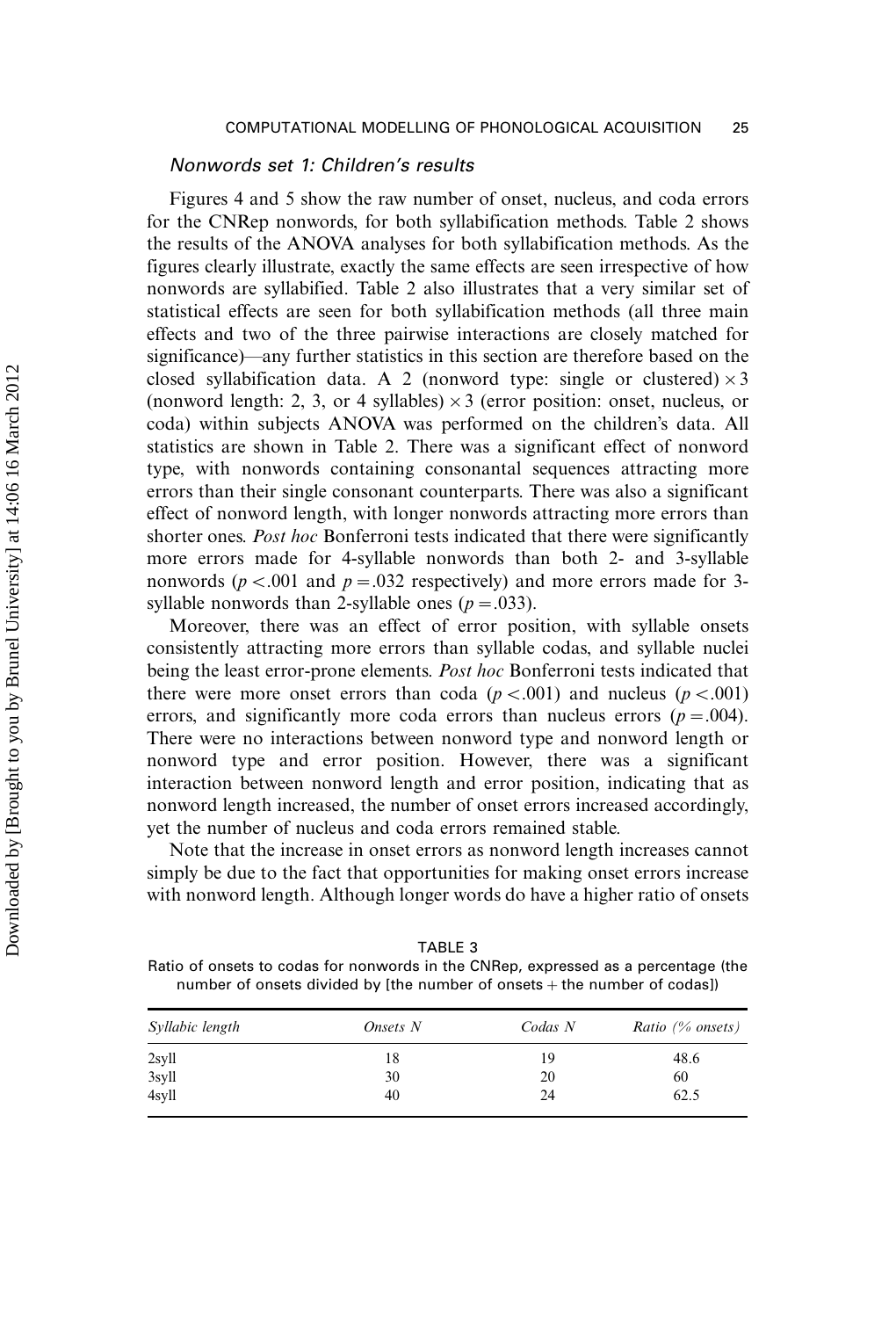to coda consonants, the difference is not sufficiently high to explain the pattern of error, thus excluding the possibility that the increase in onset errors is simply a side-effect of a high number of onsets present in the stimuli. Table 3 shows the ratio of onsets to codas in the nonwords.

Based on the raw number of onsets and codas that each nonword type contains, it can be seen that the ratio of onset:coda increases with nonword length. However, in the children the ratio of onset error:coda errors increases over and above what would normally be expected based on the raw numbers of onsets and codas. This is evidenced by calculating the onset error:coda error ratio for each child at each nonword length, and performing onesampled t-tests to compare this ratio with what would be expected by chance. At all lengths of nonword, there were significantly more onset errors than would be expected if onset errors were simply a byproduct of the number of onsets versus the number of codas contained in each nonword  $[t(24) = 4.24,$  $p < .001$  for 2-syllable;  $t(23) = 6.46$ ,  $p < .001$  for 3-syllable;  $t(23) = 5.11$ ,  $p < .001$  for 4-syllable].

It is in principle possible that the difference in error position we have observed can be explained without having to appeal to the concept of "syllable onset". Since syllable onsets include word-initial phonemes, it might be the case that our analysis in terms of syllable position masks what is actually a tendency for word-initial errors. If this is the case, the phenomenon at issue could be explained in a linear fashion (i.e., by appealing to the concept of ''word-initial phoneme''), without the need for a syllabic analysis. In order to exclude this possibility, we compared wordinitial onsets to word-medial onsets and, for consistency, word-medial codas to word-final codas. Word-initial and word-medial onset errors were totalled across all nonword lengths. For single consonant nonwords, there were significantly less word-initial onset errors than word-medial onset errors [word-initial  $M=1.92$ ,  $SD=1.21$ ; word-medial  $M=4.00$   $SD=1.79$ ;  $t(23) = -5.22$ ,  $p < .001$ . The same was true for the clustered consonant nonwords [word-initial  $M=1.71$ ,  $SD=1.46$ ; word-medial  $M=4.96$  $SD = 2.80$ ;  $t(23) = -4.70$ ,  $p < .001$ . The coda data are as follows. For single consonant nonwords, word-final codas showed significantly more errors than word-medial codas [word-medial  $M=0.00$ ,  $SD=0.00$ ; wordfinal  $M=1.12$ ,  $SD=0.92$ ;  $t(23) = -6.23$ ,  $p < .001$ . The same was true of the clustered consonant nonwords [word-medial  $M=0.96$ ,  $SD=0.91$ ; word-final  $M=2.50$ ,  $SD=1.41$ ;  $t(23) = -4.21$ ,  $p < .001$ . Clearly, our onset bias is not caused by a large amount of word-initial onset errors. However, it would seem that for codas, there is a tendency for an error to occur word-finally more than word-medially.

At first, this might look at odds with the primacy/recency advantage described earlier, under which word-final codas would be expected to be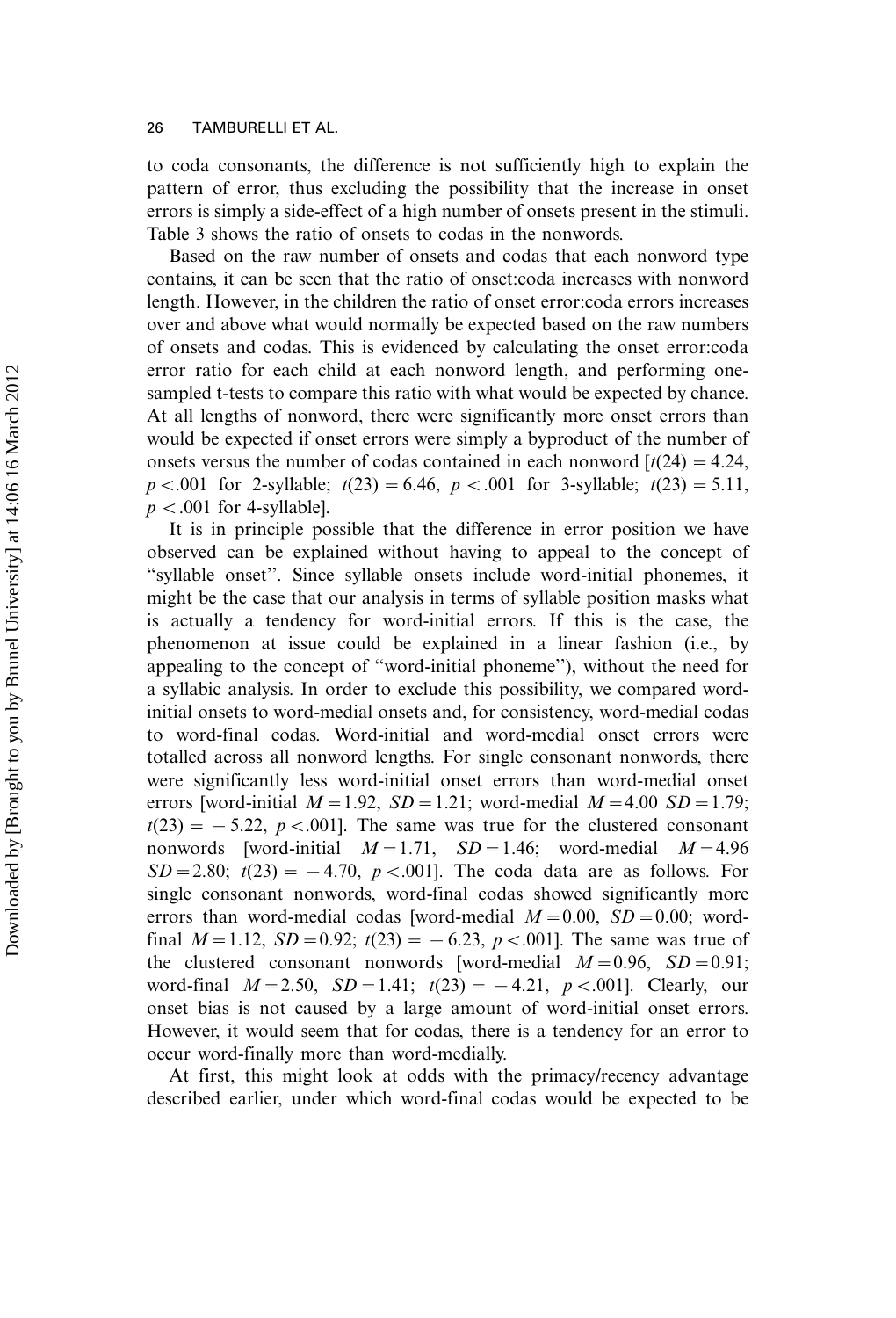less error-prone than word-medial codas. However, position is only one of the contributing factors affecting target accuracy, with frequency being the other, potentially more powerful, factor. While we know from primacy and recency effects that word-initial and word-final positions have the potential to hold a repetition accuracy advantage over word-medial positions, it is also the case that more frequent phoneme sequences hold a repetition advantage over lees frequent sequences<sup>11</sup> (e.g., Munson, Kurtz & Windsor, 2005). In the case of clustered consonants nonwords, the role of frequency in different coda positions is rather straightforward: word-medial codas have much stronger phonotactic restrictions—and therefore have a higher positional frequency—than word-final codas (e.g., Selkirk, 1982). The fact that word-final codas are more prone to error in our results shows how the role of recency is modulated by that of frequency and—in the case of codas—frequency has the upper hand. For single-consonant nonwords, the situation must be viewed on a case-by-case basis (at least for longer nonwords), since no general phonotactic restrictions apply. For shorter nonwords, on the other hand, the fact that the parsing procedure begins in a left-to-right fashion gives an inherent disadvantage to word-final segments, since they are more likely to end up in a single-segment chunk. As we have seen in our discussion on long term knowledge, for longer nonwords the situation is more complex. What emerges from this discussion is exactly what we think is a major advantage of computational modelling: it allows us to observe what happens when different contributing factors combine. The potential conflict between primacy/recency on the one hand and frequency on the other is a case in point.

# Nonwords set 1: Model's results

Figures 6 and 7 show the raw number of onset, nucleus, and coda errors for the CNRep nonwords, for both the children and the model. A 2 (nonword type: single or clustered) $\times$ 3 (nonword length: 2, 3, or 4 syllables) $\times3$  (error position: onset, nucleus, or coda) within subjects ANOVA was performed on the model's data. There was a significant effect of nonword type  $[F(1, 11) = 29.46, p < .001, \eta_p^2 = 0.73]$ , with nonwords containing consonantal sequences attracting more errors than their singleconsonant counterparts. There was also a significant effect of nonword

 $11$  In fact, we also analysed primacy/recency effects for all three syllable nonwords used in the nonword tests presented here (three syllable nonwords were used because both nonword sets contain this length of stimuli and this length also allows for the examination of primacy and recency). No primacy and recency effects were observed  $(F(2,50) = 2.52, p = .091, \eta_p^2 = .09)$ . As discussed above, this is most likely because the nonwords were not designed in order to examine primacy and recency effects, which are only likely to emerge when other contributing factors are controlled for.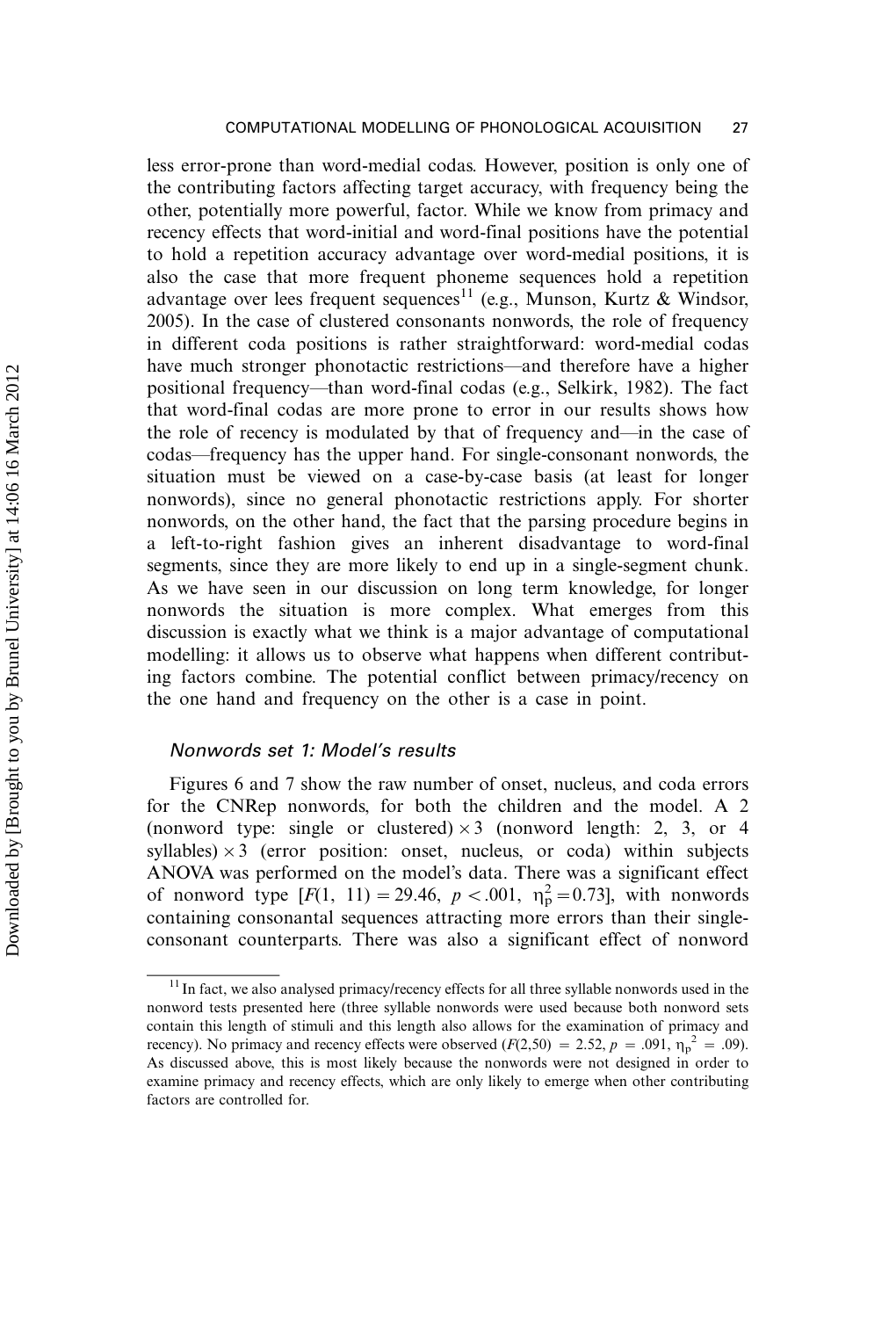

Figure 6. Onset, nucleus, and coda errors for the children and model for the CNRep single consonant nonwords.

length  $[F(2, 22) = 144.41, p < .001, \eta_p^2 = 0.93]$ , with longer nonwords attracting more errors than shorter ones. Post hoc Bonferroni tests indicated that there were significantly more errors made for 4-syllable nonwords than both 2- and 3-syllable nonwords, and more errors made for 3-syllable nonwords than 2-syllable ones ( $p < .001$  in all cases).

There was also an effect of error position  $[F(2, 22) = 717.16, p < .001,$  $\eta_p^2$  = 0.99], with syllable onsets consistently attracting more errors than syllable codas. Post hoc Bonferroni tests indicated that there were more onset errors than coda and nucleus errors, and significantly more coda errors than nucleus errors ( $p < .001$  in all cases).<sup>12</sup> There was no interaction between nonword type and nonword length  $[F(2, 22) = 2.02, p = .156, \eta_p^2 = 0.16]$ . However, there was a significant interaction between nonword type and error position [F(2, 22) = 38.74,  $p < .001$ ,  $\eta_p^2 = 0.78$ ] indicating that coda errors increased for the clustered consonant nonwords, whereas onset and nucleus errors remained stable across single and clustered consonant nonwords. There was also a significant interaction between nonword length and error position [F(4, 44) = 62.76,  $p < .001$ ,  $\eta_p^2 = 0.85$ ], indicating that as nonword length increased, the number of onset errors significantly increased while the number of coda errors increased only marginally, with the number of nucleus errors remaining stable.

As with the children's data, the ratio of onset errors to coda errors was over and above what would be expected on the basis of the raw frequency of onsets and codas. This was the case for both 2-syllable  $[t(11) = 6.43]$ ,

<sup>&</sup>lt;sup>12</sup>As far as the model is concerned, vowel errors will not be discussed as they were deliberately inhibited (see section on articulating an input sequence). We leave the question of simulating consonantal vs. vocalic errors for further research.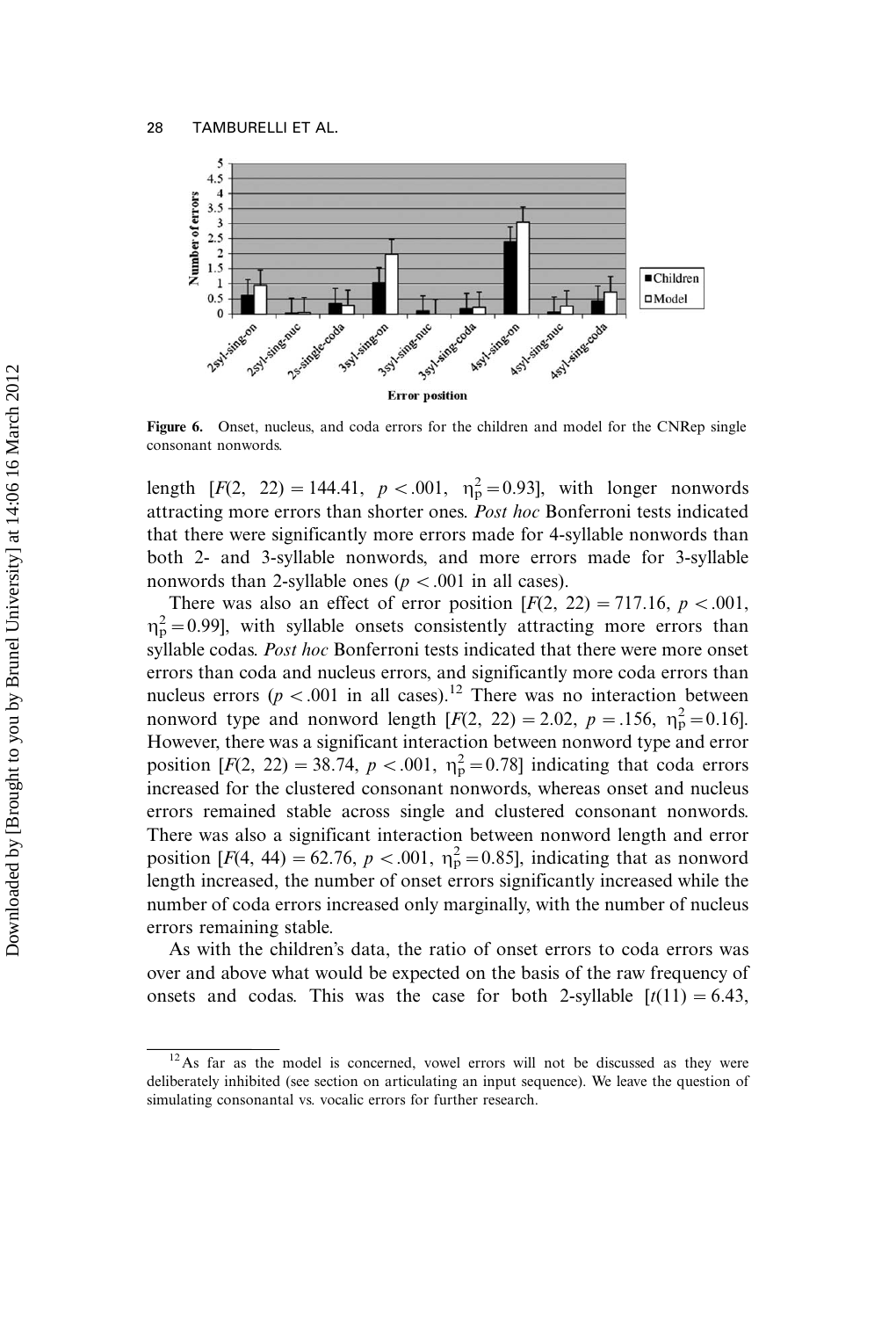

Figure 7. Onset, nucleus, and coda errors for the children and model for the CNRep clusteredconsonant nonwords.

 $p < .001$ ] and 3-syllable nonwords  $[t(11) = 10.69, p < .001]$ , though not for 4syllable nonwords  $[t(11) = 0.57, p > .05]$ .

# Nonwords set 2: Children's results

Figure 8 shows the raw frequency of onset and coda errors for nonword set 2, for both syllabification methods; and Table 4 shows the statistical analysis for both syllabification methods, based on a 2 (nonword type: low



Figure 8. Onset, nucleus, and coda errors for the children for the new set of nonwords, for both syllabification methods.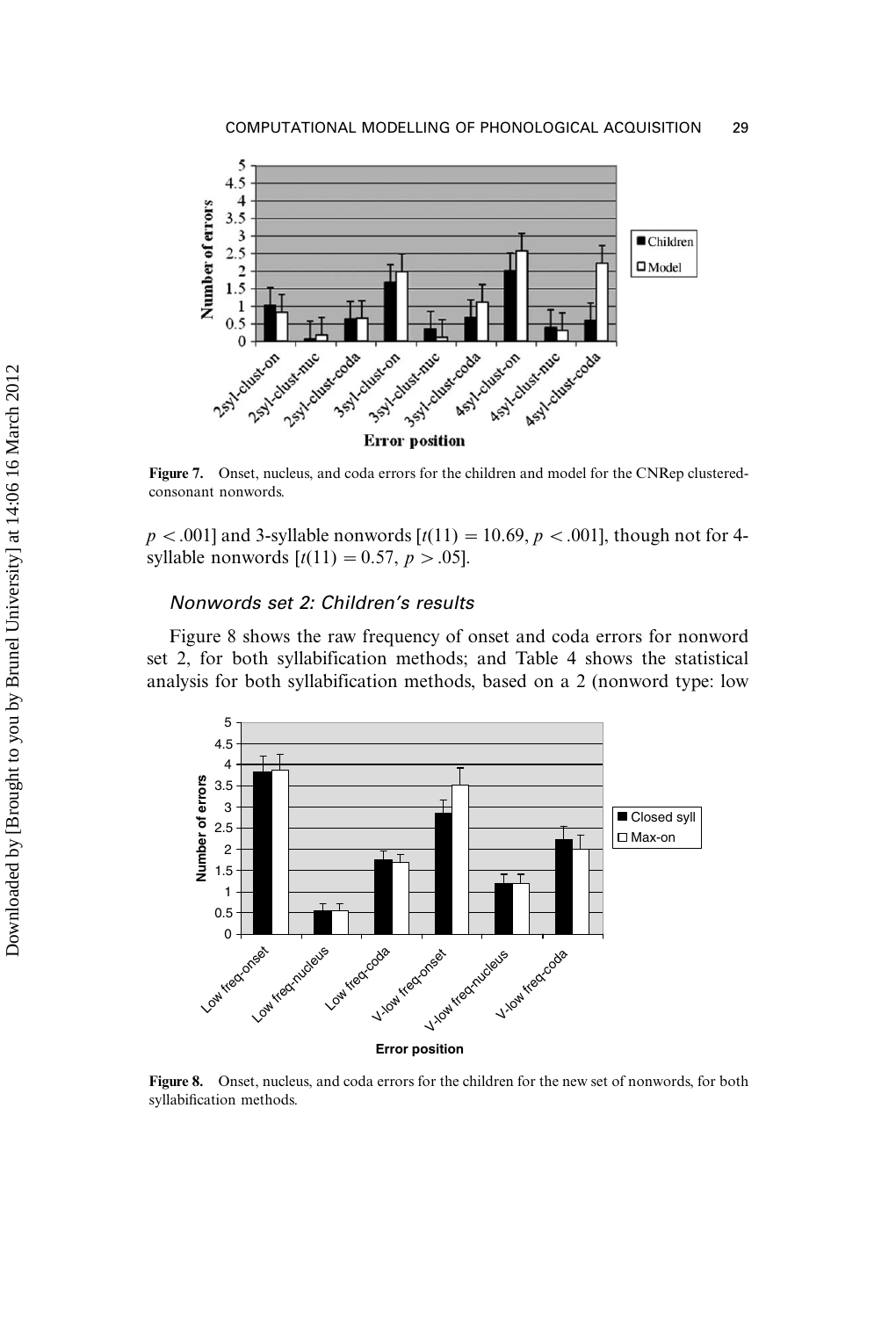|                                      | Maximal Onset Principle |      |                        |            |
|--------------------------------------|-------------------------|------|------------------------|------------|
|                                      | F                       | Df   | p                      | $\eta_p^2$ |
| Nonword type                         | 0.66                    | 1,24 | .425                   | 0.03       |
| Error position                       | 56.78                   | 2,48 | < .001                 | 0.70       |
| Nonword type $\times$ Error position | 3.39                    | 2,48 | .042                   | 0.12       |
|                                      |                         |      | Closed syllabification |            |
| Nonword type                         | 0.00                    | 1,24 | .962                   | 0.00       |
| Error position                       | 58.00                   | 2,48 | < .001                 | 0.71       |
| Nonword type $\times$ Error position | 8.25                    | 2,48 | .001                   | 0.26       |

| TARIF <sub>4</sub>                                                            |  |
|-------------------------------------------------------------------------------|--|
| ANOVA results for children's performance on the new set of nonwords, for both |  |
| syllabification methods                                                       |  |

frequency or very low frequency)  $\times$  3 (error position: onset, nucleus, or coda) within subjects ANOVA. Exactly the same effects are seen irrespective of how nonwords are syllabified, and any subsequent tests in this section are therefore based on the closed syllabification data. There was no effect of nonword type but there was an effect of error position. Post hoc Bonferroni tests indicated that there were significantly more onset errors than coda  $(p < .001)$  and nucleus  $(p < .001)$  errors, and significantly more coda errors than nucleus errors ( $p < .001$ ). There was also a significant interaction between nonword type and error position indicating that the difference between the number of onset and coda errors was greater in the low frequency than the very low frequency nonwords.



Figure 9. Onset, nucleus, and coda errors for the children and model for the new set of nonwords.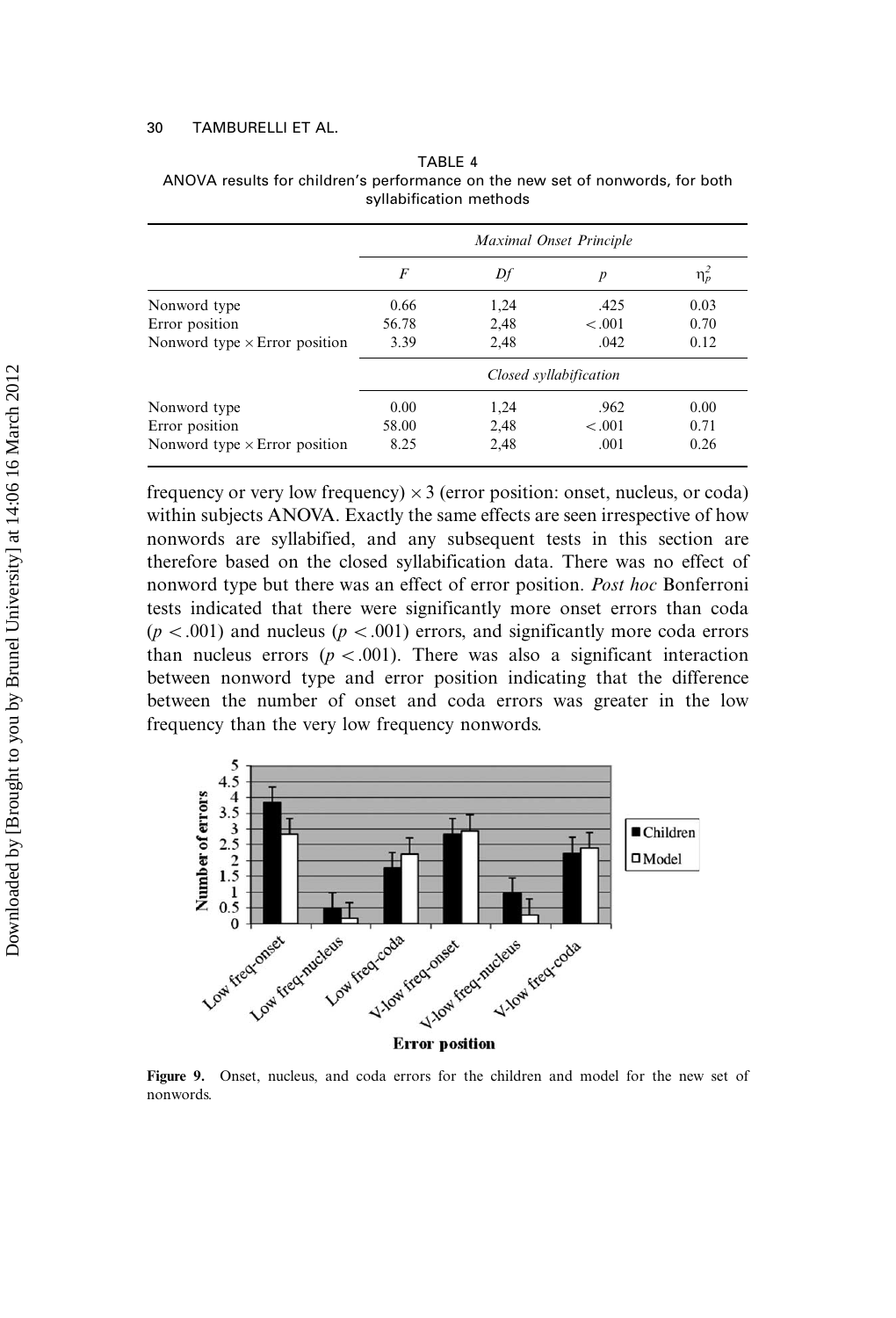## Nonwords set 2: Model's results

Figure 9 shows the raw frequencyof onset and coda errors for nonword set 2, for both the children and the model. A 2 (nonword type: low frequency or very low frequency)  $\times$  3 (error position: onset, nucleus, or coda) within subjects ANOVA was performed on the model's data. There was no effect of nonword type  $[F(1, 11) = 2.15, p = .171, \eta_p^2 = 0.16]$  but there was an effect of error position  $[F(2, 22) = 377.00, p < .001, \eta_p^2 = 0.97]$ . *Post hoc* Bonferroni tests indicated that there were significantly more onset errors than coda ( $p < .001$ ) and nucleus ( $p < .001$ ) errors, and significantly more coda errors than nucleus errors ( $p < .001$ ). However, there was no significant interaction between nonword type and error position  $[F(2, 22) = 0.05, p = .949, \eta_p^2 = 0.01]$ , indicating that—unlike the children—the model kept a constant relationship between onset errors and coda errors across the two nonword groups.

# **DISCUSSION**

# Nonwords set 1: CNRep

Our results for the CNRep are consistent with those reported by Gathercole and Baddeley (1989), who also observed effects of nonword type (i.e., single vs. clustered consonants) as well as nonword length. Errors increase proportionally to nonword length, and nonwords containing consonant sequences attracted more errors than their single-consonant counterparts.

However, our analysis also revealed an effect for error position. Errors occurred most often of all in the onset position, followed by errors in coda position, and with errors in the nuclear position trailing behind. The strength of the effect was dependent on the syllabification method used in the description of the results. When applying the maximal Onset method, the effect was observed only for the clustered-consonant nonwords.<sup>13</sup> As far as the closed syllabification method is concerned, however, the pattern is consistent across nonword types as well as nonword lengths. As we have seen (Table 3), this cannot be explained in terms of the ratio of onsets to codas in the stimuli, thus appearing to be a true bias in the children's performance.

<sup>&</sup>lt;sup>13</sup>A reviewer points out that, under onset maximisation, it might be the sequence  $stop + liquid that is responsible for the high rate in onset errors rather than the onset position$ itself. Although the type of sequence may well play a part in the distribution of errors, this possibility is hard to evaluate since the manner in which the CNRep was constructed does not allow to control for differences in melodic sequences. There is, however, at least one set of nonwords in which the type of onset sequence does not account for the observed onset effect. For the 3syllable nonwords there are three stop  $+$  liquid sequences word-initially and none word-medially. Nevertheless, our data show a tendency for w-medial onset errors (34 vs 22 winitial).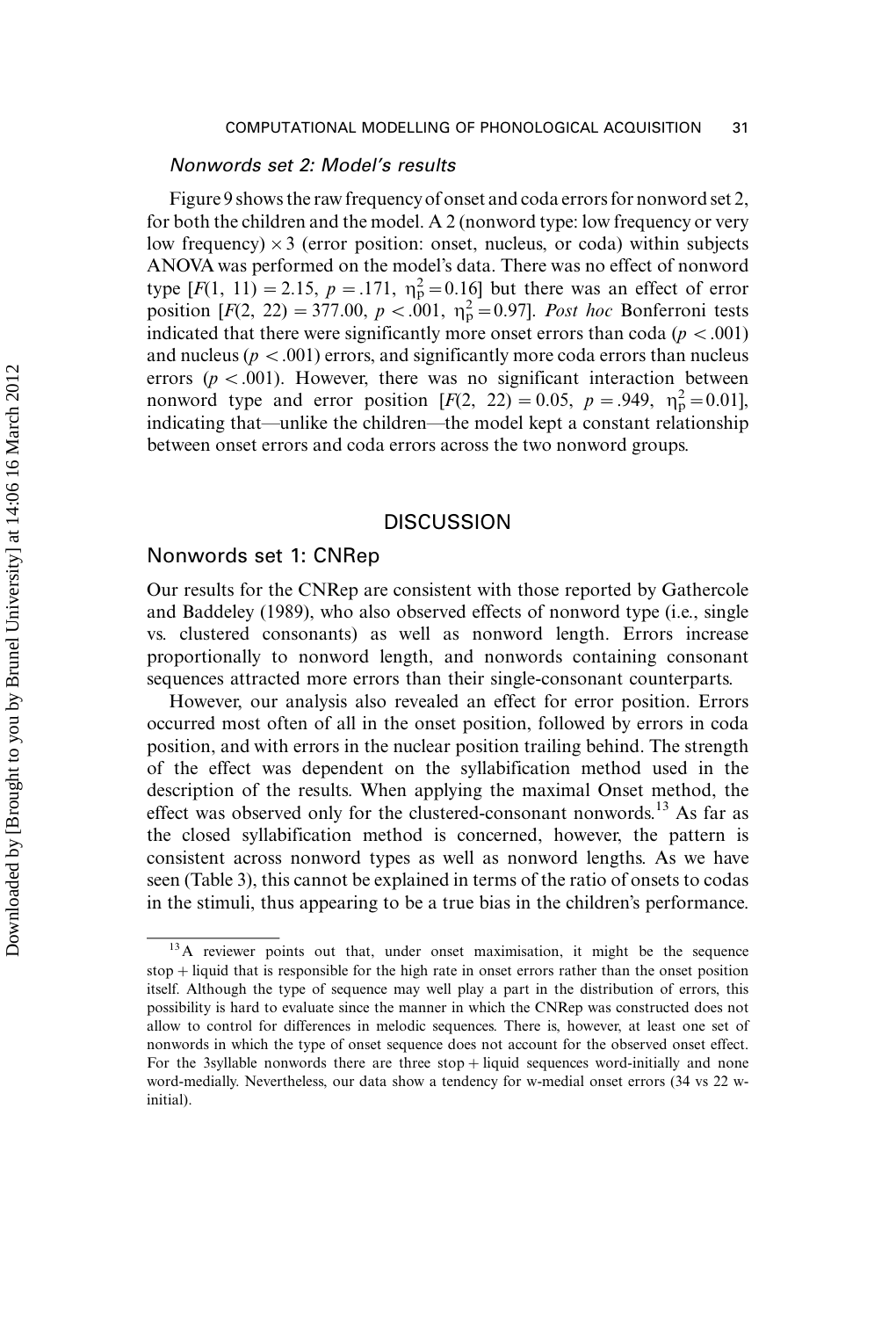We are not aware of any NWRTs study which has identified the syllable onset as particularly prone to repetition errors, though onsets have been found to be particularly error-prone in relation to slips of the tongue (see for example Berg, 1991), and to be unlike other syllabic components in affecting naming latency (Santiago, MacKay, Palma, & Rho, 2000).<sup>14</sup>

Another interesting finding regards the interaction between error position and length effects under close-syllabification. A comparison of error positions revealed that the increase in the rate of errors that we observe across nonword lengths is not due to a general increase of errors in all positions, but almost entirely to a large increase in onset errors.

# Nonwords set 2: Biphone frequency

As we have seen, no effect of nonword type was found for nonword set 2. Prima facie, this might be taken to indicate that frequency is not a reliable predictor for NWRT errors or, alternatively, that the two groups of nonwords (i.e., Low Frequency and Very Low Frequency)\*being both of relatively low frequency—are not sufficiently different for a frequency effect to emerge. However, this conclusion would be too simplistic in view of the results that emerged from the analysis of error position. In fact, for the Low Frequency nonwords errors occurred most often of all in the onset position, followed by errors in coda position, and with errors in the nuclear position trailing behind. This time the pattern is consistent regardless of the syllabification method employed. This effect, however, was much smaller for the Very Low Frequency nonwords, a finding which highlights once again how a syllabic analysis can provide vital clues to the understanding of error patterns in NWRTs. In this case, such an analysis has enabled us to discover a crucial difference in children's performance which would otherwise have gone unnoticed. Although children's overall performance does not seem to be affected by the difference between low and a very low biphone frequency, their pattern of errors within the syllable is somewhat different. Whilst low frequency nonwords behave similarly to nonwords whose subparts are lexically and morphologically more familiar (i.e., akin to those from the CNRep, at least as far as closed syllabification is concerned), nonwords that consist only of very low frequency biphones have a less distinct difference between the number of onset and coda errors they attract.

<sup>&</sup>lt;sup>14</sup>Treiman & Danis (1988) reported a tendency for codas to attract more errors than onsets in an experiment that tested subjects' ability to repeat lists of nonwords. However, this was not a standard NWRT, as it was concerned with lists rather than individual nonwords, and it presumably tapped on a slightly different set of abilities particularly in relation to the interaction between short-term memory and phonological performance.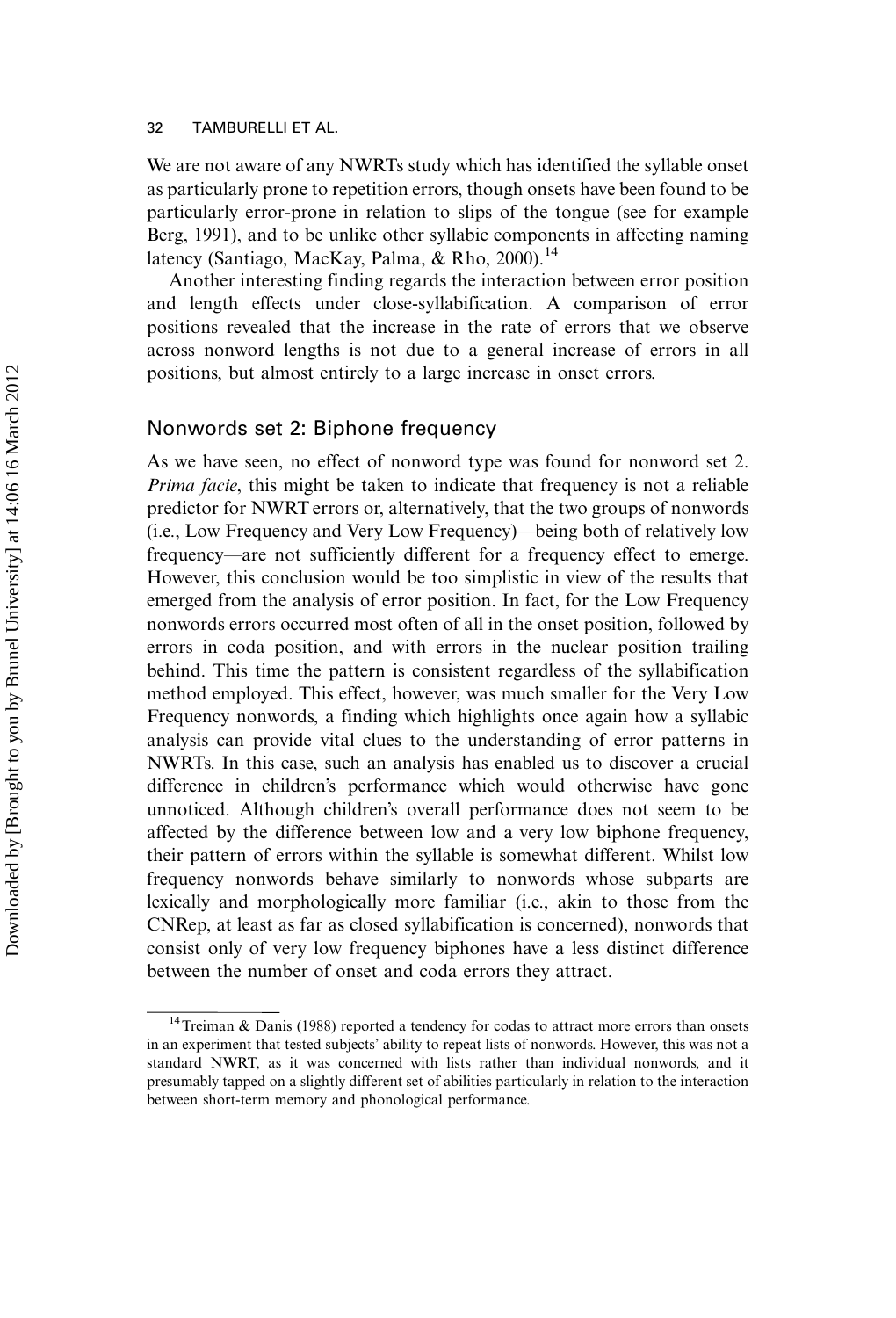In sum, our results are in line with previous research, as we observed effects of length and nonword type for the CNRep. However, we also observed a tendency towards an onset bias for the newly devised nowords. This tendency was particularly strong for the Low Frequency nonwords, and less so for the Very Lowe Frequency set. We believe that this highlights the importance of moving beyond linear approaches to nonword analysis and towards more detailed analyses which take into consideration the syllabic structure of the nonwords and their role in determining phonological complexity, and thus nonword test design. For the CNRep, when applying closed syllabification we observed that the onset bias increases as the nonword length increases, so much so that virtually the whole length effect could be explained in terms of onset errors. However, the potential presence of an onset bias in the CNRep results remains inconclusive, as it is dependent on the syllabification method used.

### A comparison with the model's performance

# Nonwords set 1

For the CNRep, the model produced repetition results that matched those of the children very closely. First, the model's performance produced effects of nonword type (single vs. clustered consonants) as well as nonword length. Second, the model made a higher number of errors in onset than in coda positions,<sup>15</sup> showing that the EPAM-VOC architecture does not simply match children's overall performance, but can actually pick up on the more fine-grained distinctions that emerge from a within-syllable analysis. Just as we saw for the children, this pattern is consistent across nonword types as well as nonword lengths. Moreover, the children's tendency to increase onset errors above all other error positions was also successfully simulated. Although this tendency was not as strong as the one we observed for the children (see Figures 6 and 7), it shows that the children's performance is at least in part generalisable from the input data.

In sum, although it is based on a fairly simple learning mechanism,  $16$ EPAM-VOC II can produce repetition results that are comparable to those of the children at three levels: (i) overall effects (of length and nonword type), (ii) effect for error position (onsets over codas), and (iii) a tendency to increase onset errors as nonword length increases. All three points are

<sup>&</sup>lt;sup>15</sup> Vowel errors are not discussed as they were deliberately inhibited due to the fact that at this stage we are primarily concerned with the modelling of consonantal errors. We leave the question of consonantal vs. vocalic errors for further research. <sup>16</sup> In fact, this simplicity could be viewed as a further strength of the EPAM-VOC model, as

it has been argued that simpler models are preferable to more complex ones, as the latter are less readily falsifiable, and thus have less explanatory power (Fum et al. 2007, Myung, 2000).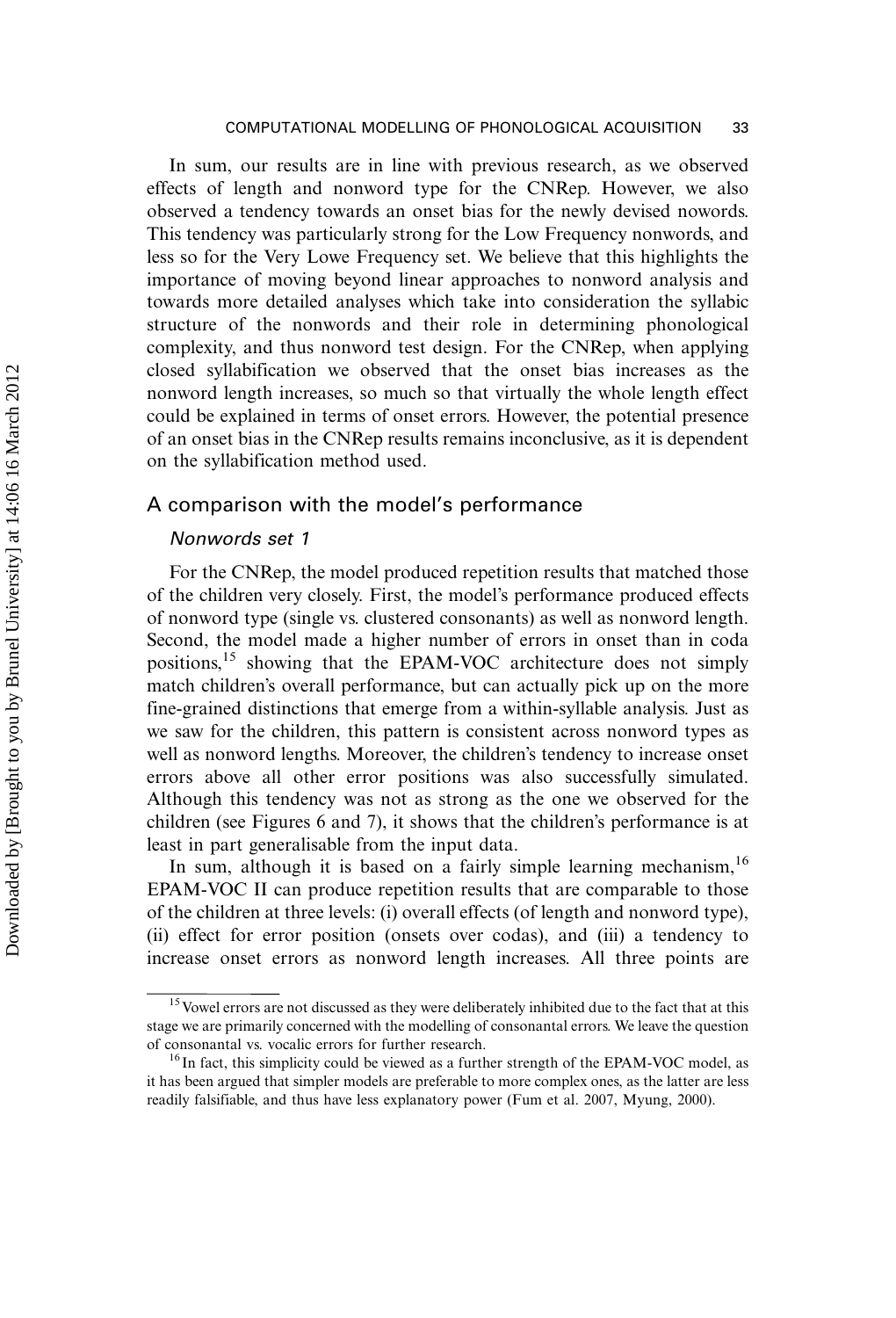matched systematically, and particularly good matches are given for points (i) and (ii).

### Nonwords set 2: Biphone frequency

For nonword set 2, the model also matched the children's performance in that it did not show an effect of nonword-type but did reveal an effect of error position, with more onset than coda errors. However, unlike the children, no interaction between nonword-type and error position emerged from the model analysis, as the ratio of onset to coda errors was virtually identical across the two nonword sets.

# A comparison with other modelling architectures

Alternative models of NWR performance have been discussed in the literature. Although they have all contributed to our understanding of repetition performance and the interaction between phonological knowledge and WM, none of these models can produce simulations that match children's performance on all the three levels reported above.

Hartley and Houghton (1996) outline a connectionist model that encodes syllabic as well as phonemic information in the form of built-in structural templates. The network is then presented with nonword stimuli during a training phase and is subsequently tested on the same nonwords during the recall phase. By relying on a system of weight decay and node competition, this model is able to incorporate length effects (i.e., it recalls longer nonwords less accurately than shorter nonwords) as well as phoneme substitutions.

Gupta and Tisdale (2009) adapted a ''simple recurrent network'' model developed by Botvinick and Plaut (2006). The model uses activation patterns to represent well-formed phonemic sequences as part of syllabic slots and input is presented to it one syllable at a time. The model simulates overall accuracy patterns as well as length effects and error types (i.e., substitution, insertion, or deletion) in NWR.

In terms of the three levels discussed previously, both of these models can simulate length effects and error types, though they cannot account for effects of nonword type or error position. Moreover, both models have a large amount of built-in information, even in domains where information is arguably available from—and therefore extractable from—the input data. For example, both models have built-in knowledge of phonotactic regularites which—almost by definition—are patterns of regularity in the input data. Furthermore, the model outlined by Gupta and Tisdale (2009) also has knowledge of what constitutes a possible syllable.

A third model, presented in Sibley, Kello, Plaut, & Elman (2008), relies on a connectionist architecture that takes in phoneme sequences, encodes them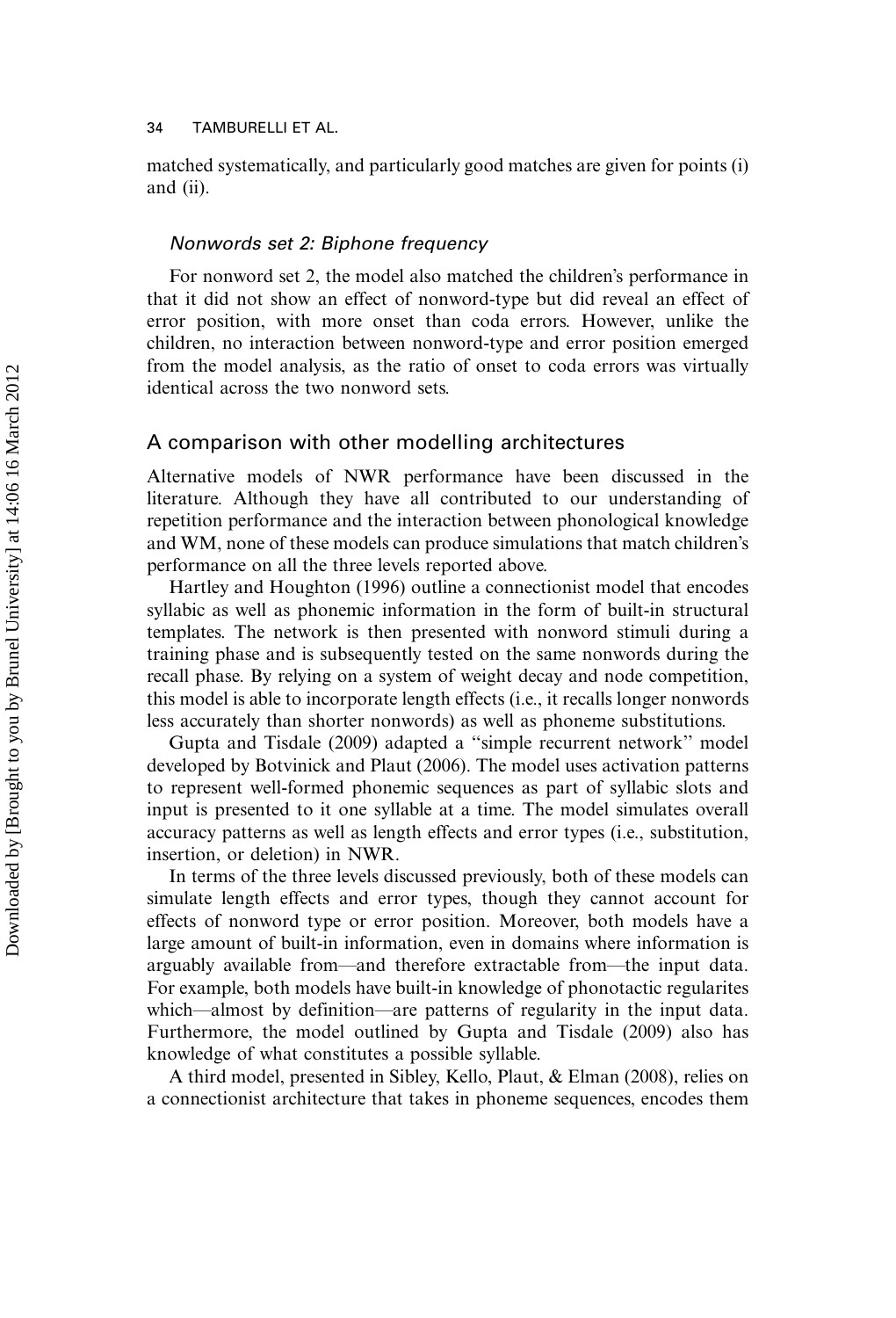as a fixed-width patterns, and then uses the encoded pattern to produce the input sequence as output. After having been exposed to a body of input sequences the model is able to simulate word-likeness effects, as it outputs phonotactically legal nonwords more accurately than ill-formed nonwords. Just as the two previous models, however, this too falls short of the three levels simulated by EPAM-VOC II, as it only matches empirical data on overall accuracy.

A model developed in order to simulate more specific positional effects (rather than overall effects) is OSCAR, as described by Vousden, Brown and Harley (2000). This is a dynamic oscillator-based model that simulates the kind of ordering effects that make up naturalistic speech errors, also known as ''slips of the tongue''. Importantly, it simulates the procedure by which slips of the tongue affect syllable onsets more often that syllable codas. However, this model was not developed to simulate NWR performance, and therefore it does not simulate some of the fundamental patterns of NWRT, such as length effects or effects of word-type.

In sum, EPAM-VOC II seems to be the only model that can match empirical data on all three levels outlined previously, as well as provide a detailed explanation of how long-term phonological knowledge interacts with working memory in encoding, retrieving, and subsequently articulating phonological information.

# Simulating the children's performance

#### Length effects

As already shown in earlier versions (Jones et al. 2007), length effects are the result of the mechanisms that make up the WM store of EPAM-VOC (see discussion on WM above). As longer words are more likely to exceed the 2,000 ms limit, they are more prone to encoding errors, which then emerge at the articulation stage. Moreover, longer nonwords will be divided into a higher number of chunks, which also places a heavier burden on the articulatory stage, raising the potential for error even further. Note that although the manner in which WM is implemented has changed, this does not affect the explanation presented in Jones et al. (2007), since such explanation is based on restrictions imposed by the 2,000 ms time limit, a feature that is still operative in the current version of the model.

### Single versus clustered consonants

The fact that performance is better on single-consonant than on clusteredconsonant nonwords can be explained in terms of the length effect discussed previously, as clustered consonant nonwords contain on average more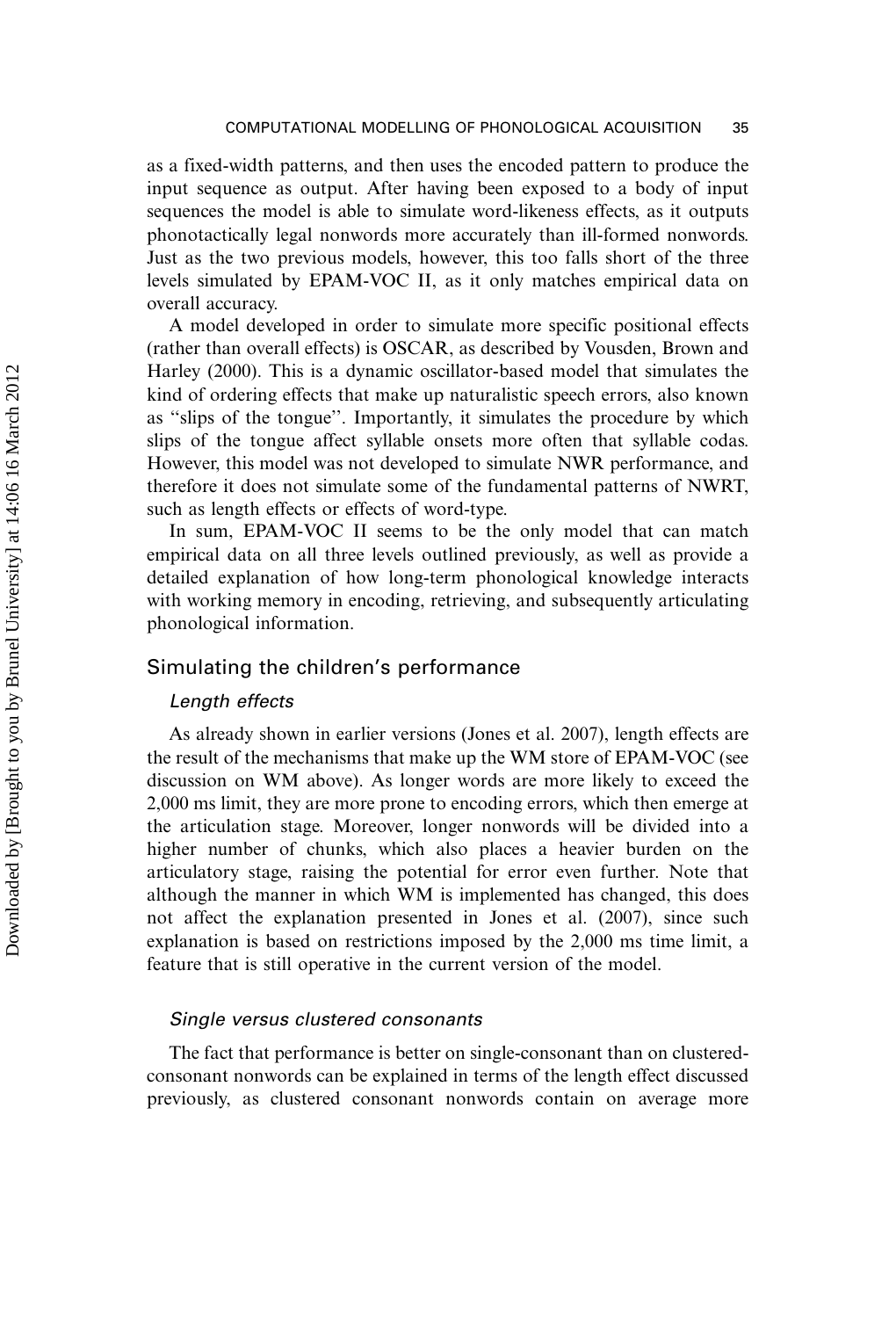| Nonword type         | <i>Syllables</i> | Average phonemic length |
|----------------------|------------------|-------------------------|
| Single consonant     |                  | 4.6                     |
|                      |                  | 6.6                     |
|                      | 4                | 8.8                     |
| Clustered consonants |                  | 6.8                     |
|                      |                  | 9.2                     |
|                      |                  | 12.0                    |

TABLE 5 Average phonemic length of nonwords in the CNRep

phonemes than their single-consonant counterparts, as shown in Table 5 (see also Jones et al., 2007).

Due to being relatively longer, clustered nonwords are also more likely to exceed the time limit placed on WM, thus attracting further errors. For the same reason, they are also more likely to be divided into a higher number of chunks compared to single consonant nonwords, thus resulting in poorer performance.

If this explanation is on the right track, it will be the case that children make more errors on clustered nonwords because—on average—they are harder to store in WM *and* more difficult to access at the articulatory stage.

#### Onsets versus codas

The onset bias is achieved through a combination of factors which we will consider in turn. Firstly, it must be noted that—at the stages of learning considered in this article\*the model tends to divide nonwords into chunks of two or three phonemes.<sup>17</sup> For example, for the CNRep nonwords, the first four phonemes of single consonant nonwords are chunked either as [C V] [C V] or  $[C V C] [V...]$ .<sup>18</sup> In the first case, the second consonant is almost always followed by a schwa, due to the prosodic structure of the nonwords, whose weak syllable is almost invariably in second position. Given that schwa is by far the most frequent vowel in the model's inventory,<sup>19</sup> its presence will lower the chance of error for any consonant that happens to occur in the same chunk. Thus, any consonant that is chunked up together with a schwa will be less prone to error compared to a word-initial consonant, which is almost always chunked with a vowel different from schwa, and whose frequency is necessarily lower. Although this tendency is present regardless of the

 $17$ This might be different if the model received more input, for example if it was to simulate older children.<br><sup>18</sup>The [...] indicate that the second vowel may either end up on its own or be chunked up

with another phoneme.

<sup>&</sup>lt;sup>19</sup> Its frequency is 269,780, which is twice as much as the second most frequent vowel.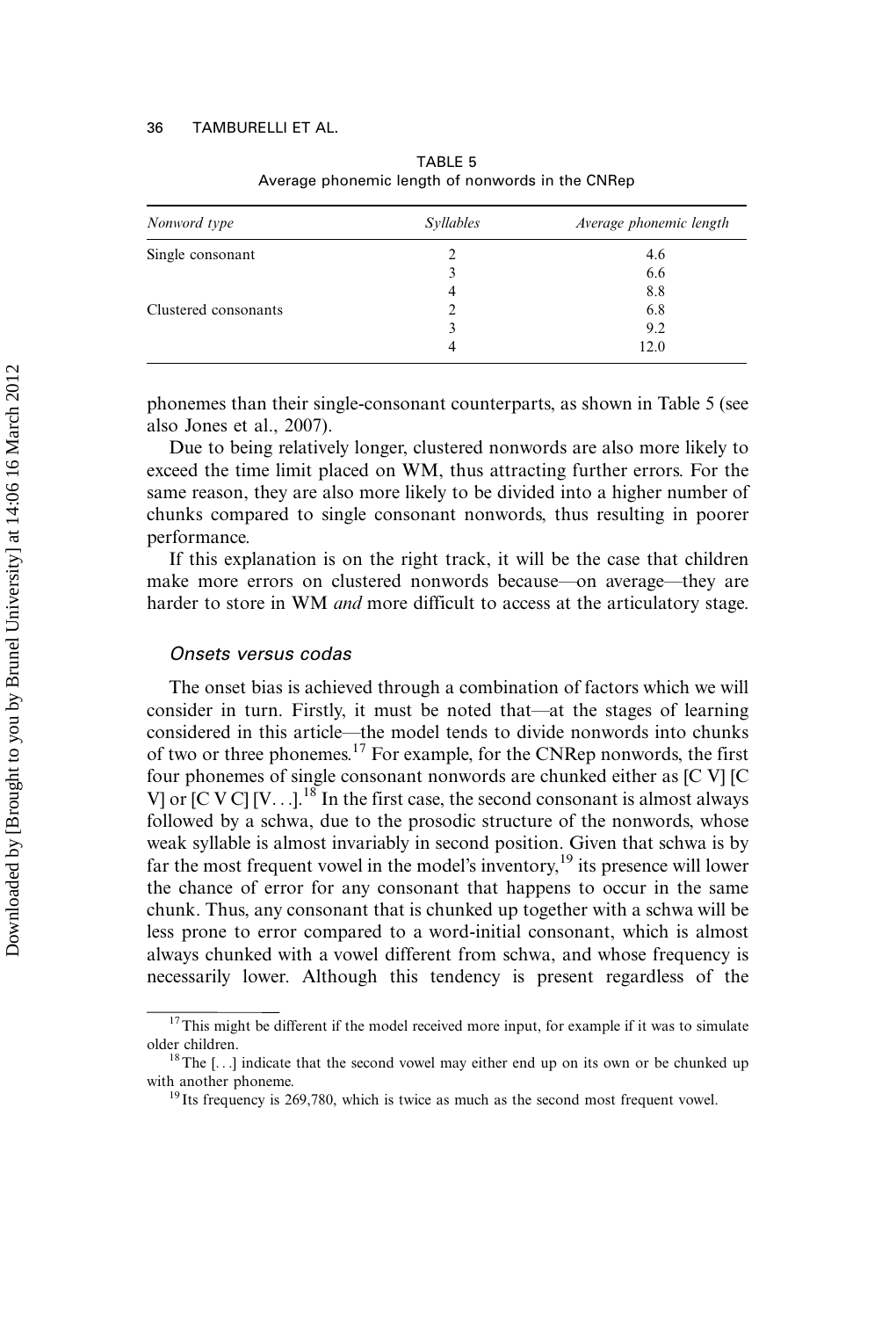syllabification method used, it is stronger when applying closed syllabification since, by requiring that a short stressed vowel have a coda, and given that the first vowel is often a short vowel, the second C in our  $[C \ V]$   $[C \ V]$ sequence will often be a coda. Consequently, any advantage in favour of the second consonant is effectively an advantage in favour of coda position. A clear example of this pattern can be seen when we compare the 2-syllable nonwords ''pennel'' and ''bannow'' from the CNRep, for which the children show an onset and a coda bias respectively. For ''pennel'', which shows a strong onset bias, the coda is consigned to the same chunk as the schwa, hence reducing its opportunity for error since chunks involving the schwa tend to be of a high frequency. However, for ''bannow'', which does not contain a schwa, the coda is consigned to a relatively low frequency vowel, thus attracting more errors. (coda consonants are in bold) (Table  $6$ ).<sup>20</sup>

Thus, the chunking pattern that results from the current stage of learning, together with the prosodic structure of the nonwords, work towards building a general bias in favour of onset errors. Importantly, this bias emerges entirely from the modelling architecture without the need for any built-in system of syllabification.

Secondly, there are also some phonotactic pressures which must be considered, as these too work in favour of an onset bias. It is a well-known cross-linguistic fact that languages have restrictions on what can appear in specific syllabic position, and English is no exception. Of particular interest to our discussion is that there exists only one phoneme which cannot appear in onset position, namely  $/\eta$ . On the other hand, there are four phonemes which can never fill a coda position; these are  $/h/$ ,  $h/$ ,  $/\sqrt{w/}$ , and  $/r/$ .

It follows that, all else being equal, an onset position is more likely to host a low-frequency phoneme, since 24/25 consonants (i.e., 96% of consonants) are under distributional restrictions that limit them to the onset position, while only 21/25 consonants (i.e., 84% of consonants) are restricted to coda position. A look at the average frequency of these consonants within EPAM-VOC shows that their distributional limitations tend to translate into lower

TABLE 6 Most frequent chunking pattern of syllabic components for nonwords pennel and bannow (CNRep)

| Syllabification | Chunking                   | Error bias                |
|-----------------|----------------------------|---------------------------|
| pen.al          | $[pe]$ $[nol]$             | Onset $( p )$             |
| bæn.90          | $[\text{ba}]$ $[\text{na}$ | Coda $(\frac{ln}{\right)$ |

<sup>&</sup>lt;sup>20</sup>Only the most recurrent chunking patterns are given here.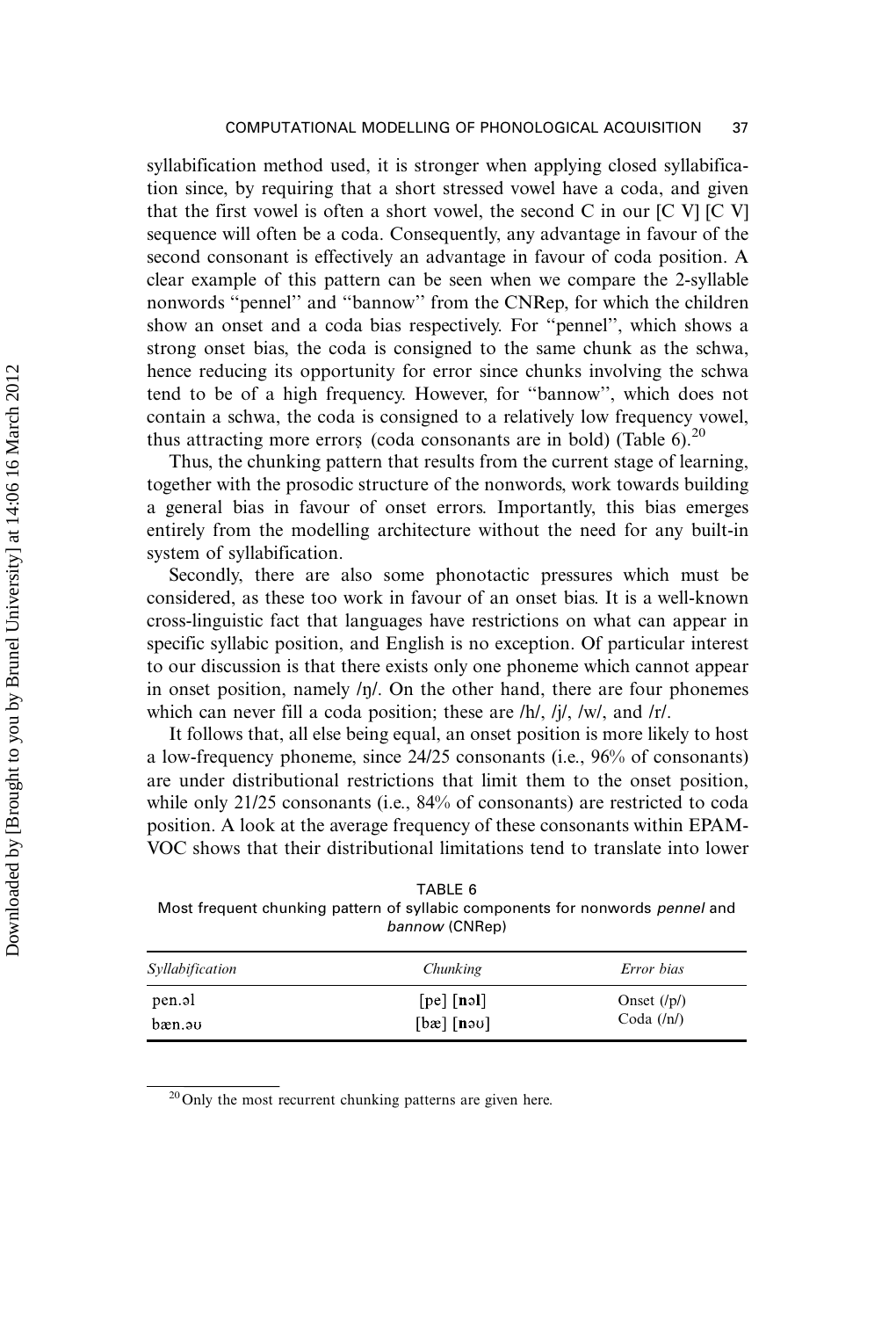frequencies. The average frequency for a consonant is just below 80,000 (77,779.08) with /t/ and / $\frac{1}{2}$  at the highest and lowest end of the spectrum, scoring 228,472 and 648 respectively. If we compare this to the frequency of those consonants that suffer from distributional restrictions, we find that they tend to be in the mid and lower half of the spectrum, apart from  $\frac{r}{i}$ .  $\frac{r}{i}$ (20,599);  $/\eta$  (33,223);  $/\hbar$  (63,638);  $/\psi$  (80,669); and  $/\tau$  (126,764). Thus, phonotactic restrictions lead to an imbalance that further contributes towards an onset bias in the model's performance. This works together with the chunking mechanism and the prosodic structure of the nonwords.

These factors lead to an onset bias in the model's performance, and subsequently to the successful simulation of children's performance, showing that the syllabic positions of consonantal errors can be accounted for by a mechanism that relies solely on frequency information and does not ''know'' about syllables.

Notably, this explanation makes a precise prediction with regard to developmental factors: as the model extends its LTK, it will gain the ability to divide nonwords into progressively larger chunks, containing four or perhaps even five phonemes. Thus, the schwa will no longer be contributing its high frequency solely in favour of the coda consonant, as the word-initial  $CV$  sequence may also end up in the same chunk, which—for single consonant nonwords—would take the form  $[C V C V]$ . In these cases, the high frequency of the schwa no longer brings an advantage to one specific consonant, as the probability of errors is left entirely to the frequency of each individual consonant. Thus, the prediction that follows is that-for older children—the onset bias will be much less pronounced than for younger children. At the moment, however, whether or not this is the case remains an empirical question, since—to the best of our knowledge—no other research has been carried out on the interaction between onset and coda errors in NWRTs.

### Onset errors increase as length effect

As shown in our results section, longer nonwords attract a much higher number of onset errors than shorter ones, for both children and model. Interestingly, this increase in onset errors is not entirely explicable in terms of the relative increase in the number of onset consonants. Although longer nonwords tend to include a higher ratio of onsets, the increase in onset errors significantly exceeds this factor (see results section), thus calling for an explanation.

The explanation that emerges from the EPAM-VOC II performance has two aspects to it, both of which are in relation to frequency considerations. As discussed in the section on articulating an input sequence, the model's articulatory performance is dependent on the chunking procedure that takes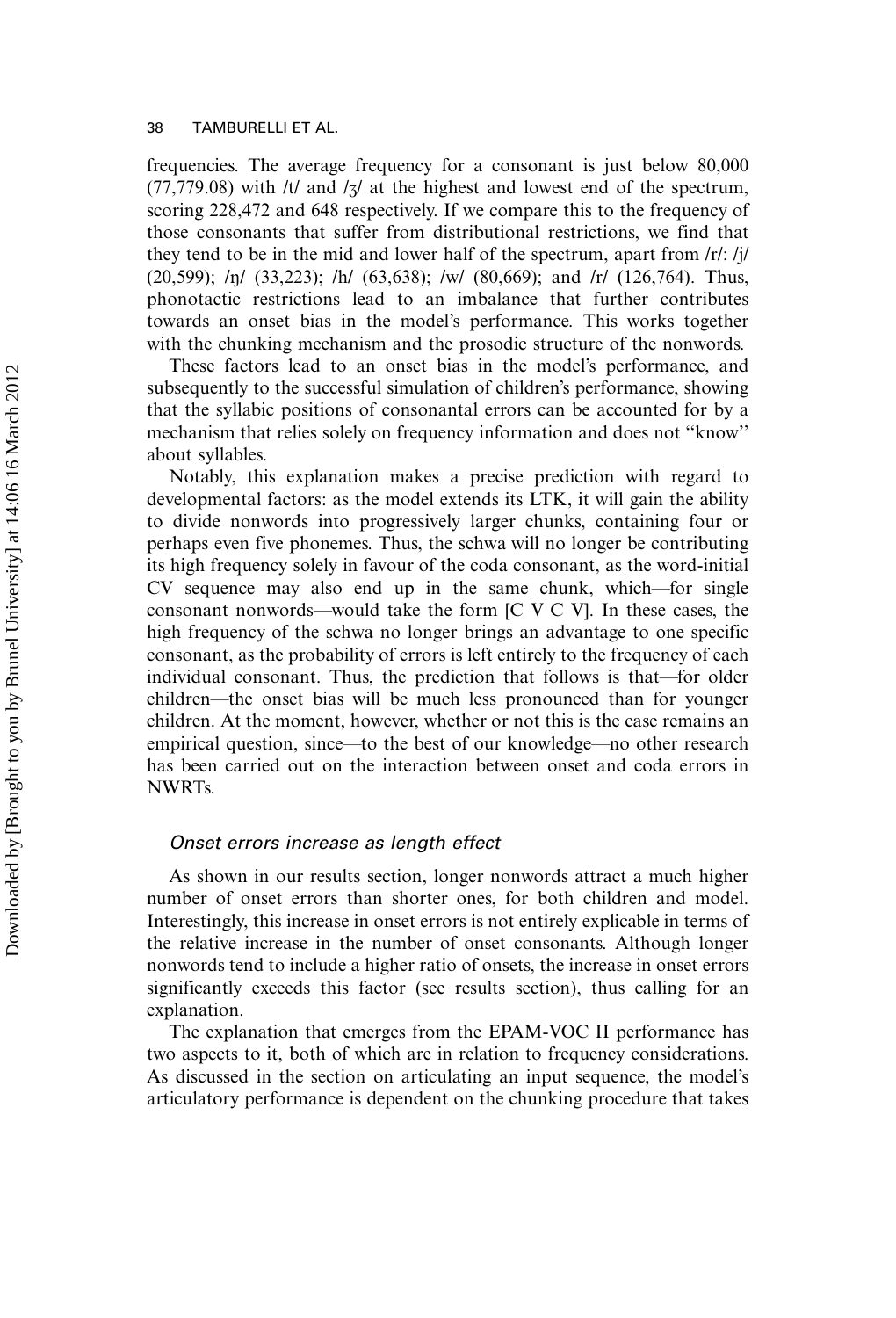place at the parsing stage the lower the weight of a chunk, the higher the chance that it will attract an error. As discussed above (section on onsets versus codas), coda consonants tend to be chunked up with the schwa, thus becoming part of relatively high frequency chunks. When we look across different nonword lengths, it becomes apparent that this is part of a more general tendency that involves coda consonants being regularly chunked up with phonemes at the high end of the frequency spectrum, the schwa being but the maximum exemplar.

To illustrate this, we have taken a sample of the most common chunking patterns for each nonword and divided each chunk according to whether it contained an onset or a coda.<sup>21</sup> These chunks were then subsequently divided according to the weight range that they fell into. Weight was calculated following the procedure explained in the section on articulating an input sequence. The weight range was divided into four equal parts with 10,000 set as the maximum as this is the frequency beyond which no error is made. The descriptive statistics are given in Table 7.

As Table 7 shows, for the 2-syllable nonwords, onsets and codas seem to be almost evenly distributed, though a slight accuracy bias is evident in favour of codas, 20% of which end up in the mid-to-high frequency range. However, as nonword length increases, the distribution of onset and coda chunks in the lower frequency ranges diverges: many more onsets than codas are low frequency. Hence we would expect to see a sharp increase in the onset errors relative to coda errors as nonword length increases. This is in fact what is seen in both the child and model data.

In sum, the error bias that sees onsets being targeted more often than codas is due to a distributional effect emerging from the interaction between the chunking mechanism employed by EPAM-VOC and the phonemic makeup of the experimental stimuli. On the one hand, the combination of these two factors creates a general bias whereby chunks containing onset

| <i>Frequency range</i> | 2-syllable chunks |       | 3-syllable chunks                                                          |       | 4-syllable chunks |       |
|------------------------|-------------------|-------|----------------------------------------------------------------------------|-------|-------------------|-------|
|                        |                   |       | Onset $(\%)$ Coda $(\%)$ Onset $(\%)$ Coda $(\%)$ Onset $(\%)$ Coda $(\%)$ |       |                   |       |
| $0 - 2,500$            | 25.00             | 20.00 | 66.67                                                                      | 14.29 | 84.21             | 60.00 |
| $2,500 - 5,000$        | 66.67             | 60.00 | 33.33                                                                      | 71.43 | 15.79             | 40.00 |
| $5,000 - 7,500$        | 8.33              | 20.00 | 0.00                                                                       | 14.29 | 0.00              | 0.00  |
| $7,500 - 10,000$       | 0.00              | 0.00  | 0.00                                                                       | 0.00  | 0.00              | 0.00  |

TABLE 7 Low-frequency chunks in EPAM-VOC II containing either onsets or codas, for nonwords in the CNRep

 $21$  Chunks that contained both elements were excluded from the count.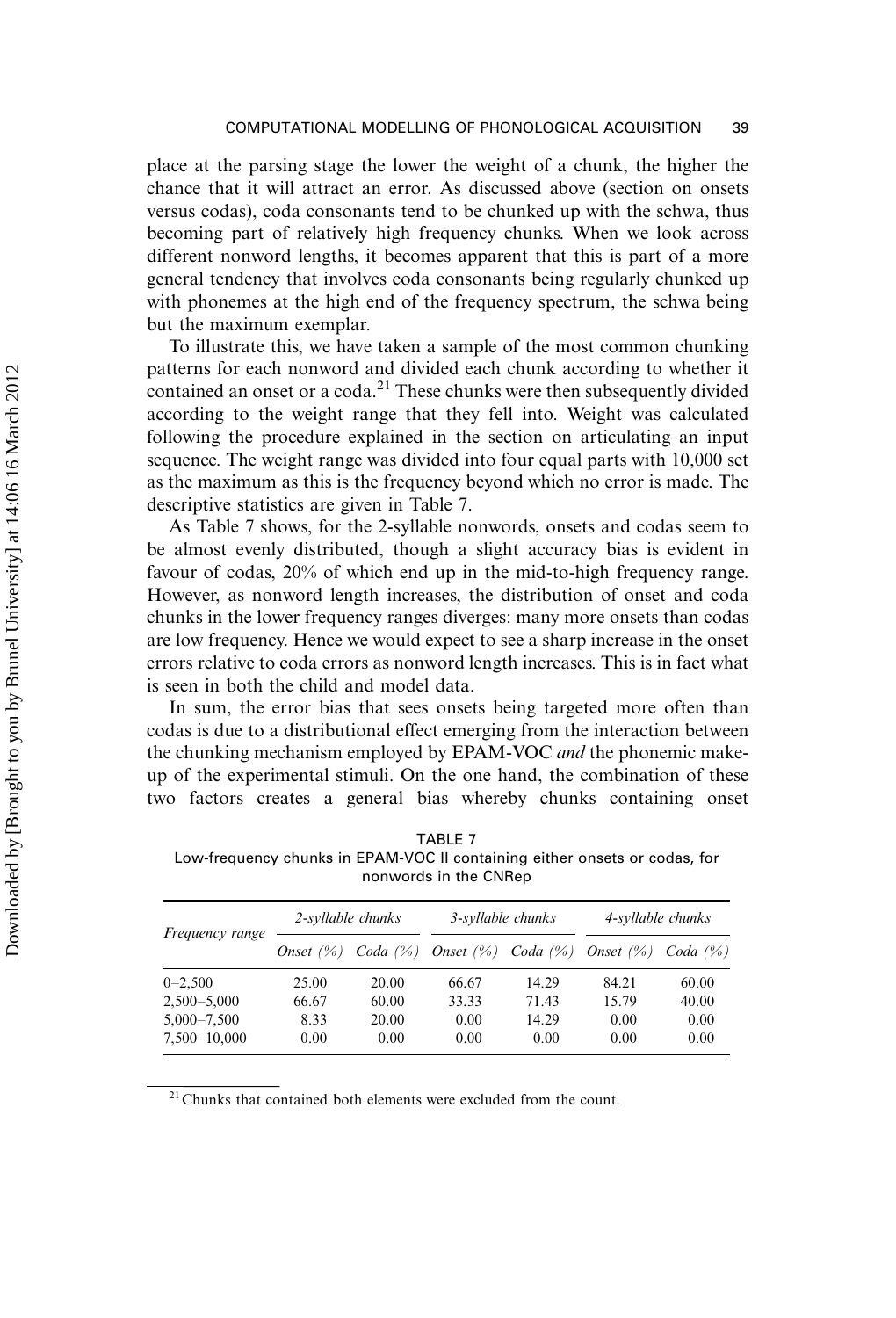consonants tend to be relatively lower in frequency, as reported above. On the other hand, the phonemic structure of the experimental stimuli provided by the CNRep is such that the bias is more marked in longer nonwords than in shorter ones, thus resulting in a sharp increase in onset errors.

# Summary

We have presented a computational model of phonological learning, EPAM-VOC, that is able to simulate not only the basic patterns of error across two nonword repetition tests, but also the pattern of errors within specific syllabic positions. We have shown that, for the nonwords used in the two tests outlined, there is a clear onset bias for errors in the children. This effect is also simulated in EPAM-VOC. Furthermore, the model also presents an explanation for a bias in onset errors: onsets tend to be contained in chunks that are of a low frequency, whereas codas tend to be contained in chunks that are of a relatively higher frequency. Of course, the onset bias may well be influenced by the particular nonword sets used, and it will therefore be interesting to see if EPAM-VOC is also able to simulate children's repetitions that show a coda bias for errors. This is one of the next steps for the model.

While EPAM-VOC has provided good simulations of the error data in the studies described, the model is also still some way from providing a full account of phonological learning. For example, errors themselves are not based on phoneme similarity or lexical influences. This is the next stage of the model's development, whereby an account of the actual types of errors that occur in the children's data can be examined.

In summary, we have provided a detailed account of the onset and coda errors that are seen in NWRTs, illustrating an onset bias in children's errors, and how this bias increases with nonword length. Both of these phenomena are also simulated in our model of phonological acquisition. EPAM-VOC provides a good account of nonword repetition that illustrates how reasonable assumptions concerning working memory, long-term learning, and the interaction between the two can simulate a detailed set of children's error data without the need for any built-in knowledge about syllables or their components.

> Manuscript received 8 December 2009 Revised manuscript received 15 April 2011 First published online 6 January 2012

# **REFERENCES**

Baddeley, A. D. (2000a). The magic number and the episodic buffer. Behavioral and Brain Sciences,  $24.117 - 118.$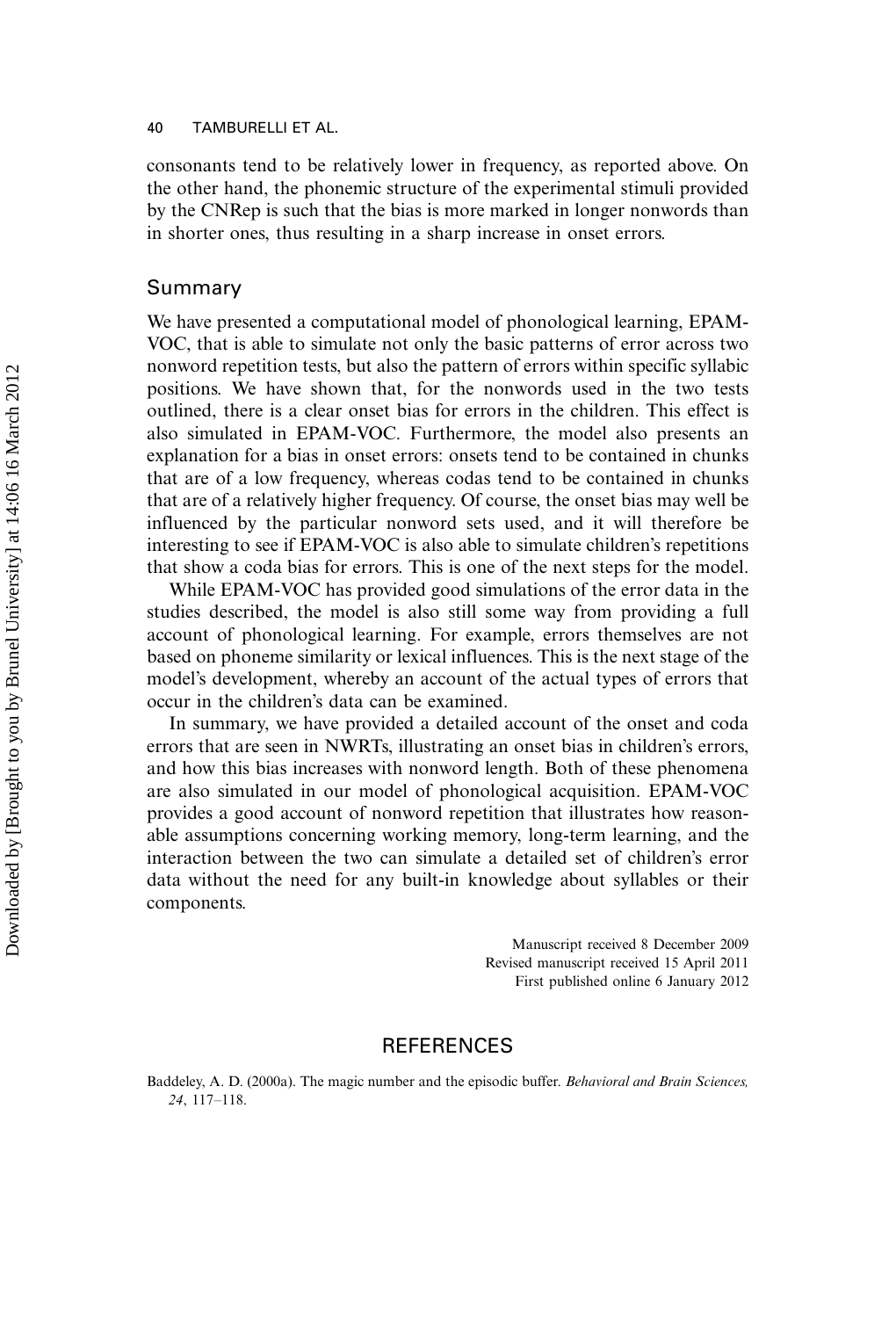- Baddeley, A. D. (2000b). The episodic buffer: A new component of working memory? Trends in Cognitive Sciences, 4, 417-423.
- Baddeley, A. D., & Hitch, G. J. (1974). Working memory. In G. Bower (Ed.), The psychology of learning and motivation: Advances in research and theory (pp. 47–90). New York, NY: Academic Press.
- Baddeley, A. D., Thompson, N., & Buchanan, M. (1975). Word length and the structure of shortterm memory. Journal of Verbal Learning and Verbal Behaviour, 14, 575-589.
- Bailey, T. M., & Plunkett, K. (2002). Phonological specificity in early words. Cognitive Development, 17, 1265-1282.
- Berg, T. (1991). Phonological processing in a syllable-timed language with pre-final stress: Evidence from Spanish speech error data. Language and Cognitive Processes, 6, 265-301.
- Bernhardt, B. H., & Stemberger, J. P. (1998). Handbook of phonological development from the perspective of constraint-based non-linear phonology. San Diego, CA: Academic Press.
- Bishop, D. V. M., North, T., & Donlan, C. (1996). Nonword repetition as a behavioural marker for inherited language impairment: Evidence from a twin study. Journal of Child Psychology and Psychiatry, 37, 391-403.
- Blevins, J. (1995). The syllable in phonological theory. In John A. Goldsmith (Ed.) The Handbook of Phonological Theory (pp. 206–244). Cambridge, MA and Oxford: Blackwell.
- Botting, N., & Conti-Ramsden, G. (2001). Nonword repetition and language development in children with language impairments. International Journal of Language and Communication Disorders, 36, 421-432.
- Botvinick, M., & Plaut, D. C. (2006). Short-term memory for serial order: A recurrent neural network model. Psychological Review, 113, 201-233.
- Bowey, J. A. (1996). On the association between phonological memory and receptive vocabulary in five-year-olds. Journal of Experimental Child Psychology, 63, 44-78.
- Bowey, J. A. (2001). Nonword repetition and young children's receptive vocabulary: A longitudinal study. Applied Psycholinguistics, 22, 441-469.
- Cantor, J., & Engle, R. W. (1993). Working-memory capacity as long-term memory activation: An individual-differences approach. Journal of Experimental Psychology: Learning, Memory, and Cognition, 19, 1101-1114.
- Catts, H. W., & Kamhi, A. G. (1984). Simplification of  $\sqrt{s}$  + stop consonant clusters: a developmental perspective. Journal of Speech and Hearing Research, 27, 556-561.
- Chiat, S. (2001). Mapping theories of developmental language impairment: Premises, predictions and evidence. Language and Cognitive Processes, 16, 113-142.
- Clark, E. (2003). First language acquisition. Cambridge: Cambridge University Press.
- Conti-Ramsden, G., & Hesketh, A. (2003). Risk markers for SLI: A study of young languagelearning children. International Journal of Language and Communication Disorders, 38, 251-263.
- Cowan, N. (1997). The development of working memory. In Cowan N (Ed.), The development of memory in childhood (pp. 163-200). Hove, UK: Psychology Press.
- Croker, S., Pine, J. M., & Gobet, F. (2003). Modelling children's negation errors using probabilistic learning in MOSAIC. In F. Detje, D. Dörner & H. Schaub (Eds.), *Proceedings of the Fifth* International Conference on Cognitive Modeling (pp. 69-74). Bamberg: Universitäts-Verlag.
- Demuth, K. (2001). A prosodic approach to filler syllables. Journal of Child Language, 28, 246–249.
- Demuth, K., Culbertson, J., & Alter, J. (2006). Word-minimality, epenthesis and coda licensing in the early acquisition of English. Language and Speech, 49, 137-174.
- Dodd, B., Hua, Z., Crosbie, S., Holm, A., & Ozanne, A. (2002). Diagnostic evaluation of articulation and phonology. London: Psychological Corporation.
- Dollaghan, C. A., Biber, M. E., & Campbell, T. F. (1995). Lexical influences on nonword repetition. Applied Psycholinguistics,  $16$ ,  $211-222$ .
- Dollaghan, C., & Campbell, T. F. (1998). Nonword repetition and child language impairment. Journal of Speech, Language, and Hearing Research, 41, 1136-1146.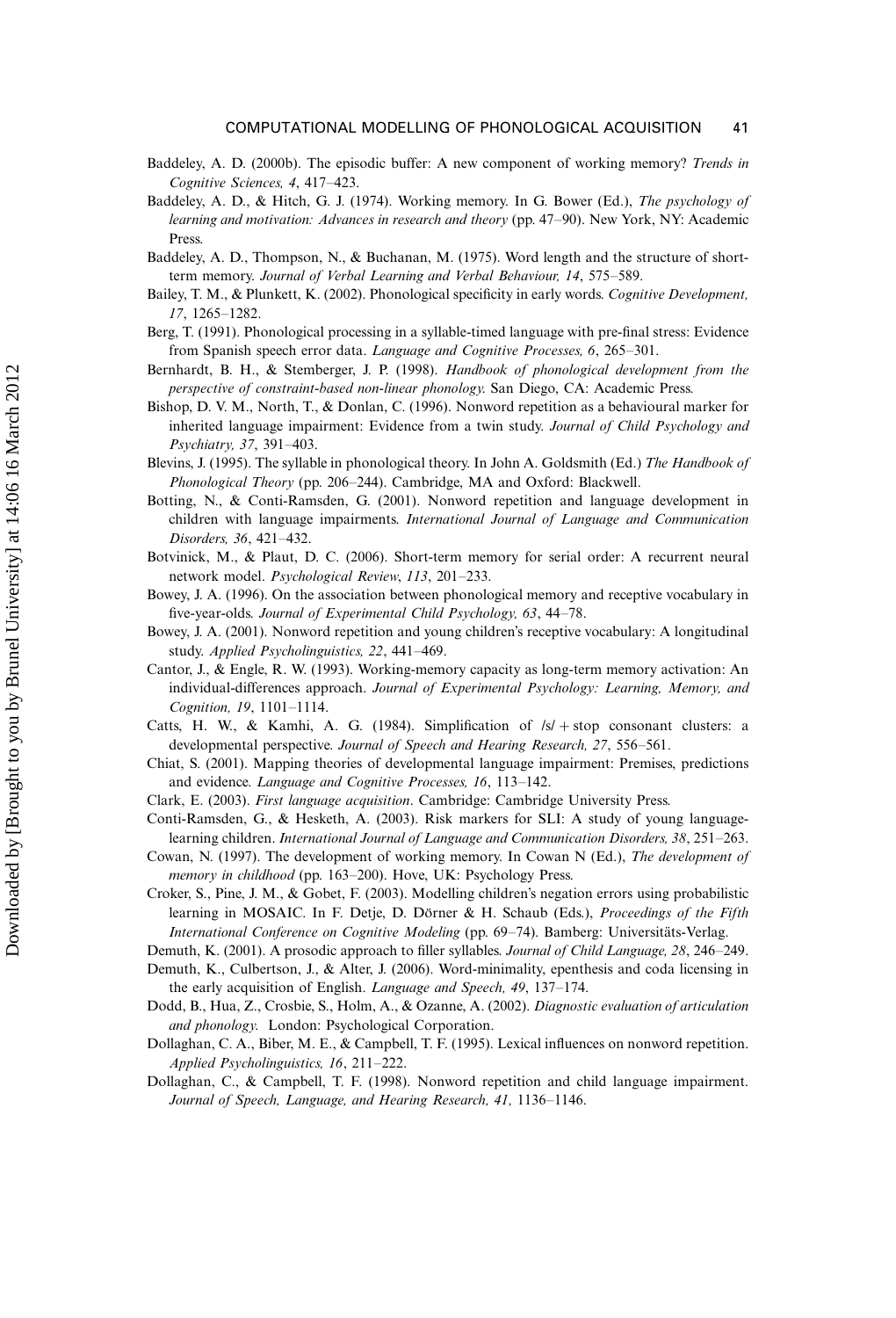- Dunn, L. M., Dunn, L. M., Whetton, C., & Burley, J. (1997). The British Picture Vocabulary Scale (2nd ed.). Windsor, UK:NFER-Nelson.
- Edwards, J., & Lahey, M. (1996). Auditory lexical decisions of children with specific language impairment. Journal of Speech and Hearing Research, 39, 1263-1273.
- Ellis, N. C. (1996). Sequencing in SLA: Phonological memory, chunking and points of order. Studies in Second Language Acquisition,  $18, 91-126$ .
- Freudenthal, D., Pine, J., & Gobet, F. (2006). Modelling the development of children's use of optional infinitives in English and Dutch using MOSAIC. Cognitive Science, 30, 277-310.
- Feigenbaum, E. A., & Simon, H. A. (1984). EPAM-like models of recognition and learning. Cognitive Science, 8, 305-336.
- Frisch, S. A., Large, N. R., & Pisoni, D. B. (2000). Perception of wordlikeness: Effects of segment probability and length on the processing of nonwords. Journal of Memory and Language, 42, 481496.
- Fum, D., Del Missier, F., & Stocco, A. (2007). The cognitive modelling of human behavior: Why a model is (sometimes) better than 10,000 words. Cognitive Systems Research, 8, 135–142.
- Gathercole, S. E. (1995). Is nonword repetition a test of phonological memory or long-term knowledge? It all depends on the nonwords. Memory  $\&$  Cognition, 23, 83-94.
- Gathercole, S. E., & Baddeley, A. D. (1989). Evaluation of the role of phonological STM in the development of vocabulary in children: A longitudinal study. Journal of Memory and Language, 28, 200-213.
- Gathercole, S. E., & Baddeley, A. D. (1996). The Children's Test of Nonword Repetition. London, UK: The Psychological Corporation.
- Gathercole, S. E., Willis, C. S., Baddeley, A. D., & Emslie, H. (1994). The children's test of nonword repetition: A test of phonological working memory. Memory, 2, 103-127.
- Gathercole, S. E., Willis, C. S., Emslie, H., & Baddeley, A. D. (1991). The influence of number of syllables and wordlikeness on children's repetition of nonwords. Applied Psycholinguistics, 12, 349-367
- Giegerich, H. J. (1992). English phonology: An introduction. Cambridge: Cambridge University Press.
- Gimson, A. C. (1980). An introduction to the pronunciation of English (3rd ed.). London: Edward Arnold.
- Goad, H., & Brannen, K. (2003). Phonetic evidence for phonological structure in syllabification. In Joost van de Weijer, Vincent J. van Heuven & Harry van der Hulst (Eds.), The phonological spectrum (pp. 3-30). Amsterdam: John Benjamins.
- Gobet, F., & Simon, H. A. (2000). Five seconds or sixty? Presentation time in expert memory. Cognitive Science, 24, 651-682.
- Goldsmith, J. (1992). Local Modeling in Phonology. In Steven Davis (Ed.), Connectionism: Theory and Practice (pp. 229-246). Oxford: Oxford University Press.
- Gupta, P. (2005). Primacy and recency in nonword repetition. *Memory*,  $13$ ,  $318-324$ .
- Gupta P., & Tisdale J. (2009). Does phonological short-term memory causally determine vocabulary learning? Toward a computational resolution of the debate. Journal of Memory and Language,  $61$ ,  $481-502$ .
- Harris, J. (1994). English sound structure. Oxford: Blackwell.
- Hartley, T., & Houghton, G. (1996). A linguistically constrained model of short-term memory for nonwords. Journal of Memory and Language, 35, 1-31.
- Ho, S.-H., & Lai, N.-C. (1999). Naming-speed deficits and phonological memory deficits in Chinese developmental dyslexia. Learning and Individual Differences, 11, 173-186.
- Hulme, C., Maughan, S., & Brown, G. D. A. (1991). Memory for familiar and unfamiliar words: Evidence for a long-term memory contribution to short-term memory span. Journal of Memory and Language, 30, 385-401.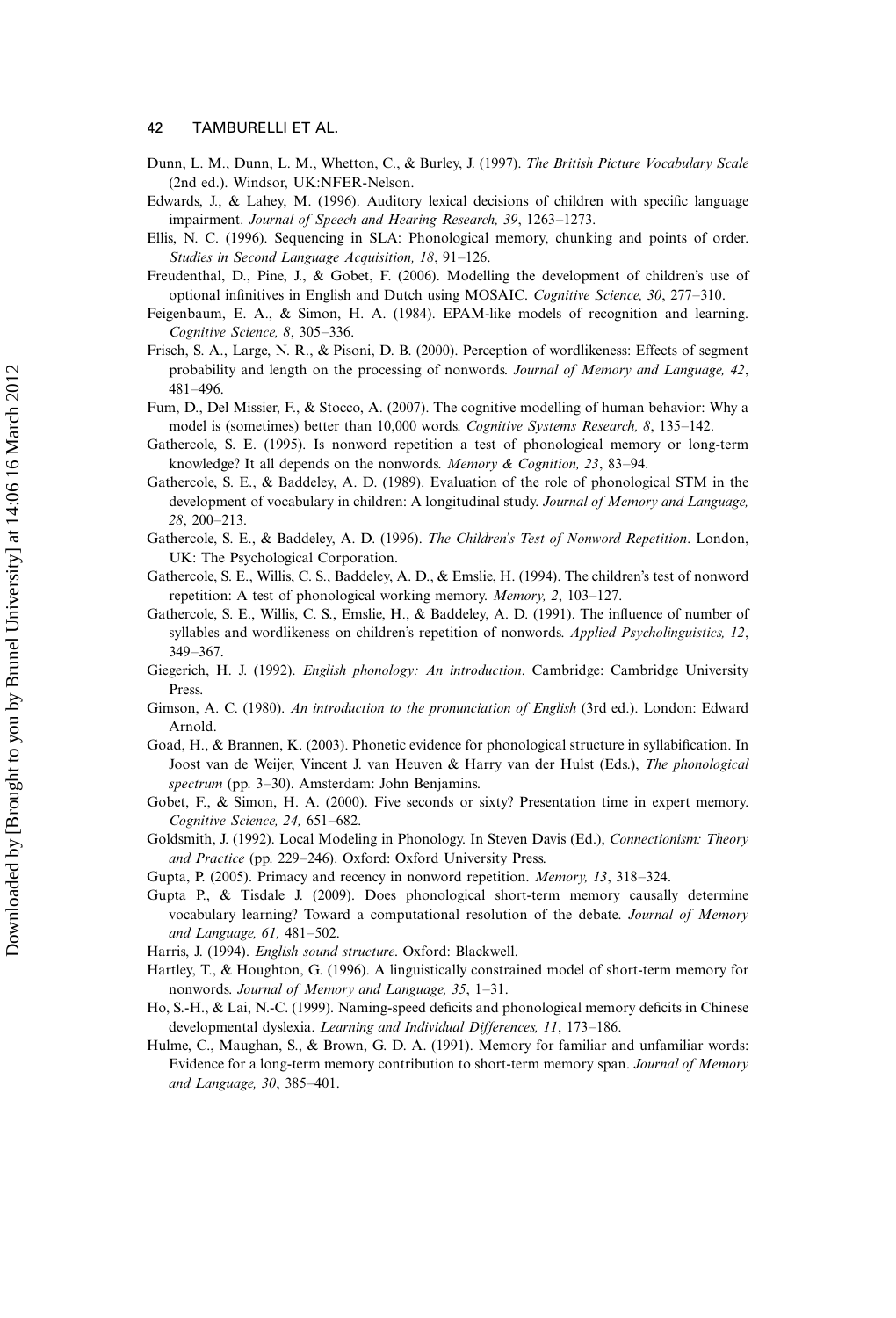- Hulme, C., Roodenrys, S., Schweickert, R., Brown, G. D., Martin, M., & Stuart, G. (1997). Wordfrequency effects on short-term memory tasks: Evidence for a redintegration process in immediate serial recall. Journal of Experimental Psychology, 23, 1217-1232.
- Jakobson, R. (1941/1968). Child language, aphasia, and phonological universals (A.R. Keiler, Trans.). The Hague: Mouton.
- Joanisse, M. F., & Seidenberg, M. S. (1998). Specific Language Impairment in children: An impairment in grammar or processing? Trends in Cognitive Sciences, 2, 240-246.
- Johnson, C. E., & Wilson, I. L. (2002). Phonetic evidence for early language differentiation: Research issues and some preliminary data. *International Journal of Bilingualism*, 6, 271–289.
- Jones, D. (1997). In P. Roach & J. Hartman (Eds.), *English Pronouncing Dictionary* (15th ed.). Cambridge: Cambridge University Press.
- Jones, G., Gobet, F., & Pine, J. M. (2007). Linking working memory and long-term memory: A computational model of the learning of new words. Developmental Science, 10, 853–873.
- Jones, G., Gobet, F., & Pine, J. M. (2008). Computer simulations of developmental change: The contributions of working memory capacity and long-term knowledge. Cognitive Science, 32, 1148-1176
- Jusczyk, P. W., Luce, P. A., & Charles-Luce, J. (1994). Infants'sensitivity to phonotactic patterns in the native language. Journal of Memory and Language, 33, 630–645.
- Kehoe, M., & Stoel-Gammon, C. (2001). Development of syllable structure in English-speaking children with particular reference to rhymes. Journal of Child Language, 28, 393-432.
- Kirk, C., & Demuth, K. (2005). Asymmetries in the acquisition of word-initial and word-final consonant clusters. Journal of Child Language, 32, 709-734.
- Laver, J. (1994). Principles of phonetics. Cambridge: Cambridge University Press.
- Macken, M. A., & Barton, D. (1980). The acquisition of the voicing contrast in English: A study of voice onset time in word-initial stop consonants. Journal of Child Language, 7, 41-74.
- MacWhinney, B. (2000). The CHILDES project: Tools for analyzing talk (3rd ed.). Mahwah, NJ: Lawrence Erlbaum Associates.
- Marshall, C. R., Ebbels, S., Harris, J., & van der Lely, H. K. J. (2002). Investigating the impact of prosodic complexity on the speech of children with specific language impairment. University College London Working Papers in Linguistics, 14, 43-68.
- Marshall, C. R., & van der Lely, H. K. J. (2009). Effects of word position and stress on onset cluster production: Evidence from typical development, SLI and dyslexia. Language, 85, 39-57.
- McLeod, S., van Doorn, J, & Reed, V. A. (2001). Normal acquisition of consonant clusters. American Journal of Speech-Language Pathology, 10, 99-110.
- Metsala, J. L. (1999). Young children's phonological awareness and nonword repetition as a function of vocabulary development. Journal of Educational Psychology, 91, 3-19.
- Metsala J. L., &. Walley, A. C. (1998). Spoken vocabulary growth and the segmental restructuring of lexical representations: Precursors to phonemic awareness and early reading ability. In J. L. Metsala & L. C. Ehri (Eds.), *Word recognition in beginning literacy* (pp. 89–120). Hillsdale: Erlbaum.
- Munson, B., Edwards, J., & Beckman, M. (2005). Relationships between nonword repetition accuracy and other measures of linguistic development in children with phonological disorders. Journal of Speech, Language, and Hearing Research, 48, 61-78.
- Munson, B., Kurtz, B. A., & Windsor, J. (2005). The influence of vocabulary size, phonotactic probability, and wordlikeness on nonword repetitions of children with and without specific language impairment. Journal of Speech, Language, and Hearing Research, 48, 1033-1047.
- Onnis, L., Monaghan, P., Richmond, K., & Chater, N. (2005). Phonology impacts segmentation in online speech processing. Journal of Memory & Language, 53, 225-237.
- Prince, A. & Smolensky, P. (1993/2004). Optimality Theory: Constraint interaction in generative grammar (Technical Report). Boulder: Rutgers University and University of Colorado. Blackwell (Rev. ed. 2004).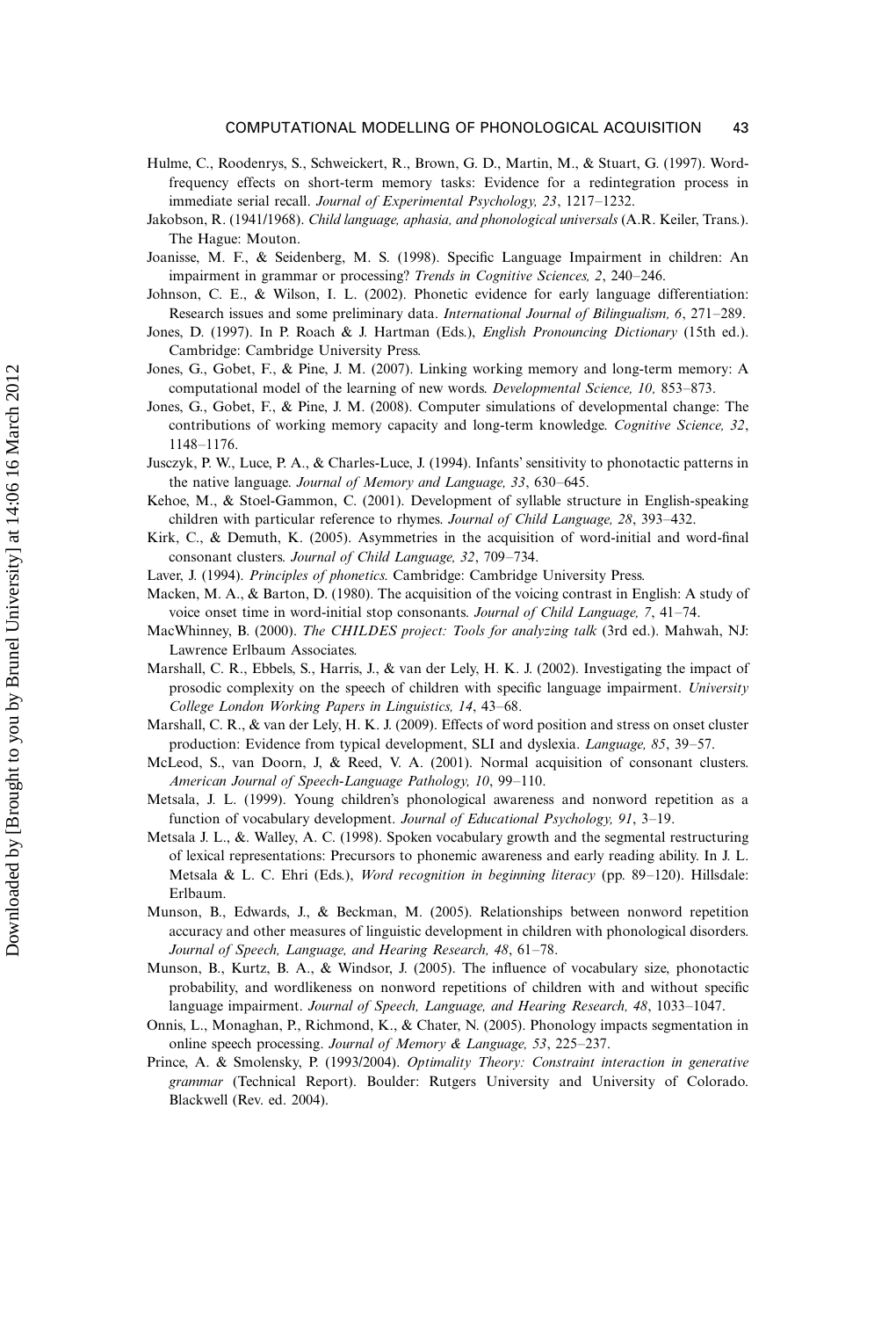Pulgram, E. (1970). Syllable, word, nexus, cursus. The Netherlands: The Hague, Mouton.

- Radeborg, K., Barthelom, E., Sjöberg, M., & Sahlén, B. (2006). A Swedish nonword repetition test for preschool children, Scandinavian Journal of Psychology, 47, 187-192.
- Roach, P. (2000). English phonetics and phonology: A practical course (3rd ed.). Cambridge: Cambridge University Press.
- Santiago, J., MacKay, D. G., Palma, A., & Rho C. (2000). Sequential activation processes in producing words and syllables: Evidence from picture naming. Language and Cognitive Processes, 15, 4-44.
- Selkirk, E. (1982). Syllables. In H. van der Hulst & N. Smith (Eds.), The Structure of Phonological Representations (vol.2, pp. 337-384). Dordrecht: Foris.
- Sibley, D. E., Kello, C. T., Plaut, D., & Elman, J. L. (2008). Large-scale modelling of wordform learning and representation. Cognitive Science, 32, 741-754.
- Smit, A. B., Hand, L., Freilinger, J. J., Bernthal, J. E., & Bird, A. (1990). The Iowa articulation norms project and its Nebraska replication. Journal of Speech and Hearing Disorders, 55, 779– 798.
- Snowling, M. J. (1981). Phonemic deficits in developmental dyslexia. Psychological Research, 43, 219234.
- Stoel-Gammon, C. (1985). Phonetic inventories, 15-24 months: A longitudinal study. Journal of Speech and Hearing Research, 28, 505-512.
- Stokes, S. F., Wong, A. M-Y., Fletcher, P., & Leonard, L. B. (2006). Nonword repetition and sentence repetition as clinical markers of specific language impairment: The case of Cantonese. Journal of Speech, Language, and Hearing Research, 49, 219-236.
- Theakston, A. L., Lieven, E. V. M., Pine, J. M., & Rowland, C. F. (2001). The role of performance limitations in the acquisition of Verb-Argument structure: An alternative account. Journal of Child Language, 28, 127-152.
- Vitevitch, M. S., & Luce, P. A. (1998). When words compete: Levels of processing in perception of spoken words. Psychological Science, 9, 325-329.
- Vitevitch, M. S., Luce, P. A., Charles-Luce, J., & Kemmerer, D. (1997). Phonotactics and syllable stress: Implications for the processing of spoken nonsense words. Language and Speech, 40, 47 62.
- Vousden, J. I., Brown, G. D. A., & Harley, T. A. (2000). Serial control of phonology in speech production: A hierarchical model. Cognitive Psychology 41,  $101-175$ .
- Walley, A. C., Metsala, J. L., & Garlock, V. M. (2003). Spoken vocabulary growth: its role in the development of phoneme awareness and early reading ability, Reading and Writing, 16, 5-20.
- Wechsler, D. (2002). The wechsler preschool and primary scale of intelligence. London: Psychological Corporation.
- Zhang, G., & Simon, H. A. (1985). STM capacity for Chinese words and idioms: Chunking and acoustical loop hypothesis. Memory and Cognition, 13, 193-201.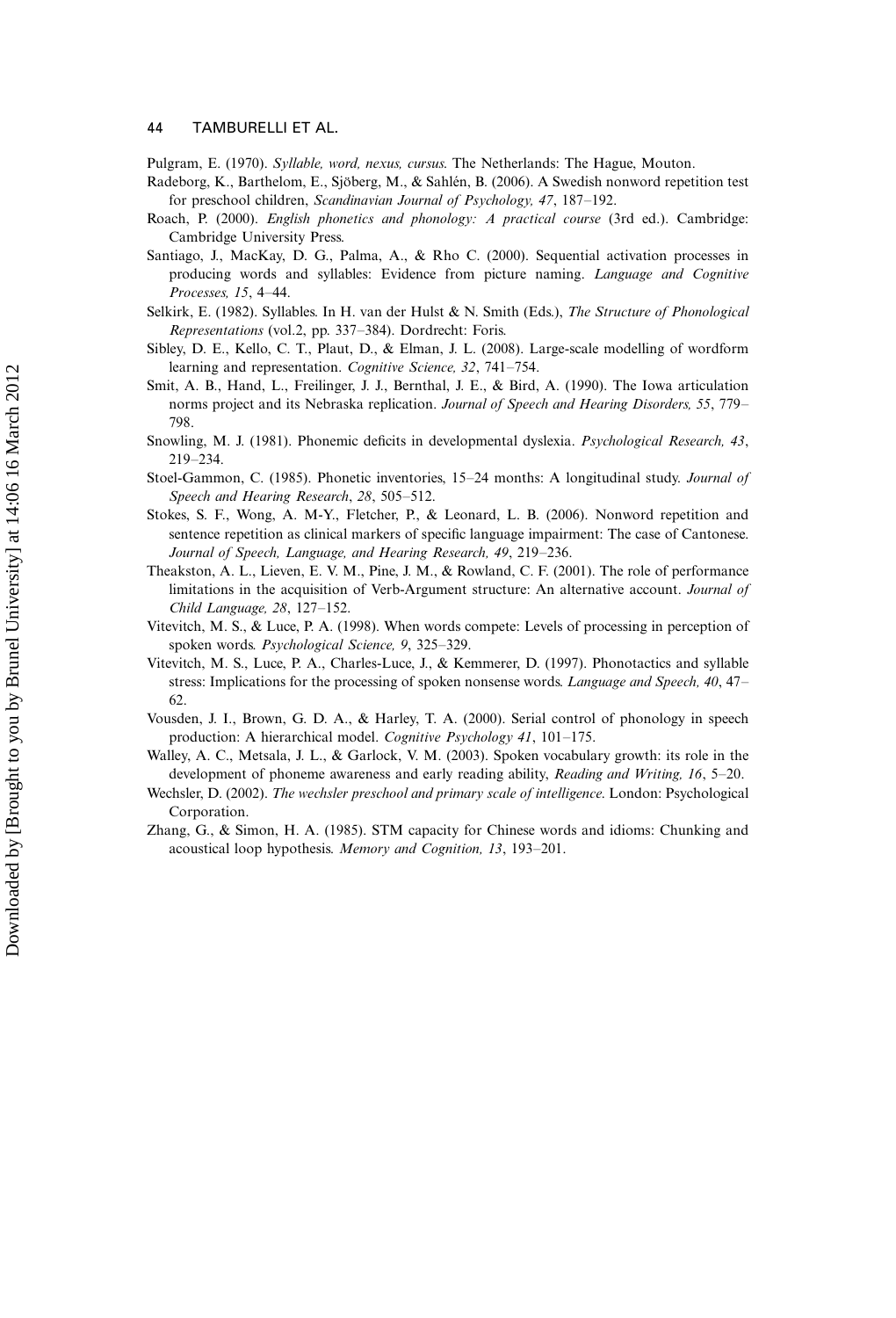| <b>CNRep</b>      | 2-syllables               | 3-syllables             | 4-syllables             |  |
|-------------------|---------------------------|-------------------------|-------------------------|--|
| Single consonants | /pe.nəl/                  | /dp.pə.leit/            | /wu.ga.læ.mik/          |  |
|                   | /bæ.lop/                  | $/$ bæ.ni.fə $/$        | /fe.na.rai.za/          |  |
|                   | /ru:.bid/                 | /bæ.ri.zən/             | /ka.mr.sa.teit/         |  |
|                   | /di.l                     | $/kp$ .ma.ri:n/         | $\ln d$ ə.nei.pi $\int$ |  |
|                   | /bæ.nəu/                  | $/θ$ I.kə.ri:/          | /po.ne.ri.ful/          |  |
| <b>CNRep</b>      | 2-syllables               | 3-syllables             | 4-syllables             |  |
| Clustered         | /hæm.pont/                | $q$ lı.stə.ring/        | /kon.træm.po.nist/      |  |
| consonants        | /gli.stau/                | /fre.sko.vent/          | /po.pli.sto.rpnk/       |  |
|                   | /slæ.ding/                | /tram.po.tim/           | /blon.to.ster.pmg/      |  |
|                   | /tæ.flist/                | /bræ.stə.rə/            | /stp.po.græ.tik/        |  |
|                   | /prin.dəl/                | /ski.ti.kalt/           | /em.pli.for.vont/       |  |
| <b>CNRep</b>      |                           | Low-frequency           | V-Low-frequency         |  |
| New set           | /ppn.tə.ku:/              |                         | $/p$ .sta.vis/          |  |
|                   | /bip.fə.næk/              | $/t$ Al.bə.rik/         |                         |  |
|                   | /prp.no.di:/              | /zim.bə.læt/            |                         |  |
|                   | $/$ læt.mə.npz $/$        | /jp.gla.mm/             |                         |  |
|                   | /mpk.sə.fikt/             | /trau.bak.nis/          |                         |  |
|                   | $/b$ I.sta.lo: $\theta$ / | $/$ æp.kə.s $\Delta q/$ |                         |  |
|                   |                           | /spem.pə.terf/          | /weg.no.te:k/           |  |
|                   | /wi.fəl.dpp/              |                         | /væl.bə.rist/           |  |

APPENDIX 1 Syllabification according to Maximal Onset $22$ 

<sup>&</sup>lt;sup>22</sup> Please note that, unlike most dialects, the English spoken in Nottingham and the Midlands still realises velar nasal-plosive sequences word-finally, hence the /ŋg/ transcription in examples such as /glɪsterɪŋg/, where most English speakers would produce /ŋ/.